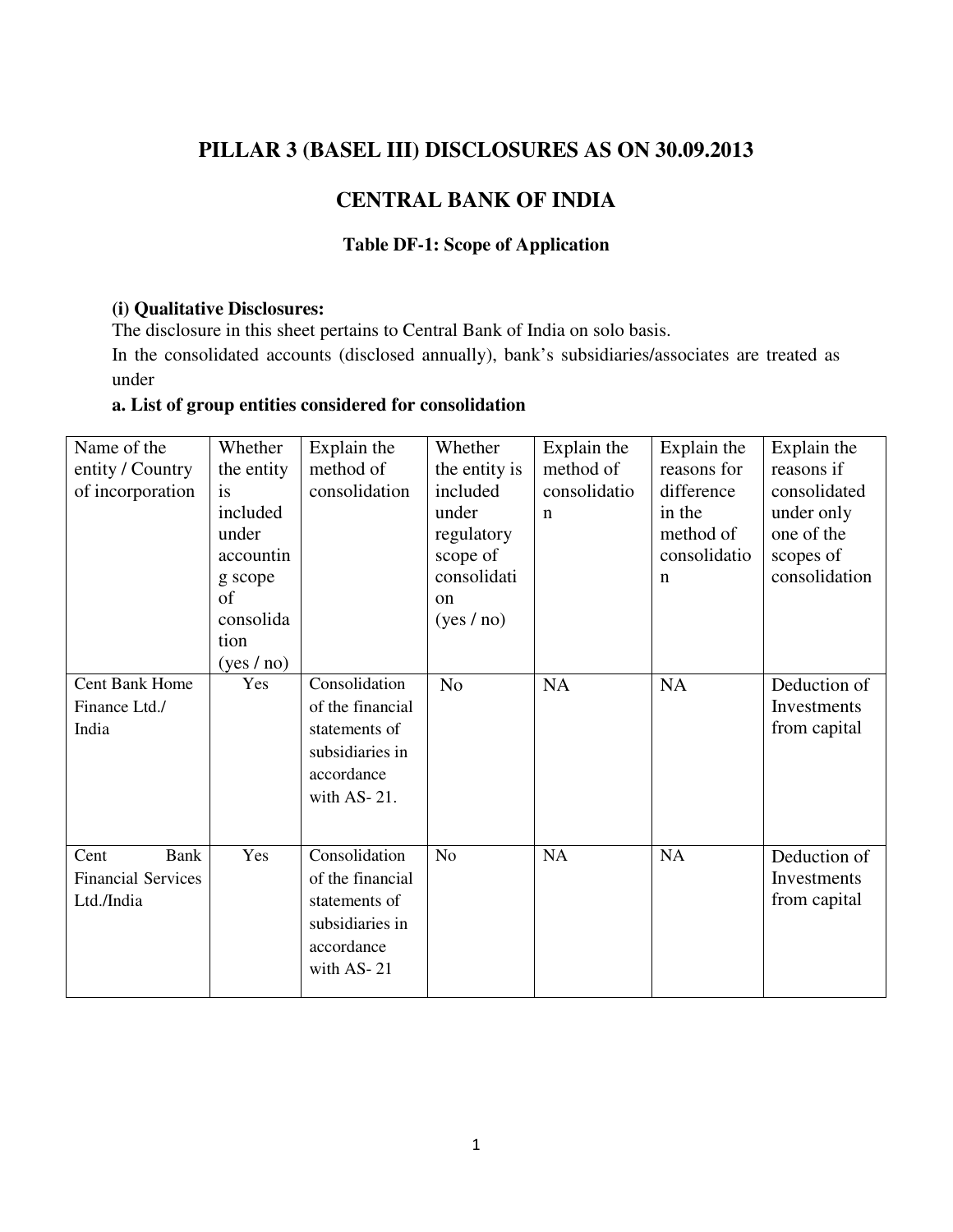| Central<br>Madhyapradesh<br>GB/ India<br>Surguja<br>Kshetriya<br>Gramin<br>Bank,<br>Ambikapur*/<br>India                                                                                                                                                                                                                                                                                                             | Yes<br>Yes | Consolidation<br>of the financial<br>statements of<br>subsidiaries in<br>accordance<br>with AS-23<br>Consolidation<br>of the financial<br>statements of<br>subsidiaries in<br>accordance<br>with AS-23 | N <sub>0</sub><br>N <sub>o</sub> | <b>NA</b><br>NA | <b>NA</b><br>NA | Risk Weighted<br>Assets<br><b>Risk Weighted</b><br>Assets |
|----------------------------------------------------------------------------------------------------------------------------------------------------------------------------------------------------------------------------------------------------------------------------------------------------------------------------------------------------------------------------------------------------------------------|------------|--------------------------------------------------------------------------------------------------------------------------------------------------------------------------------------------------------|----------------------------------|-----------------|-----------------|-----------------------------------------------------------|
| <b>Bihar</b><br>Uttar<br>Gramin<br>Bank,<br>Muzzaffarpur/<br>India                                                                                                                                                                                                                                                                                                                                                   | Yes        | Consolidation<br>of the financial<br>statements of<br>subsidiaries in<br>accordance<br>with AS-23                                                                                                      | N <sub>o</sub>                   | NA              | <b>NA</b>       | Risk Weighted<br>Assets                                   |
| Uttarbanga<br>Kshetriya Gram<br>Cooch<br>Bank,<br>Bihar/India                                                                                                                                                                                                                                                                                                                                                        | Yes        | Consolidation<br>of the financial<br>statements of<br>subsidiaries in<br>accordance<br>with AS-23                                                                                                      | No                               | <b>NA</b>       | <b>NA</b>       | Risk Weighted<br>Assets                                   |
| <b>Ballia</b><br>Etawah<br>Gramin Bank**/<br>India                                                                                                                                                                                                                                                                                                                                                                   | Yes        | Consolidation<br>of the financial<br>statements of<br>subsidiaries in<br>accordance<br>with AS-23                                                                                                      | N <sub>o</sub>                   | <b>NA</b>       | <b>NA</b>       | Risk Weighted<br>Assets                                   |
| Indo-Zambia<br>Bank Ltd.<br>/Zambia.                                                                                                                                                                                                                                                                                                                                                                                 | Yes        | Consolidation<br>of the financial<br>statements of<br>subsidiaries in<br>accordance<br>with AS-23                                                                                                      | N <sub>o</sub>                   | <b>NA</b>       | <b>NA</b>       | Risk Weighted<br>Assets                                   |
| *Surguja KGB has merged with Chhattisgahr Rajya GB on 02/09/2013 (Under sponsorship of SBI) but till date they<br>have not remitted us our share capital & share capital deposit of Rs.2.57 Cr.<br>** Ballia Etawah GB has merged with Purvanchal GB on 01/04/2013 (Under sponsorship of SBI) but till date they<br>have not remitted us our share capital & share capital deposit of Rs. 11.73 Cr<br>$\overline{2}$ |            |                                                                                                                                                                                                        |                                  |                 |                 |                                                           |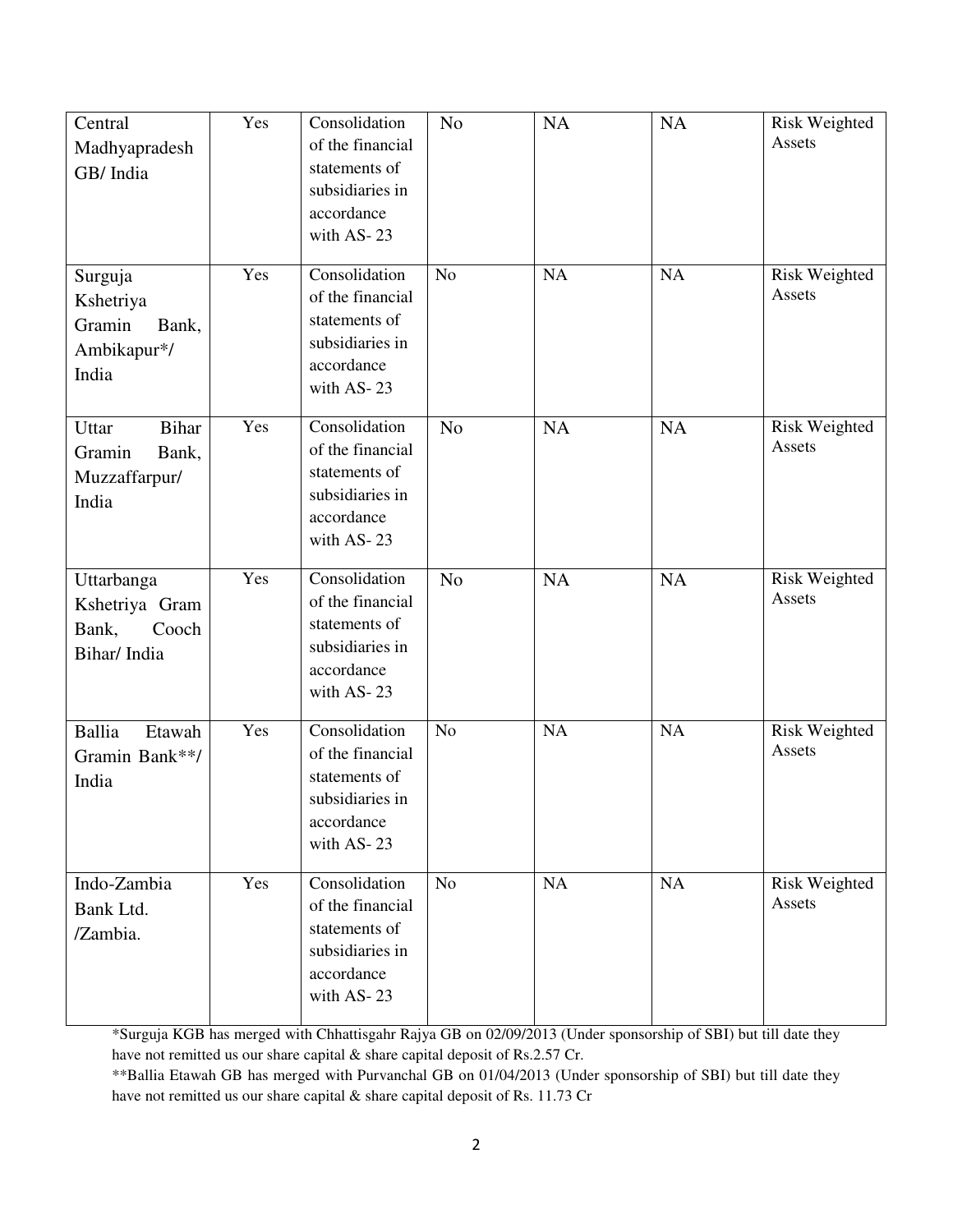## **b. List of group entities not considered for consolidation both under the accounting and regulatory scope of consolidation**

| Name of the          | Principle       | Total balance  | $%$ of bank's         | Regulatory     | Total balance  |
|----------------------|-----------------|----------------|-----------------------|----------------|----------------|
| entity $\frac{1}{2}$ | activity of the | sheet equity   | holding in the        | treatment of   | sheet assets   |
| country of           | entity          | (as stated in  | total equity          | bank's         | (as stated in  |
| incorporation        |                 | the accounting |                       | investments in | the accounting |
|                      |                 | balance sheet  |                       | the capital    | balance sheet  |
|                      |                 | of the legal   |                       | instruments of | of the legal   |
|                      |                 | entity)        |                       | the entity     | entity)        |
|                      |                 |                |                       |                |                |
|                      |                 |                | <b>NO SUCH ENTITY</b> |                |                |
|                      |                 |                |                       |                |                |
|                      |                 |                |                       |                |                |

## **(ii) Quantitative Disclosures:**

## **c. List of group entities considered for consolidation**

| Name of the entity /      | Principle activity of      | Total balance sheet      | Total balance sheet       |
|---------------------------|----------------------------|--------------------------|---------------------------|
| country of                | the entity                 | equity (as stated in the | assets (as stated in the  |
| incorporation             |                            | accounting balance       | <i>accounting balance</i> |
| (as indicated in $(i)a$ . |                            | sheet of the legal       | sheet of the legal        |
| <i>above</i> )            |                            | entity) $Rs.$ in Mn      | entity) $Rs.$ in $Mn$     |
| <b>Cent Bank Home</b>     | The main objective of      | 250                      | 5053                      |
| Finance Ltd./ India       | the Company is to          |                          |                           |
|                           | provide housing            |                          |                           |
|                           | finance                    |                          |                           |
| Cent Bank Financial       | Providing investment       | 50                       | 457                       |
|                           | banking products /         |                          |                           |
| Services Ltd./India       | services to corporate      |                          |                           |
|                           | clients                    |                          |                           |
|                           |                            |                          |                           |
| Central                   | <b>Regional Rural Bank</b> | 1495                     | 59391                     |
| GB/<br>Madhyapradesh      |                            |                          |                           |
| India                     |                            |                          |                           |
|                           |                            |                          |                           |
|                           |                            |                          |                           |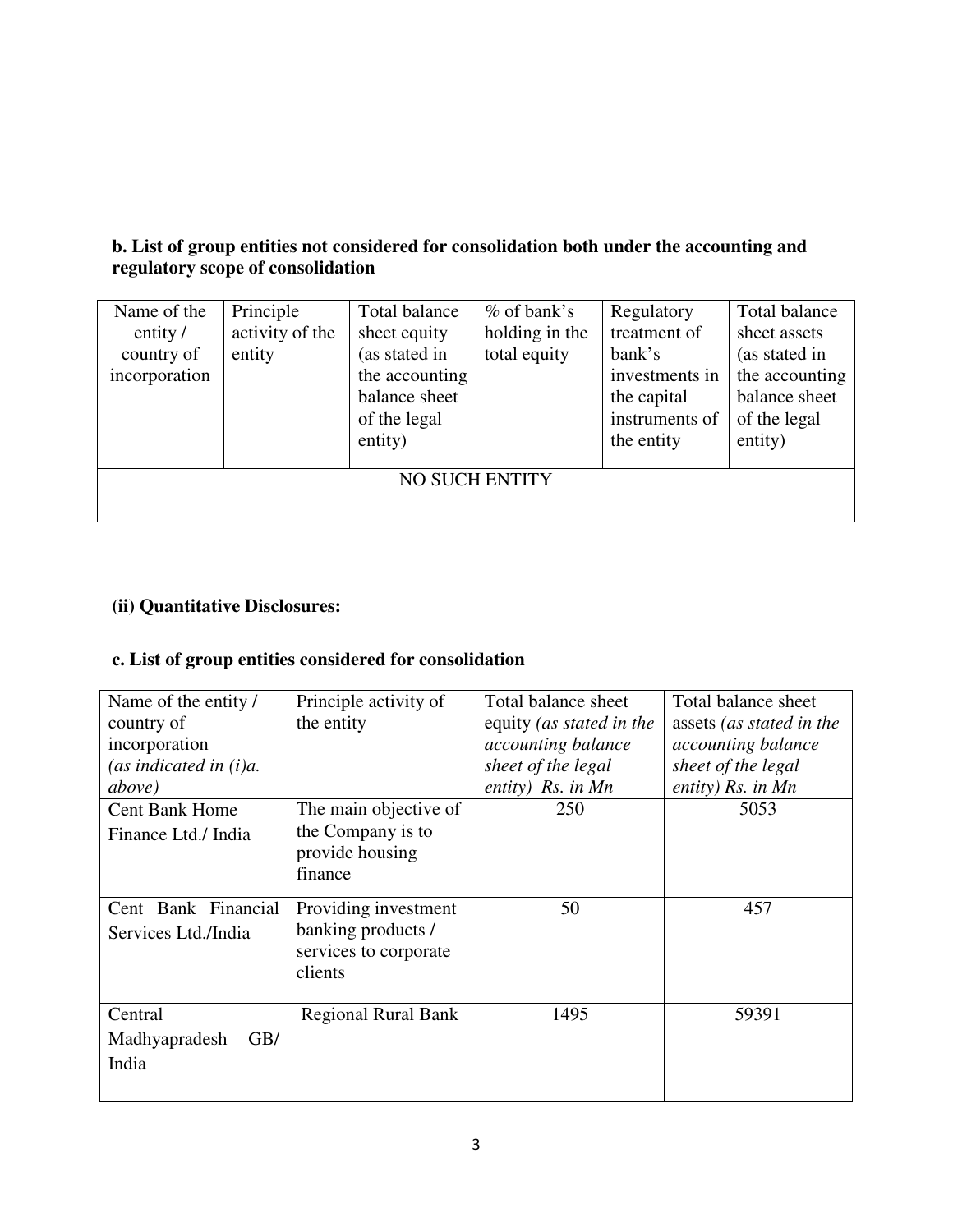| Surguja<br>Kshetriya     | <b>Regional Rural Bank</b> | Merged |        |
|--------------------------|----------------------------|--------|--------|
| Gramin<br>Bank,          |                            |        |        |
| Ambikapur/India          |                            |        |        |
|                          |                            |        |        |
| Gramin<br>Uttar<br>Bihar | <b>Regional Rural Bank</b> | 4545   | 106905 |
| Muzzaffarpur/<br>Bank,   |                            |        |        |
| India                    |                            |        |        |
|                          |                            |        |        |
| Uttarbanga Kshetriya     | <b>Regional Rural Bank</b> | 908    | 20527  |
| Gram Bank,<br>Cooch      |                            |        |        |
| Bihar/India              |                            |        |        |
|                          |                            |        |        |
| Ballia Etawah Gramin     | <b>Regional Rural Bank</b> |        |        |
| Bank / India             |                            |        |        |
|                          |                            | Merged |        |
|                          |                            |        |        |

**d. The aggregate amount of capital deficiencies in all subsidiaries which are not included in the regulatory scope of consolidation i.e. that are deducted:** NIL

**e. The aggregate amounts (e.g. current book value) of the bank's total interests in insurance entities, which are risk-weighted:** NIL

**f. Any restrictions or impediments on transfer of funds or regulatory capital within the banking group:** NIL

## **Table DF-2: Capital Adequacy**

#### **Qualitative disclosures**

(a) A summary discussion of the bank's approach to assessing the adequacy of its capital to support current and future activities

The bank carries out regular assessment of its capital requirement from time to time to maintain the capital to Risk Weight Assets Ratio (CRAR) at desired level. The capital plan is reviewed on annual basis to take care of business growth and CRAR.

The bank has adopted standardized approach for credit risk, basic indicator approach for operational risk and standardized duration approach for market risk.

The bank has put in place a well laid down Internal Capital Adequacy Assessment Process to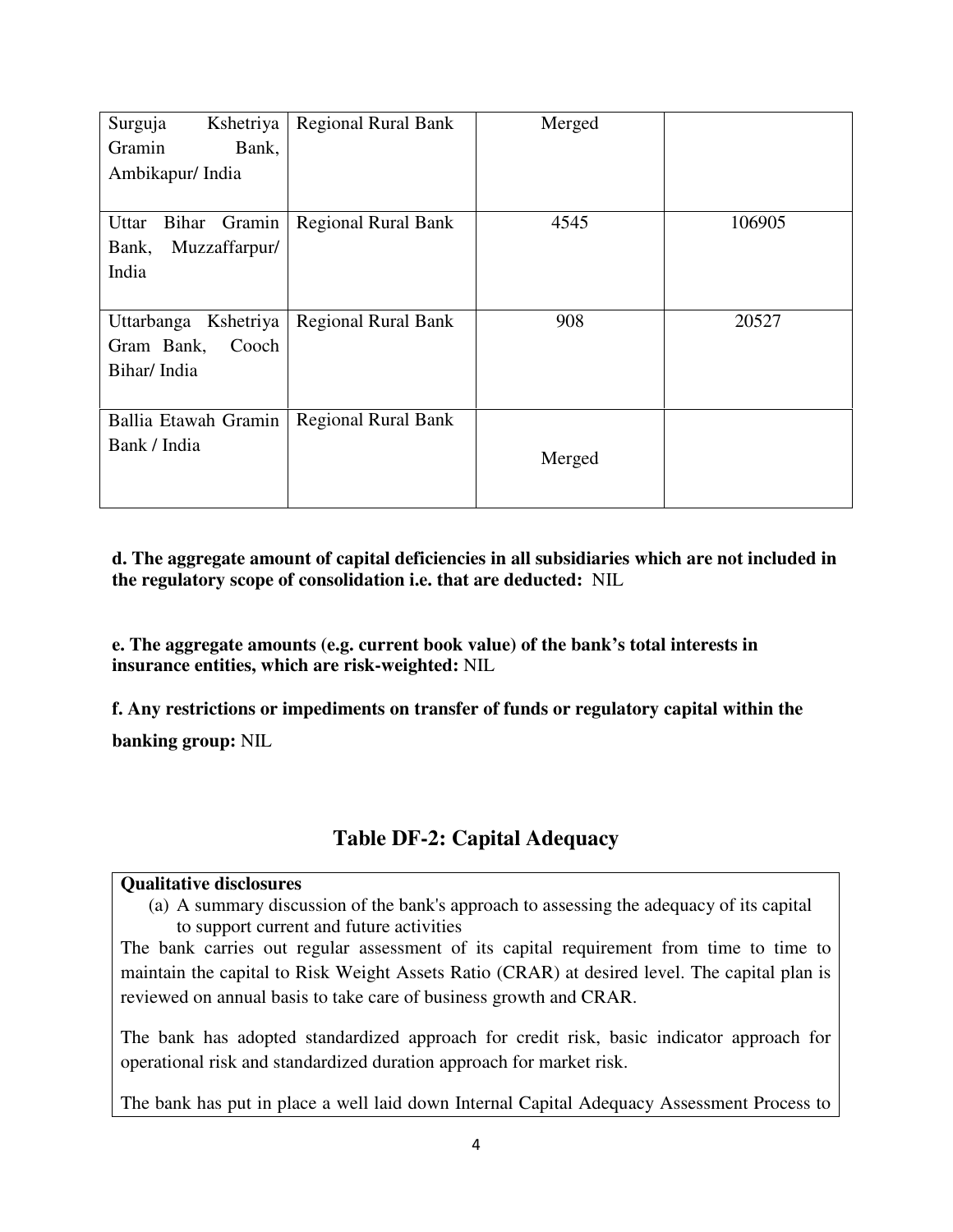enable the bank to plan its capital requirements in relation to its business projections and to meet the risks inherent in the business. The main objective of ICAAP exercise is to identify and measure the risks that are not fully captured by the minimum capital ratio prescribed under Pillar1; the risks that are not at all taken into account by the pillar 1; and the factors external to the bank and to provide capital for such additional risks and to measure an appropriate level of internal capital as per the risk appetite. The bank has also put in place the stress testing policy to measure impact of adverse stress scenario under pillar II on its CRAR.

The bank is reviewing the ICAAP on quarterly basis.

Bank has taken initiatives to migrate to advanced approaches for Risk Weighted Assets Computation, Bank is in the process of acquiring software capabilities for the same.

| <b>Quantitative disclosures</b>                      |                  |
|------------------------------------------------------|------------------|
| (b) Capital requirements for credit risk:            |                  |
| • Portfolios subject to standardized approach $@9\%$ | Rs. 142710.60 Mn |
| • Securitization exposures :                         | <b>NIL</b>       |
| (c) Capital requirements for market risk:            |                  |
| • Standardized duration approach;                    |                  |
| - Interest rate risk                                 | Rs. 4111.4 Mn    |
| - Foreign exchange risk (including gold)             | Rs. 40.5 Mn      |
| - Equity risk                                        | Rs. 3055.6 Mn    |
| (d) Capital requirements for operational risk:       |                  |
| • Basic Indicator Approach                           | Rs. 10046.70 Mn  |
|                                                      |                  |
| (e) Common Equity Tier 1, Tier 1 and Total Capital   |                  |
| ratios:                                              |                  |
| • Common Equity Tier 1                               | 5.66%            |
| $\bullet$ Tier 1                                     | 6.52%            |
| • Total Capital ratio                                | 10.15%           |
|                                                      |                  |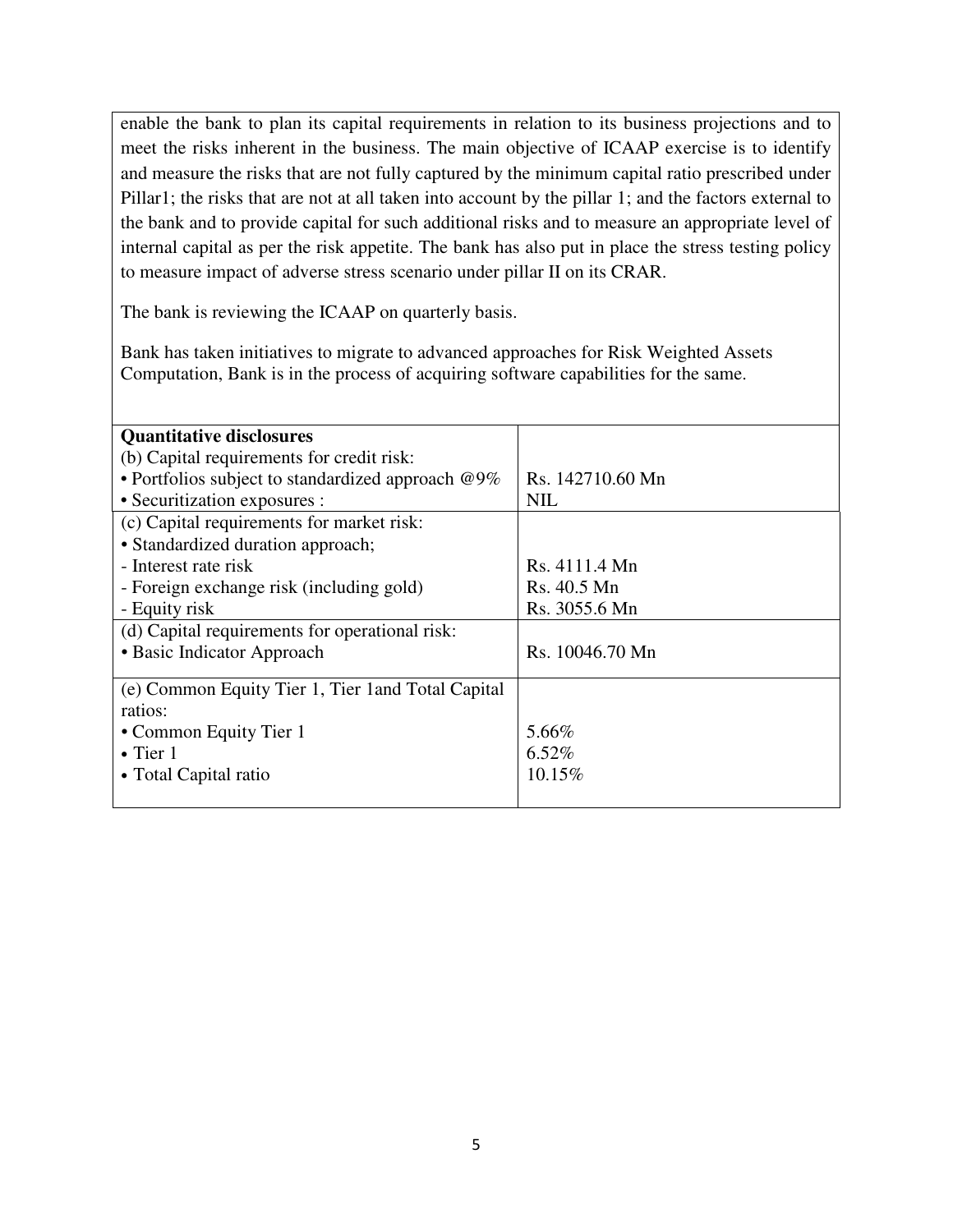# **General qualitative disclosure requirement**

A committee of board of Directors regularly oversees the Bank's Risk Management policies/practices under various risks viz. credit, operational, market etc. The bank also has separate committees for each risk comprising of top executives of bank headed by Chairman and Managing Director/ Executive directors such as Asset liability Management committee, Credit policy Committee, Operational Risk committee. These committees meet at regular intervals throughout the year to assess and monitor the level of risk under various bank operations and initiate appropriate mitigation measures wherever necessary.

The Risk Management Department at central office level headed by Chief General Manager Measures control and manages risk within the limits set by the Board and enforces compliance with risk parameters set by various committees. The Chief General Manager is assisted by Deputy General Manager and a team of Assistant General Managers, Chief Managers, Senior Managers and Managers.

At some identified regional offices, the identified Risk Managers are posted who act as an extended Arm of the Risk Management Department of the Central Office.

The bank has in place the various policies such as Credit Risk Management Policy, Credit Risk Mitigation and Collateral Management Policy, Stress testing policy, Disclosure policy, Operational risk policy, ALM policy and Investment and Market risk management Policy.

Besides this, the Loan Policy prescribing broad parameters governing loan functions, guidelines on appraisal and evaluation of credit proposals, lending powers of delegated authority, exposure norms, prudential limits and measures of monitoring and controlling the credit portfolio documentation is also in place.

The Credit Monitoring Department headed by General Manager monitors the quality of loan proposals, identify special mention accounts and take corrective measures. Loan review mechanism is also carried out by the department.

The bank has introduced rating models for various segments of borrowers including retail lending schemes which measures the risk associated with counterparties and helps in credit and pricing decisions. In case of large borrowers credit risk assessment models evaluate financial risk, Industry risk, Management risk and business risk of the counter party and each of these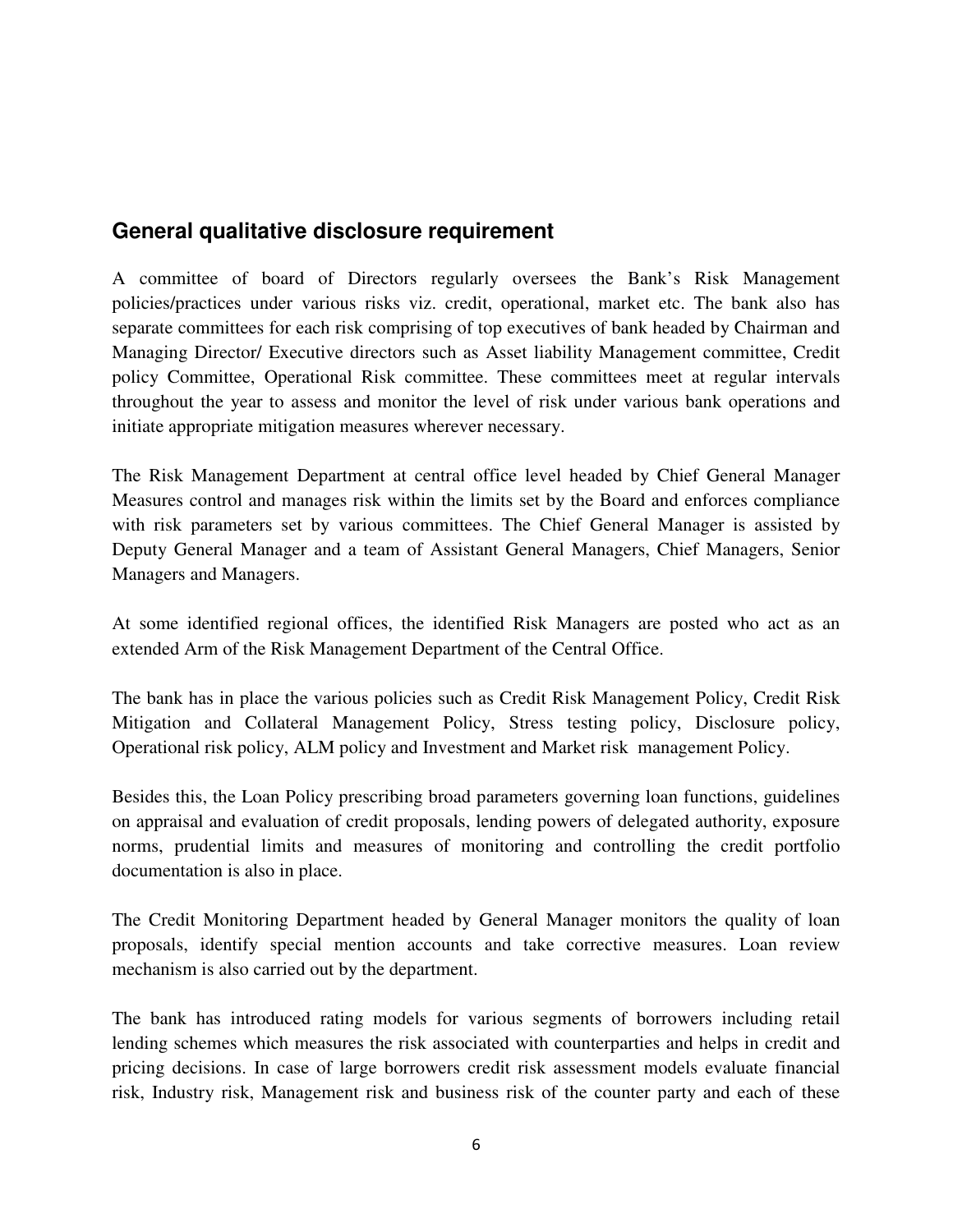risks are scored separately and then overall rating is accorded to counter party. Facility rating tool is also included in the rating tool.

#### **Table DF-3**

### **Credit risk: General disclosures for all banks**

### **Qualitative Disclosures**

#### **Credit risk**

Definitions of past due and impaired

A Non Performing Asset shall be a loan or an advance where-

- (i) Interest and/or installment of principal remain overdue for a period of more than 90days in respect of a Term Loan;
- (ii) The account remains out of order for 90 days
- (iii) The bill remains overdue for a period of more than 90days in the case of bills Purchased and Discounted
- (iv) In case of advances granted for Agricultural purposes
	- a) The installment of principal or interest thereon remains overdue for two crop seasons for short duration crops
	- b) The installment of principal or interest thereon remains overdue for one crop seasons for long duration crops
- (v) The account remained overdue for review/ renewal more than 180 days
- (vi) Submission for stock statement is overdue for more than 90 days

#### **Out of Order:**

An account should be treated as "out of Order" if the outstanding balance remains continuously in excess of the sanctioned limit/drawing power. In cases where the outstanding balance in the principal operating accounts less than the sanctioned limit/drawing power, but there are no credits continuously for 90 days as on the date of balance sheet or credit are not enough to cover the interest debited in the account during the same period.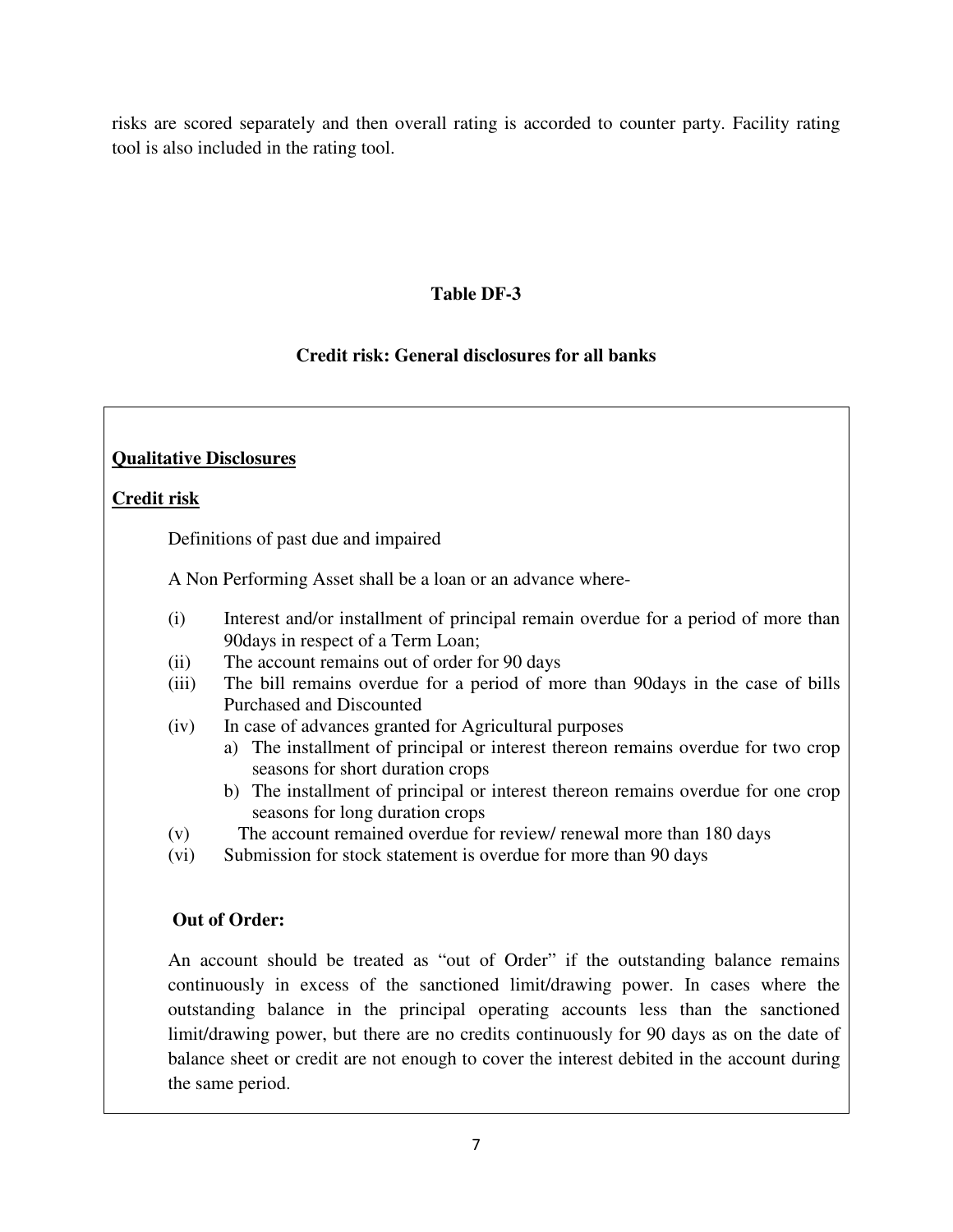#### **Overdue:**

Any amount due to the bank under any credit facility is overdue if it is not paid on due date fixed by the bank.

#### **Credit Risk Management Policy**

Bank has put in place a well-articulated Board approved Credit Risk Policy which is reviewed annually. The policy deals with the following areas:

- Credit risk- definition, Policy and strategy
- Risk identification & measurement,
- Risk grading and aggregation,
- Credit risk rating framework and reporting,
- Risk control and portfolio management,
- Mitigation techniques,
- Target markets and type of economic activity,
- Credit approval authority,
- Country and currency exposure,
- Maturity patterns, level of diversification,
- Cyclical aspect of the economy,
- Credit risk in off balance sheet exposure,
- Credit risk monitoring procedures
- Managing of credit risk in inter Bank Exposure,
- Country risk and other operational matters.

|                                           | (Rs. in Mn) |
|-------------------------------------------|-------------|
| <b>Quantitative Disclosures:</b>          |             |
| (a) Total gross credit risk exposures:    |             |
|                                           | 2630806.10  |
| Fund based:                               | 785917.60   |
| Non-fund based:                           |             |
| (b) Geographic distribution of exposures: |             |
| Overseas                                  | 1621.80     |
| Domestic<br>п                             | 3415101.90  |
|                                           |             |
| (c)                                       |             |
|                                           |             |
|                                           |             |
|                                           |             |
|                                           |             |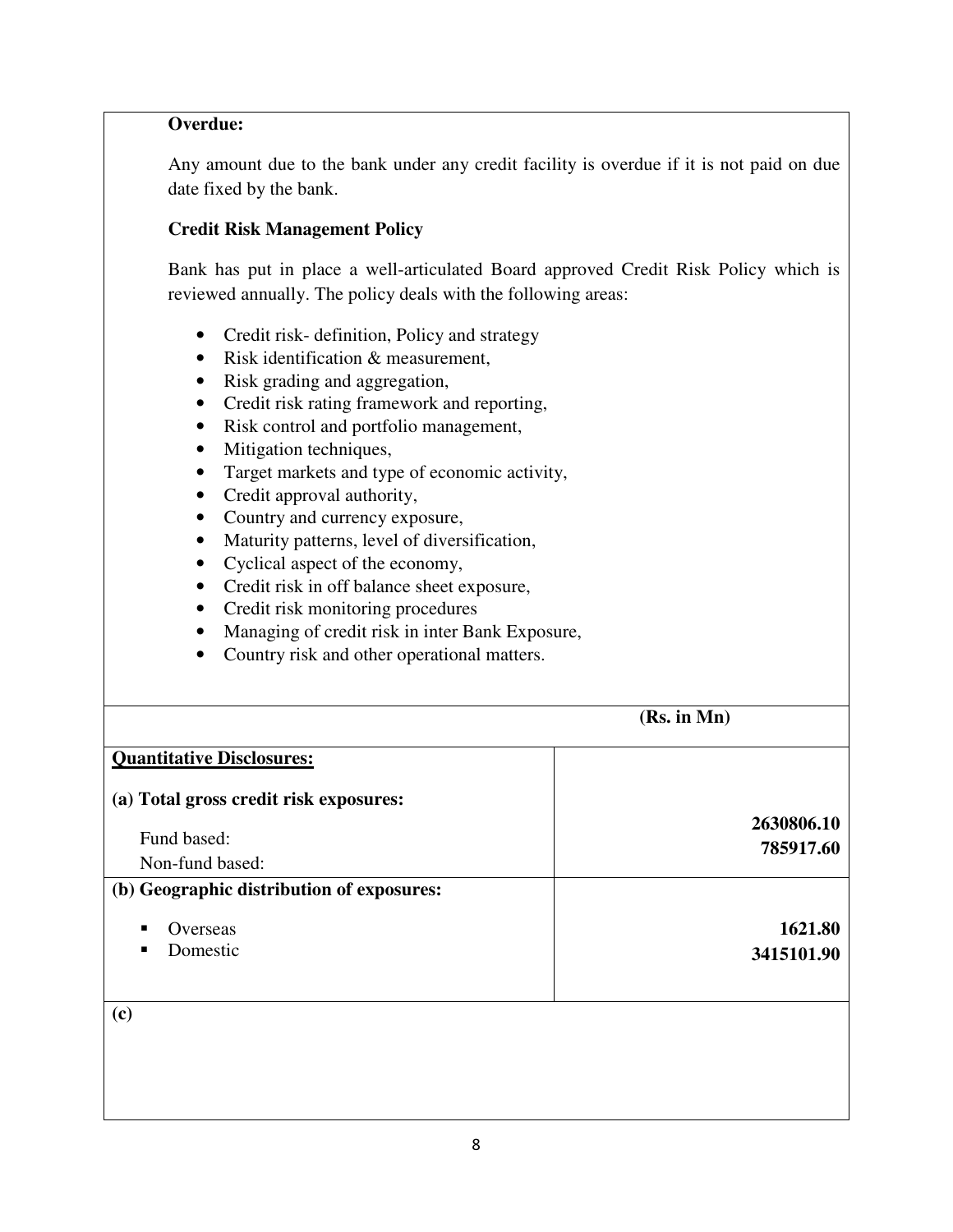| <b>Industry Name</b>                                                               |               |                   |
|------------------------------------------------------------------------------------|---------------|-------------------|
|                                                                                    |               |                   |
|                                                                                    | <b>Funded</b> | <b>Non-Funded</b> |
| A. Mining and Quarrying $(A.1 + A.2)$                                              | 2702.52       | 324.30            |
| A.1 Coal                                                                           | 2032.58       | 243.91            |
| A.2 Others                                                                         | 669.94        | 80.39             |
| B. Food Processing (B.1 to B.5)                                                    | 56070.92      | 14710.81          |
| <b>B.1 Sugar</b>                                                                   | 21141.12      | 1365.40           |
| B.2 Edible Oils and Vanaspati                                                      | 9636.47       | 4142.55           |
| B.3 Tea                                                                            | 2955.26       | 11.86             |
| <b>B.4 Coffee</b>                                                                  | 165.86        | 0.00              |
| <b>B.5 Others</b>                                                                  | 22172.22      | 9191.00           |
| C. Beverages (excluding Tea & Coffee) and Tobacco                                  | 38.23         | 39.48             |
| Of which Tobacco and tobacco products                                              | 0.00          | 0.00              |
| D. Textiles (a to f)                                                               | 59687.17      | 10334.46          |
| a. Cotton                                                                          | 12963.92      | 1163.40           |
| b. Jute                                                                            | 886.86        | 108.00            |
| c. Handicraft/Khadi (Non Priority)                                                 | 59.31         | 0.00              |
| d. Silk                                                                            | 418.53        | 29.53             |
| e. Woolen                                                                          | 2582.34       | 284.52            |
| f. Others                                                                          | 42776.21      | 8749.00           |
| Out of D (i.e., Total Textiles) to Spinning Mills                                  | 0.00          | 0.00              |
| E. Leather and Leather products                                                    | 1011.55       | 65.97             |
| F. Wood and Wood Products                                                          | 2171.25       | 132.89            |
| G. Paper and Paper Products                                                        | 6128.44       | 1283.12           |
| H. Petroleum (non-infra), Coal Products (non-mining)<br>and Nuclear Fuels          | 8950.48       | 999.09            |
| I. Chemicals and Chemical Products (Dyes, Paints,<br>etc.) $(I.1 \text{ to } I.4)$ | 27483.39      | 7119.81           |
| I.1 Fertilizers                                                                    | 9252.54       | 117.46            |
| I.2 Drugs and Pharmaceuticals                                                      | 14645.39      | 4806.17           |
| I.3 Petro-chemicals (excluding under<br>Infrastructure)                            | 2029.29       | 815.27            |
| I.4 Others                                                                         | 1556.17       | 1380.91           |
| J. Rubber, Plastic and their Products                                              | 2790.50       | 1276.29           |
| K. Glass & Glassware                                                               | 471.84        | 48.93             |
| L. Cement and Cement Products                                                      | 16554.46      | 99.80             |
| M. Basic Metal and Metal Products (M.1 + M.2)                                      | 97560.42      | 27549.68          |
| M.1 Iron and Steel                                                                 | 82879.89      | 19935.18          |
| M.2 Other Metal and Metal Products                                                 | 14680.53      | 7614.50           |
| N. All Engineering $(N.1 + N.2)$                                                   | 36457.15      | 35568.29          |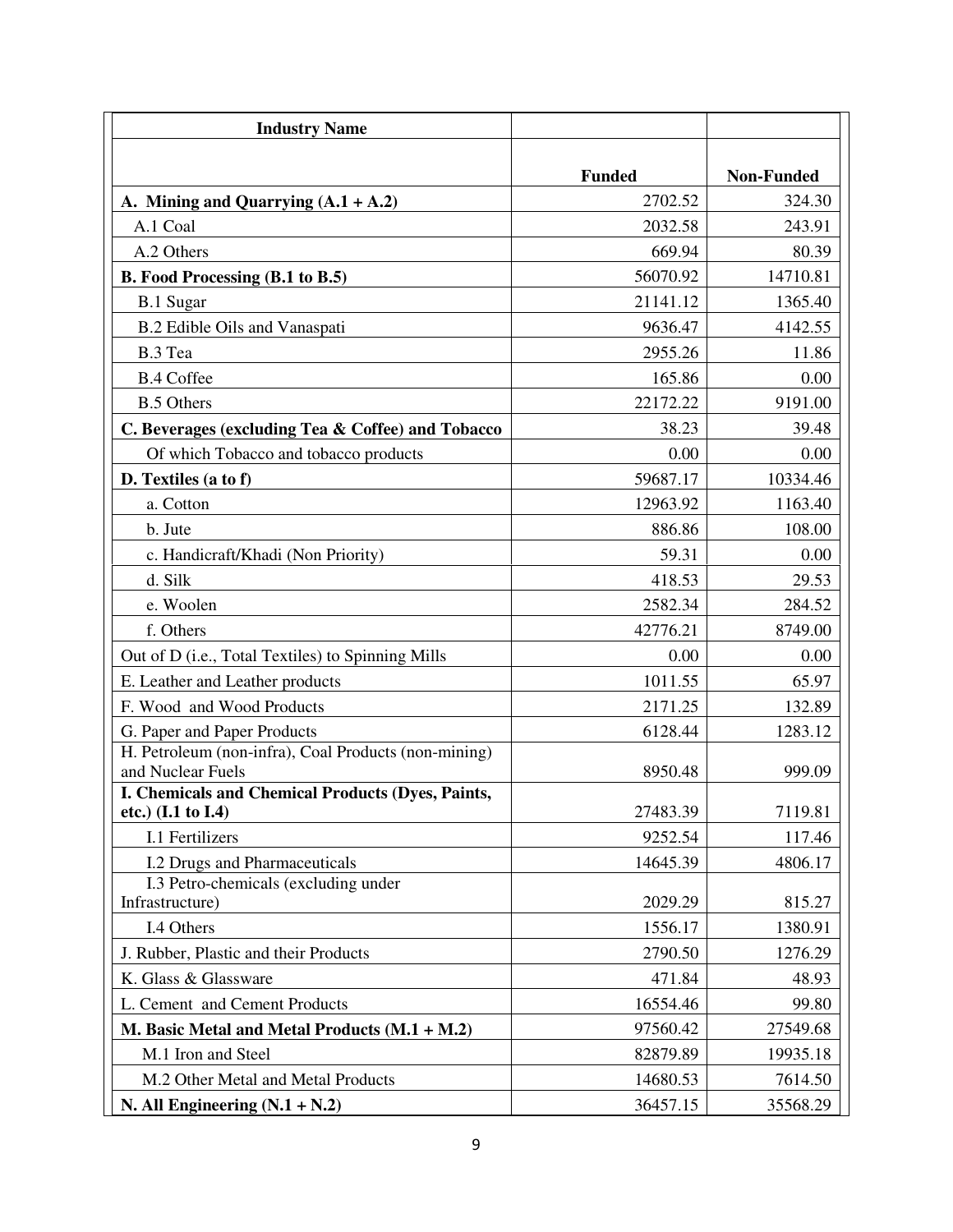| N.1 Electronics                                     | 6274.67    | 1309.44   |
|-----------------------------------------------------|------------|-----------|
| N.2 Others                                          | 30182.49   | 34258.85  |
| O. Vehicles, Vehicle Parts and Transport Equipments | 11272.33   | 11141.55  |
| P. Gems and Jewellery                               | 19543.60   | 9177.85   |
| Q. Construction                                     | 48494.13   | 15628.94  |
| R. Infrastructure (a to d)                          | 547070.88  | 54556.07  |
| a. Transport $(a.1 to a.5)$                         | 144723.92  | 17304.91  |
| a.1 Railways                                        | 8042.87    | 487.72    |
| a.2 Roadways                                        | 98951.83   | 11931.33  |
| a.3 Airport                                         | 16364.81   | 360.27    |
| a.4 Waterways                                       | 21364.42   | 4525.60   |
| a.5 Others                                          | 0.00       | 0.00      |
| b. Energy (b.1 to b.6)                              | 322882.25  | 27667.33  |
| <b>b.1 Electricity (Generation)</b>                 | 157123.06  | 24967.33  |
| b.1.1 Central Govt PSUs                             | 8415.65    | 0.00      |
| b.1.2 State Govt PSUs (incl. SEBs)                  | 77730.86   | 23191.56  |
| b.1.3 Private Sector                                | 70976.55   | 1775.78   |
| b.2 Electricity (Transmission)                      | 8047.08    | 0.00      |
| b.2.1 Central Govt PSUs                             | 0.00       | 0.00      |
| b.2.2 State Govt PSUs (incl. SEBs)                  | 4918.81    | 0.00      |
| b.2.3 Private Sector                                | 3128.27    | 0.00      |
| <b>b.3 Electricity (Distribution)</b>               | 151863.10  | 2700.00   |
| b.3.1 Central Govt PSUs                             | 5510.12    | 0.00      |
| b.3.2 State Govt PSUs (incl. SEBs)                  | 136194.65  | 2700.00   |
| b.3.3 Private Sector                                | 10158.33   | 0.00      |
| b.4 Oil (storage & pipelines)                       | 775.40     | 0.00      |
| b.5 Gas/Liquefied Natural Gas (LNG) (storage        |            |           |
| $&$ pipelines)                                      | 2544.61    | 0.00      |
| b.6 Others                                          | 2529.01    | 0.00      |
| c. Telecommunication                                | 32372.27   | 8962.43   |
| d. Others                                           | 47092.44   | 621.40    |
| Of which Water sanitation                           | 3227.39    | 0.00      |
| Of which Social & Commercial Infrastructure         | 9924.38    | 588.10    |
| S. Other Industries                                 | 188428.25  | 34816.89  |
| All Industries (A to S)                             | 1132887.50 | 224874.20 |
| Residuary other advances (to tally with gross       |            |           |
| advances)                                           | 970023.57  | 28747.12  |
| <b>Total Loans and Advances</b>                     | 2102911.10 | 253621.30 |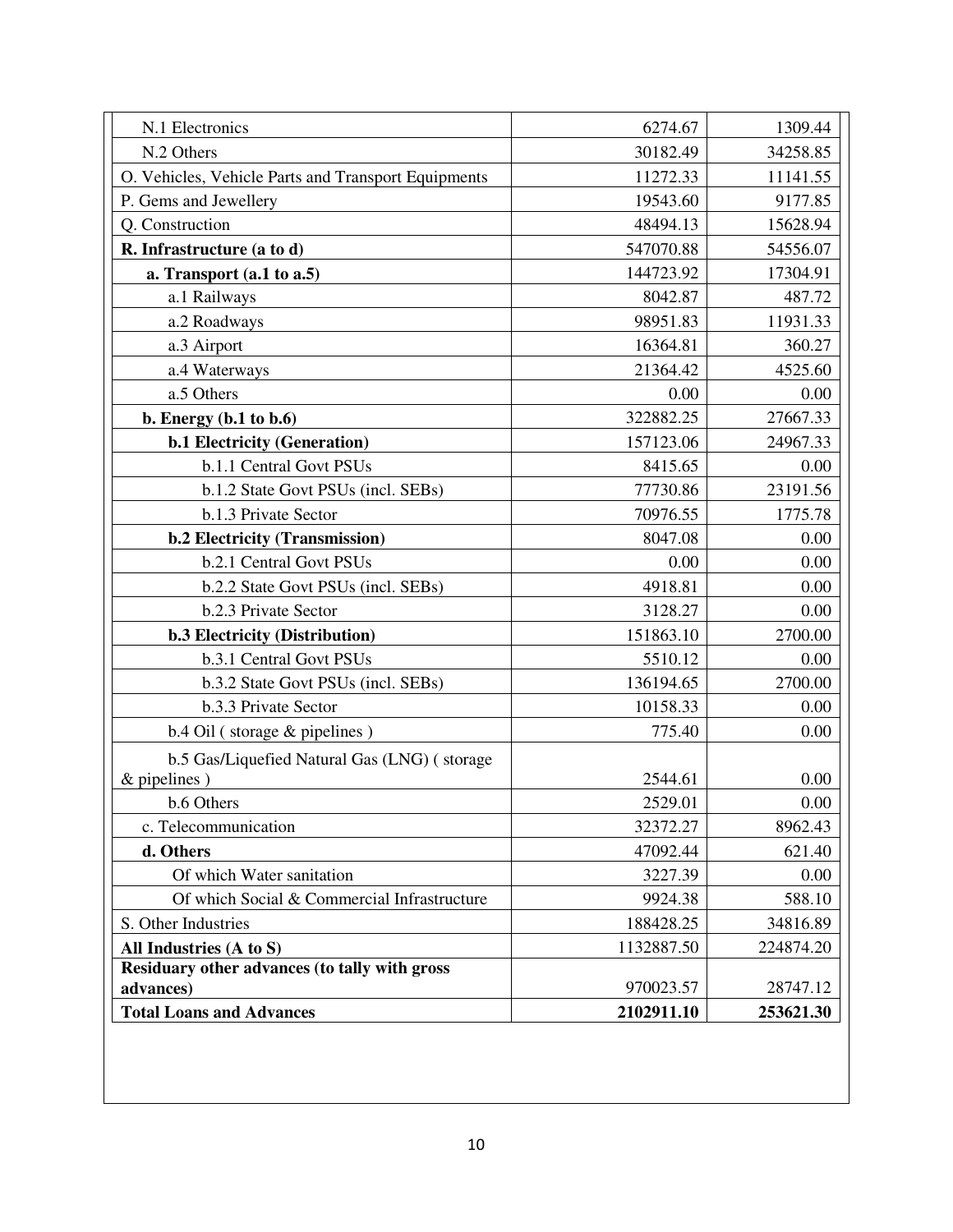| Industry exposure is more than $5\%$ gross exposure |               |                   |  |
|-----------------------------------------------------|---------------|-------------------|--|
|                                                     | <b>Funded</b> | <b>Non-Funded</b> |  |
| <b>Infrastructure</b>                               | 547070.88     | 54556.07          |  |
| <b>Energy</b>                                       | 322882.25     | 27667.33          |  |
|                                                     |               |                   |  |

# **(d) Residual contractual maturity breakdown of Assets:**

| <b>Total</b>                | 2475298.10 |
|-----------------------------|------------|
| Over 60 month               | 767098.50  |
| Above 36months to60months:  | 347104.70  |
| Above 12months to 36months: | 839096.00  |
| Above 6months to 12months:  | 194409.00  |
| Above 3 months to 6 months: | 120144.40  |
| 29 days to 3 months:        | 75195.70   |
| 15 days to 28 days:         | 61915.10   |
| 08 days to 14 days:         | 32005.80   |
| 02 days to 07 days:         | 24996.80   |
| Day 1                       | 13332.00   |

| (e) Amount of NPAs $(Gross)$ –        | 115630 |
|---------------------------------------|--------|
| Substandard<br>$\blacksquare$         | 41642  |
| Doubtful 1<br><b>Contract</b>         | 54951  |
| Doubtful 2<br>$\blacksquare$ .        | 15886  |
| Doubtful 3<br>$\sim 10^{-11}$         | 2366   |
| Loss<br>$\mathbf{E}$ and $\mathbf{E}$ | 786    |
| (f) Net NPAs                          | 65116  |
|                                       |        |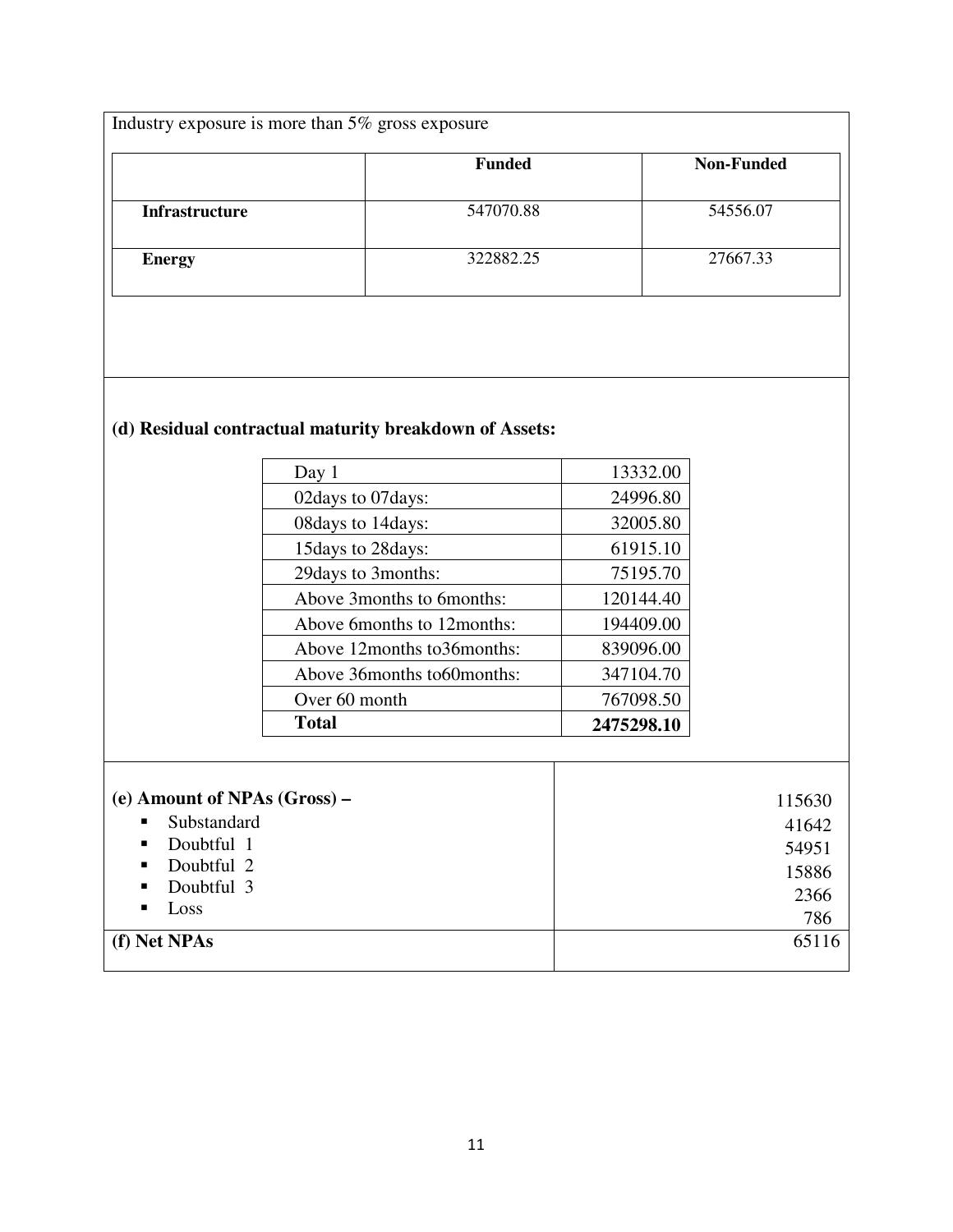| (g) NPA Ratios<br>Gross NPAs to gross advances<br>■<br>Net NPAs to net advances<br>٠                                                                                                                                 | 6.47%<br>3.77%                                         |
|----------------------------------------------------------------------------------------------------------------------------------------------------------------------------------------------------------------------|--------------------------------------------------------|
| (h) Movement of NPAs (Gross)<br>Opening balance<br>п<br>Additions<br>٠<br>Reductions<br>٠<br>NPA (Gross)<br>■                                                                                                        | 84560<br>49700<br>18630<br>115630                      |
| (i) Movement of provisions for NPAs<br>Opening balance<br>п<br>Provisions made during the period<br>п<br>Write-off<br>Write-back of excess provisions<br>Closing balance<br>(j) Amount of Non-Performing Investments | 29312.30<br>24487.90<br>7892.40<br>45907.80<br>1183.60 |
| (k) Amount of provisions held for non-performing<br>investments                                                                                                                                                      | 416.80                                                 |
| <b>of</b><br><b>(I)</b><br><b>Movement</b><br>provisions/depreciation<br><b>on</b><br>investments:                                                                                                                   |                                                        |
| Opening balance<br>٠<br>Provisions made during the period<br>Write-off<br>Write back of excess provision<br>п<br>Closing balance                                                                                     | 1393.60<br>4729.00<br>660.60<br>5462.00                |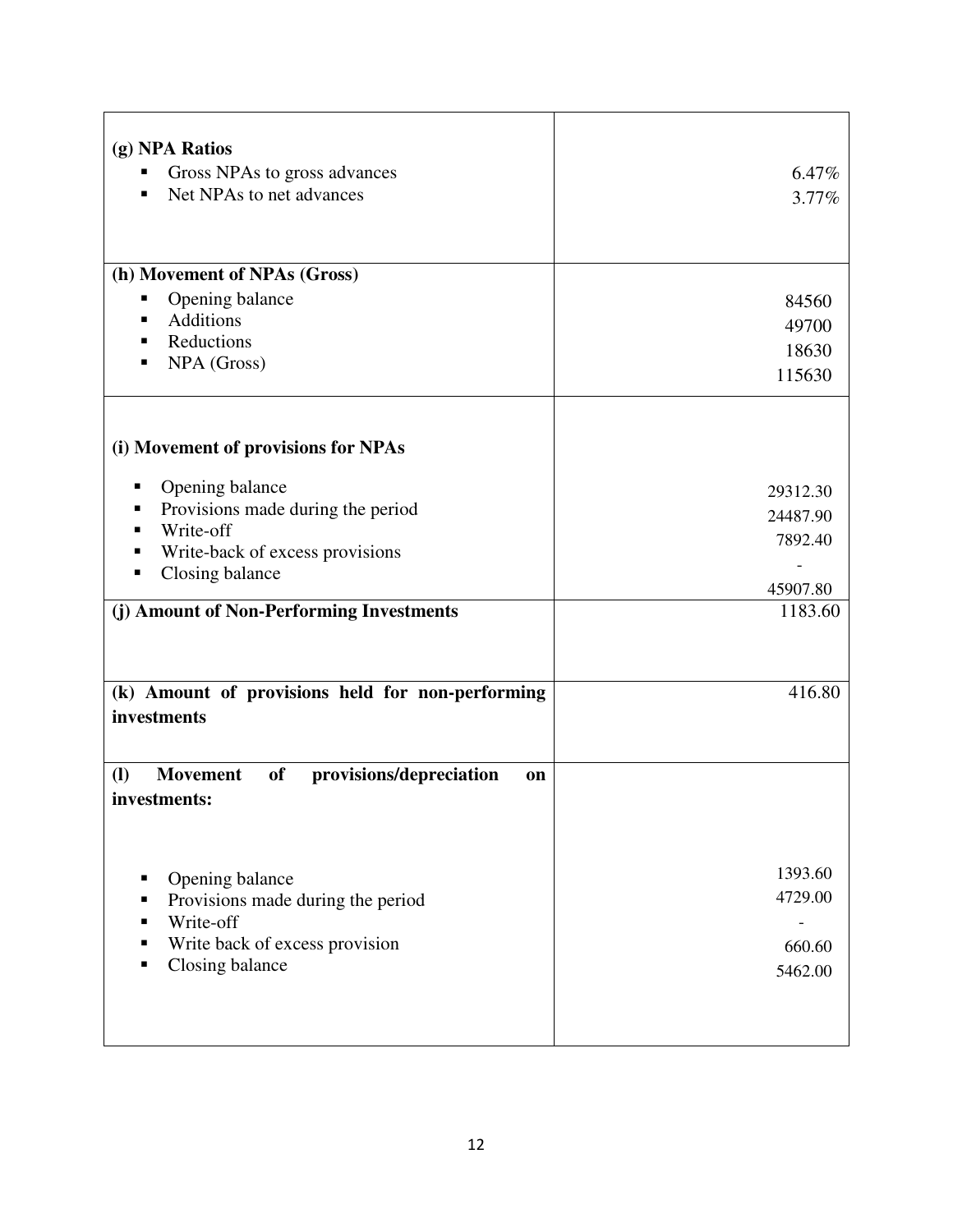# **Credit risk: disclosures for portfolios subject to the standardized approach**

| <b>Qualitative Disclosures</b>                                                                                                                                                                                                                 |                                                                                                                                                                                                                  |  |  |
|------------------------------------------------------------------------------------------------------------------------------------------------------------------------------------------------------------------------------------------------|------------------------------------------------------------------------------------------------------------------------------------------------------------------------------------------------------------------|--|--|
| The Bank has adopted Standardized approach for computation of capital<br>a.<br>charge for Credit risk as per RBI guidelines. These guidelines envisage<br>different risk weights for different asset classes, which have been duly<br>applied. |                                                                                                                                                                                                                  |  |  |
| rate the exposures of its clients.                                                                                                                                                                                                             | b. The Bank has entered into Memorandum of Understanding with four<br>External Credit Rating Agencies identified by the RBI viz., CRISIL Ltd.,<br>CARE, ICRA Ltd., Fitch Ratings (I) Ltd, SMERA and BRICKWORK to |  |  |
| assigning risk-weights.                                                                                                                                                                                                                        | c. These agencies will rate all fund and non fund based exposures. The<br>ratings awarded by these agencies to the bank's clients are adopted for                                                                |  |  |
| d. In case of bank's investment in particular issues of Corporate, the issue<br>specific rating of the rating agency is reckoned to assign the risk weight to<br>comparable exposures as per the mapping scale provided by RBI.                |                                                                                                                                                                                                                  |  |  |
| Rs. in Mn                                                                                                                                                                                                                                      |                                                                                                                                                                                                                  |  |  |
| <b>Quantitative Disclosures:</b>                                                                                                                                                                                                               |                                                                                                                                                                                                                  |  |  |
| (b) For exposure amounts after risk mitigation subject to<br>standardized<br>approach,<br>amount of a<br>bank's<br>the<br>outstanding (rated and unrated) in the following three<br>major risk buckets as well as those that are deducted:     |                                                                                                                                                                                                                  |  |  |
| Below 100 % risk weight:<br>100 % risk weight                                                                                                                                                                                                  | 2171490                                                                                                                                                                                                          |  |  |
| More than 100 $%$ risk weight<br>٠                                                                                                                                                                                                             | 86677<br>343405                                                                                                                                                                                                  |  |  |
| <b>Amount Deducted-CRM</b><br>■                                                                                                                                                                                                                | 123162                                                                                                                                                                                                           |  |  |
|                                                                                                                                                                                                                                                |                                                                                                                                                                                                                  |  |  |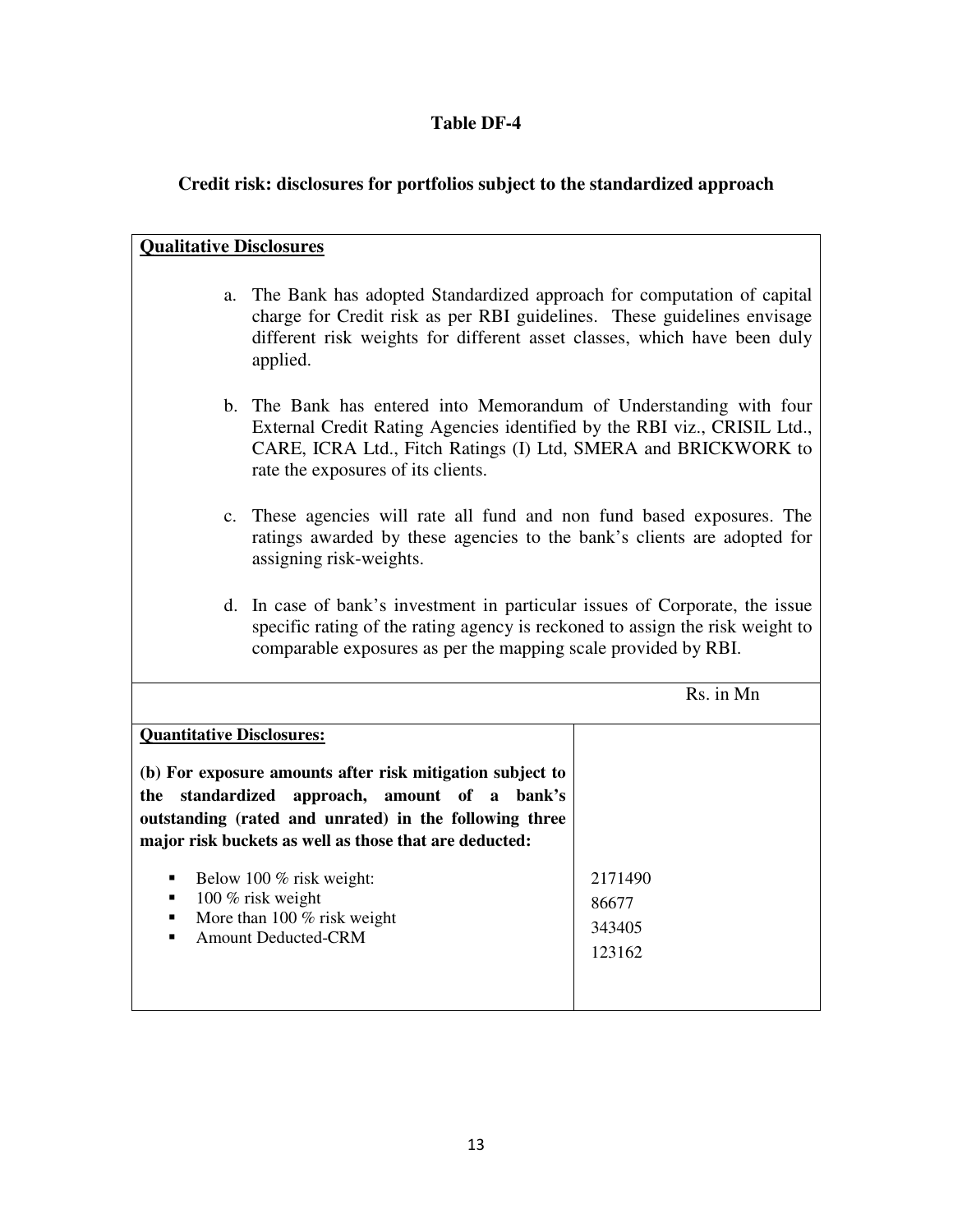## **Credit risk mitigation: disclosures for standardized approaches**

#### **Qualitative Disclosures**

- **Policies and processes for collateral valuation and management;** Bank has well defined credit risk mitigation and collateral management policy. The main types of collaterals accepted by bank are cash and near cash securities, land and building, and plant and machinery etc.
- **A description of the main types of collateral taken by the bank;** Bank accepts personal guarantees, corporate guarantees and guarantees issued by

sovereigns and banks. Collaterals are valued at fair market value and at regular intervals as per the policy guidelines.

RBI guidelines recognize various types of financial collaterals for the purpose of credit risk mitigation. The guidelines further provide recognition of guarantees as one of the credit risk mitigants. Bank has put in place suitable policy measures to capture these elements.

**Rs. in Mn.**

| <b>Quantitative Disclosures</b><br>(b) For disclosed credit risk portfolio under the standardized<br>approach, the total exposure that is covered by: |       |
|-------------------------------------------------------------------------------------------------------------------------------------------------------|-------|
| eligible financial collateral; after the application of<br>$\blacksquare$                                                                             |       |
| haircuts-                                                                                                                                             | 78602 |
| Fund based                                                                                                                                            | 10005 |
| Non fund based                                                                                                                                        |       |
|                                                                                                                                                       |       |
|                                                                                                                                                       |       |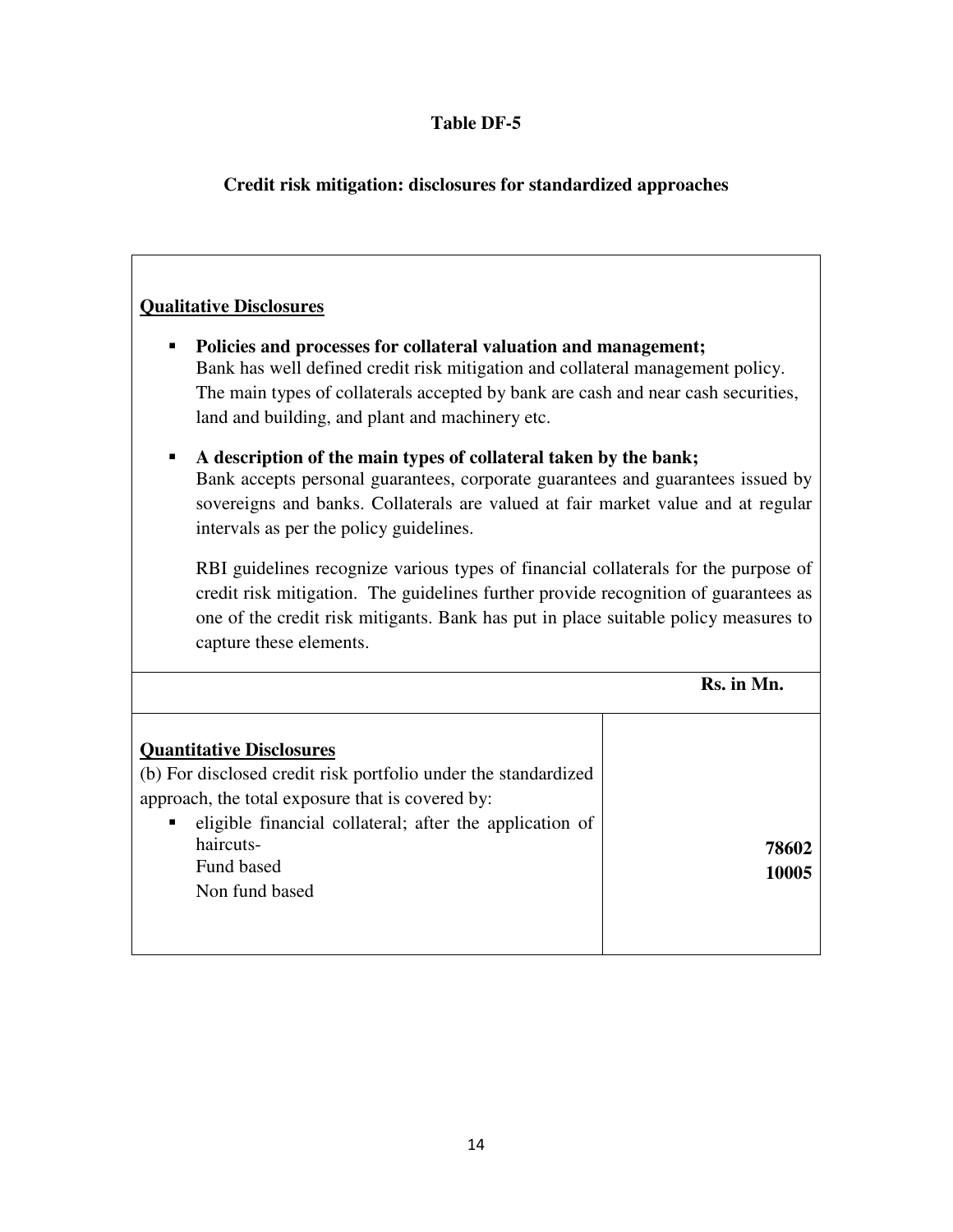# **Securitization: disclosure for standardized approach**

| <b>Qualitative Disclosures:</b>                             |            |  |  |  |
|-------------------------------------------------------------|------------|--|--|--|
| <b>NIL</b>                                                  |            |  |  |  |
|                                                             | Rs. in Mn  |  |  |  |
| <b>Quantitative Disclosures</b>                             |            |  |  |  |
| <b>Banking Book</b>                                         |            |  |  |  |
| (d) The total amount of exposures securitized by the        | <b>NIL</b> |  |  |  |
| bank                                                        |            |  |  |  |
| (e) For exposures securitized losses recognized by the      | <b>NIL</b> |  |  |  |
| bank during the current period broken down by the           |            |  |  |  |
| exposure type (eg. Credit cards, housing loans, auto        |            |  |  |  |
| loans etc. detailed by underlying security)                 |            |  |  |  |
| (f) Amount of assets intended to be securitized within a    | <b>NIL</b> |  |  |  |
| year                                                        |            |  |  |  |
| $(g)$ Of (f), the amount of assets originated within a year | <b>NIL</b> |  |  |  |
| before securitization                                       |            |  |  |  |
| (h) The total amount of exposures securitized (by           |            |  |  |  |
| exposure type) and unrecognized gain or losses on sale      | <b>NIL</b> |  |  |  |
| by exposure type<br>(i) Aggregate amount of :               |            |  |  |  |
| - On balance sheet securitization exposures retained or     | <b>NIL</b> |  |  |  |
| purchased broken down by exposure type and-                 |            |  |  |  |
| Off balance sheet securitization exposures broken           | <b>NIL</b> |  |  |  |
| down by exposure type                                       |            |  |  |  |
| (i) Aggregate amount of securitization exposures            | <b>Nil</b> |  |  |  |
| retained or purchased and the associated capital charges    |            |  |  |  |
| broken down between exposures and further broken            |            |  |  |  |
| down into different risk weight bands for each              |            |  |  |  |
| regulatory capital approach.                                |            |  |  |  |
| Exposures that have been deducted entirely from Tier 1      |            |  |  |  |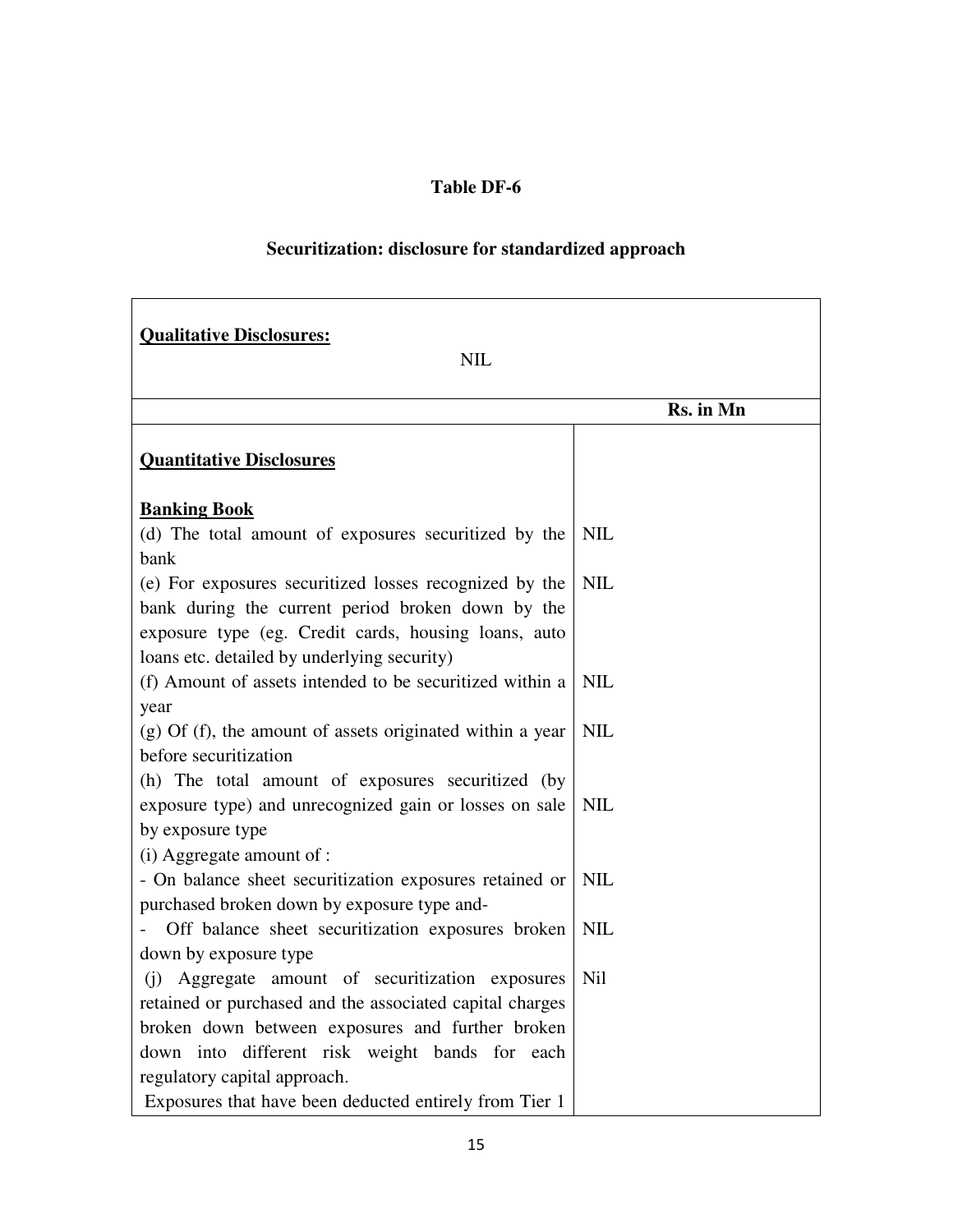| capital, credit enhancing I/Os deducted from Total       | Nil        |
|----------------------------------------------------------|------------|
| Capital, and other exposures deducted from total capital |            |
| (by exposure type)                                       |            |
| <b>Quantitative Disclosures</b>                          |            |
| <b>Trading Book:</b>                                     |            |
|                                                          |            |
| (k) Aggregate amount of exposures securitized by the     | Nil        |
| bank for which the bank has retained some exposures      |            |
| and which is subject to the market risk approach by      |            |
| exposure type                                            |            |
| (l) Aggregate amount of :                                | Nil        |
| - On balance sheet securitization exposures retained or  |            |
| purchased broken down by exposure type and-              |            |
| Off balance sheet securitization exposures broken        | <b>Nil</b> |
| down by exposure type                                    |            |
| Aggregate amount of securitization exposures<br>(m)      | Nil        |
| retained or purchased separately for :                   |            |
| - securitization exposures retained or purchased subject | <b>Nil</b> |
| to comprehensive risk measure risk measure for specific  |            |
| risk: and                                                |            |
| securitization exposures subject to the securitization   | Nil        |
| framework for specific risk broken down into different   |            |
| risk weight bands                                        |            |
| (n) Aggregate amount of :                                |            |
| The capital requirements for the securitization          | <b>Nil</b> |
| exposures, subject to the securitization framework       |            |
| broken down into different risk weight bands             |            |
| Securitization exposures that are deducted entirely      |            |
| from Tier 1 capital, credit enhancing I/O deducted from  | Nil        |
| total capital, and other exposures deducted from total   |            |
| capital (by exposure type)                               |            |
|                                                          |            |
|                                                          |            |
|                                                          |            |
|                                                          |            |
|                                                          |            |
|                                                          |            |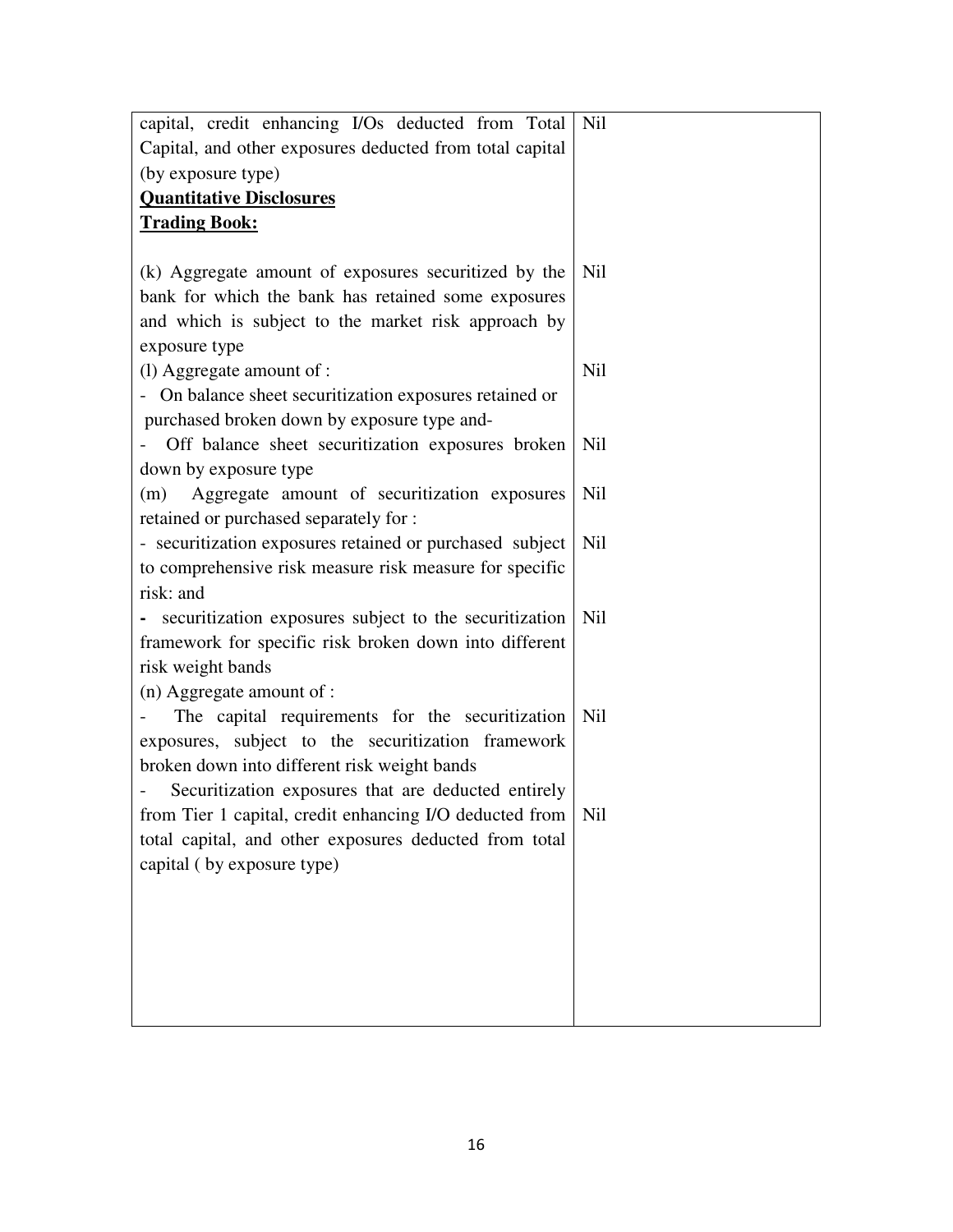### **Market risk in trading book**

#### **Qualitative disclosures**

The bank has well defined Investment and Market Risk Management Policy. This policy covers all important areas of market risk measurement.

Bank defines Market Risk as the risk of loss in on-balance sheet and off-balance sheet positions arising from movements in market process, in particular, changes in interest rates, exchange rates and equity and commodity prices.

The bank has adopted Standardized Duration Approach for measuring the capital requirements for market risk as prescribed by RBI.

## **Policies for management of Market Risk:**

The bank has put in place board approved Investment and Market Risk Management Policy for effective management of Market Risk in the bank. Other policies which also deal with Market Risk Management are Asset Liability Management Policy and Policy on Foreign Exchange Operations.

The policies set various prudential exposure limits and risk limits for ensuring that the operations are in line with bank's expectations of return to market risk through proper Market Risk Management and Asset Liability Management.

#### **Asset-Liability Management**

The ALM Policy is the framework of the ALM process. Bank's balance sheet has mixed exposure to different levels financial risk. The goal of bank is to maximize its profitability, but do so in a manner that does not expose the bank to excessive levels of risk which will ultimately affect the profitability. The Policy defines the limits for key measure of risk limits that have been established to specifically accommodate a bank's unique balance complexion, strategic direction, and appetite for risk.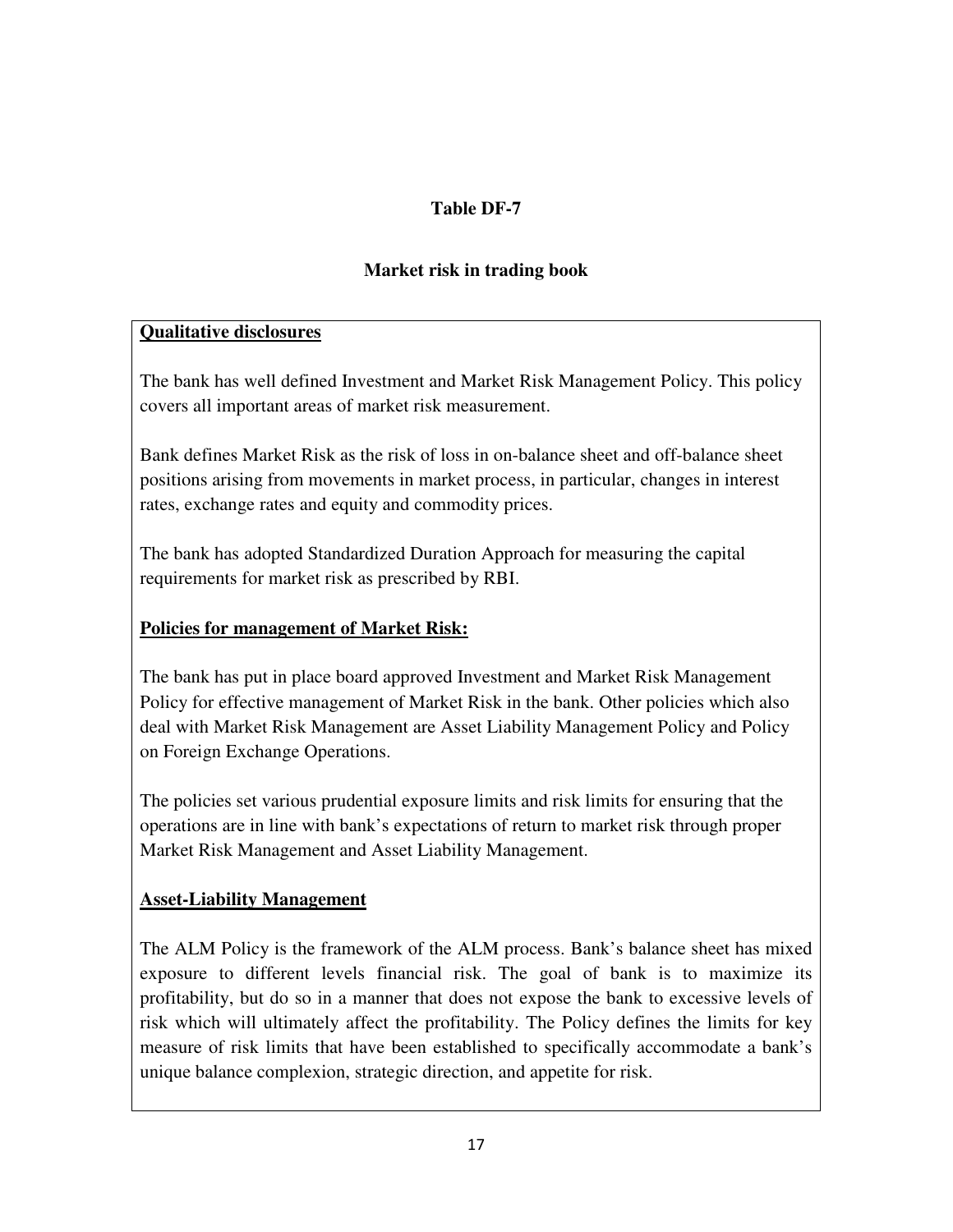## **Liquidity Risk**

Liquidity Risk is managed through GAP analysis, based on residual maturity/behavior pattern of assets and liabilities. Banks has also put in place mechanism of short term dynamic liquidity management and contingency funding plan. Prudential limits are prescribed for different residual maturity time buckets for efficient Asset Liability Management Liquidity profile of the bank is also evaluated through various liquidity ratios.

#### **Interest rate risk**

Interest rate risk is managed through Gap analysis of rate sensitive assets and liabilities and is monitored through prudential limits. Bank also estimates risk periodically against adverse movements in interest rate for assessing the impact on Net Interest Income and economic Value of Equity.

### **Quantitative disclosures**

| <b>Capital Requirement for Market Risk</b> | Capital Charge (Rs. in Mn) |
|--------------------------------------------|----------------------------|
| <b>Interest Rate Risk</b>                  | 4111.46                    |
| <b>Equity Position Risk</b>                | 3055.60                    |
| <b>Foreign Exchange Risk</b>               | 40.50                      |
| <b>TOTAL</b>                               | 7207.56                    |
|                                            |                            |

#### **Table DF-8 Operational risk**

#### **Qualitative disclosures**

Operational Risk is the risk of losses resulting from inadequate or failed internal processes, people and systems or from external events. Operational Risk includes legal risk but excludes strategic and reputation risks. Operational Risk Management in the Bank is guided by a well defined Operational Risk Management Policy which is reviewed every year. The bank has initiated pro-active steps to equip itself to migrate to advanced approaches under Operational Risk and has started collation of data pertaining to Operational Risk loss events through Loss Data Management, Risk & control Self Assessment (RCSA), Key Risk Indicators (KRI) & Scenario Analysis. Bank is also a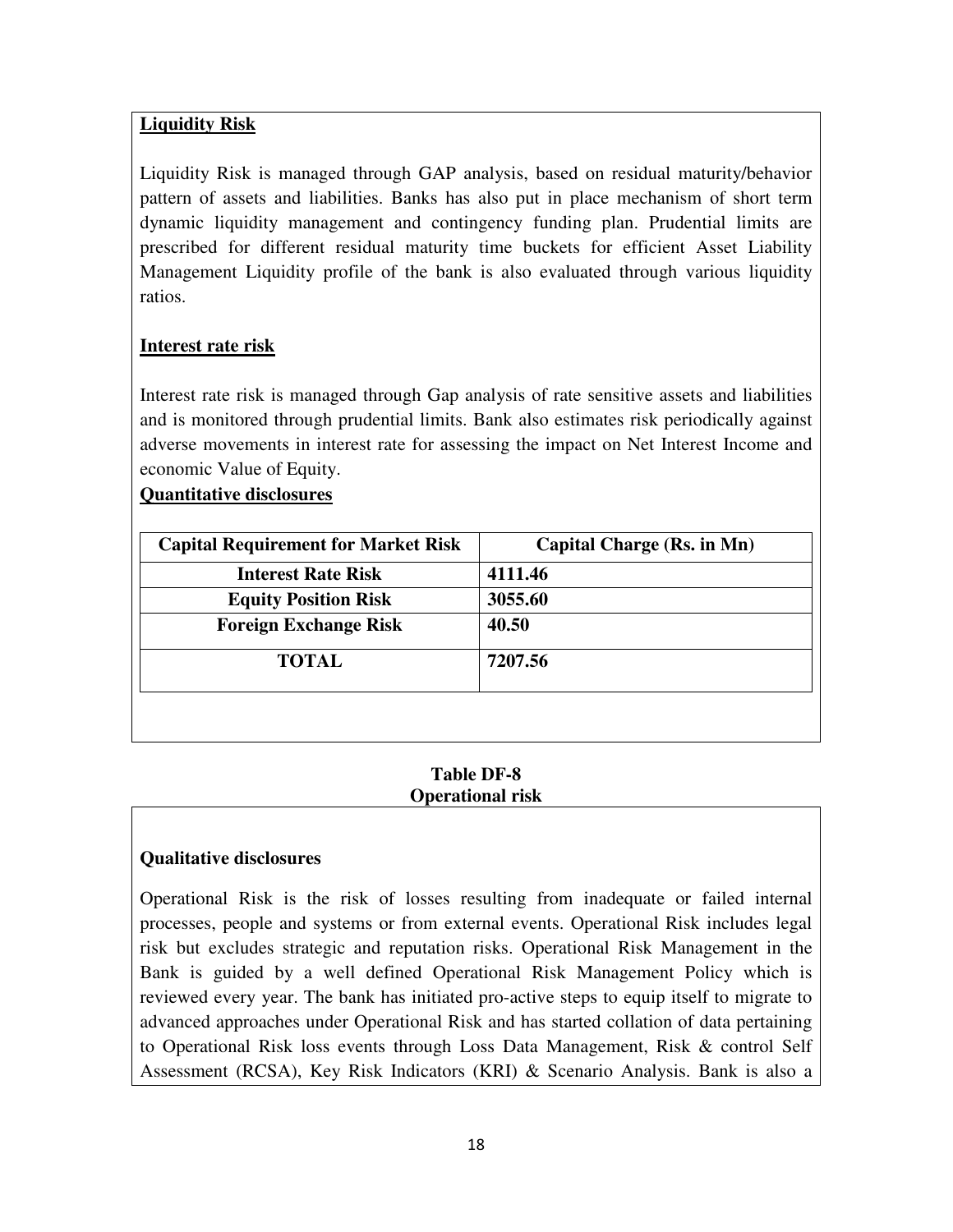member of loss data consortium 'CORDEx' for external loss data base.

The Bank had already approached RBI for moving to The Standardized Approach and is now making efforts to move directly to Advance Measurement Approach.

The bank has provided capital for operational risk as per Basic Indicator Approach. Accordingly the capital requirement for operational risk as on 30.09.2013 is Rs. 10046.70 Mn.

## **Table DF-9 Interest rate risk in the banking book (IRRBB)**

### **Qualitative Disclosure:**

The interest rate risk is measured and monitored through two approaches:

- 1) Earning at risk (Traditional Gap Analysis) The impact of change in interest rates on net interest income is analyzed under this approach and calculated under yield curve approach. Under this approach a parallel shift of 1% is assumed both in assets and liabilities.
- 2) Economic Value of Equity:

Modified duration of assets and liabilities is computed separately to arrive at modified duration of equity. A parallel shift in yield curve by 200 basis point is assumed for calculating the economic value of equity.

## **Quantitative Disclosure**

| Rs. in Mn   |
|-------------|
|             |
| 16388.10    |
|             |
|             |
|             |
|             |
| $-29596.40$ |
|             |
|             |
|             |
|             |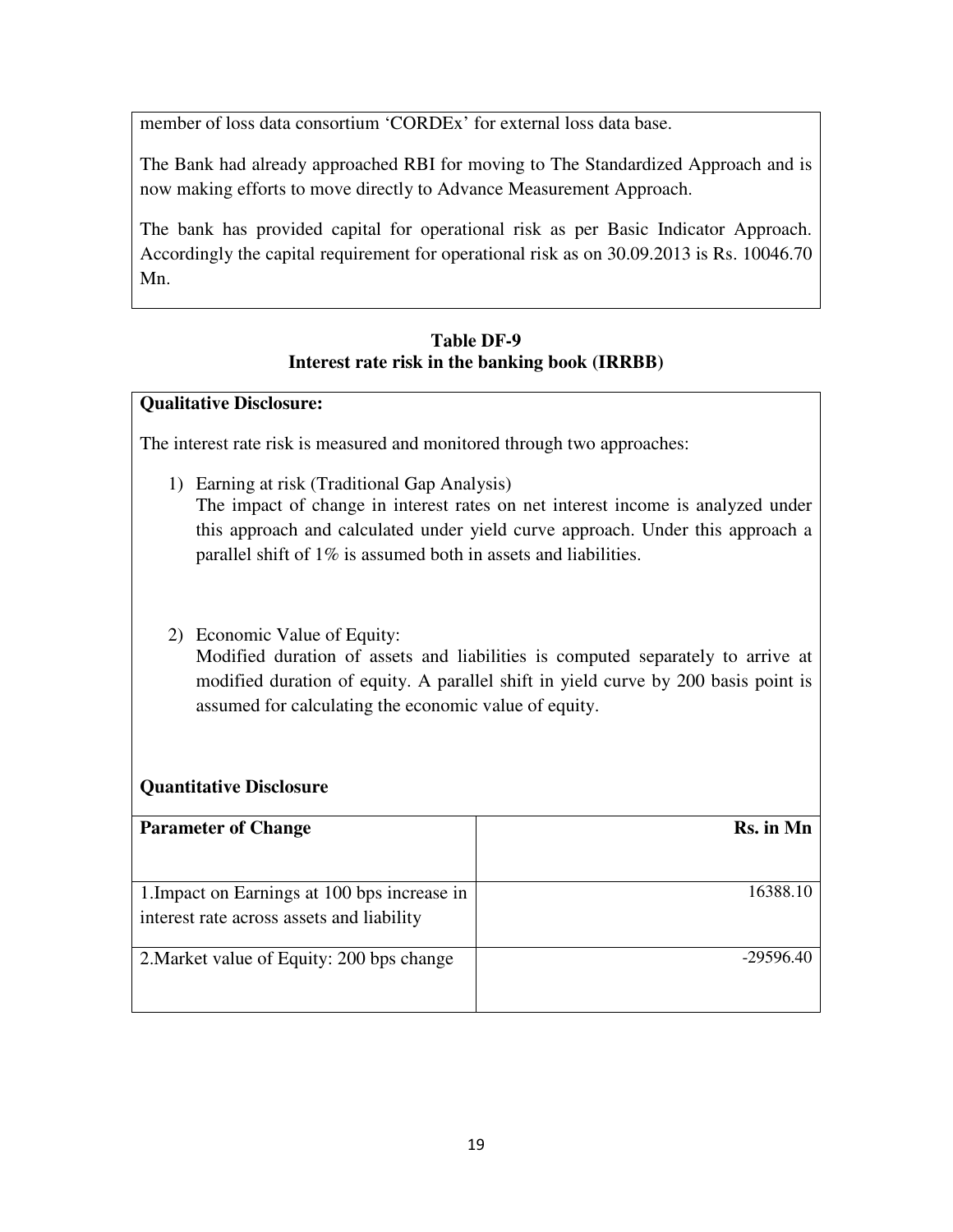# **General Disclosure for Exposures Related to Counterparty Credit Risk**

| Qualitative<br><b>Disclosures</b>  | (a) | The bank assigns credit limits for counterparty exposure on<br>the basis of capital adequacy, asset quality, earnings,<br>liquidity and management quality.<br>The bank has well defined investment and market risk<br>management policy.<br>The Bank deals in various derivative products and interest<br>Rate Swaps. The bank used derivative products for hedging its<br>own balance sheet items as well as for trading purposes. |                                  |                                             |  |  |  |
|------------------------------------|-----|--------------------------------------------------------------------------------------------------------------------------------------------------------------------------------------------------------------------------------------------------------------------------------------------------------------------------------------------------------------------------------------------------------------------------------------|----------------------------------|---------------------------------------------|--|--|--|
| Quantitative<br><b>Disclosures</b> | (b) | Rs. in Mn                                                                                                                                                                                                                                                                                                                                                                                                                            |                                  |                                             |  |  |  |
|                                    |     | <b>Particulars</b>                                                                                                                                                                                                                                                                                                                                                                                                                   |                                  | <b>Amount</b>                               |  |  |  |
|                                    |     | Gross positive value of contracts                                                                                                                                                                                                                                                                                                                                                                                                    |                                  | 13699                                       |  |  |  |
|                                    |     | Netting Benefits                                                                                                                                                                                                                                                                                                                                                                                                                     |                                  | $\Omega$                                    |  |  |  |
|                                    |     | Netted current credit exposure<br>24766                                                                                                                                                                                                                                                                                                                                                                                              |                                  |                                             |  |  |  |
|                                    |     | Collateral held<br>0                                                                                                                                                                                                                                                                                                                                                                                                                 |                                  |                                             |  |  |  |
|                                    |     | Net Derivative Credit Exposure<br>24766                                                                                                                                                                                                                                                                                                                                                                                              |                                  |                                             |  |  |  |
|                                    | (c) | Rs. in Mn                                                                                                                                                                                                                                                                                                                                                                                                                            |                                  |                                             |  |  |  |
|                                    |     | <b>Item</b>                                                                                                                                                                                                                                                                                                                                                                                                                          | <b>Notional</b><br><b>Amount</b> | <b>Current</b><br>credit<br><b>Exposure</b> |  |  |  |
|                                    |     | <b>Forward Forex contracts</b>                                                                                                                                                                                                                                                                                                                                                                                                       | 526972                           | 24210                                       |  |  |  |
|                                    |     | <b>Cross Currency Swaps</b><br>including cross currency<br>interest rate swaps                                                                                                                                                                                                                                                                                                                                                       | 5000                             | 500                                         |  |  |  |
|                                    |     | 2750<br>56<br><b>Interest rate Contracts</b>                                                                                                                                                                                                                                                                                                                                                                                         |                                  |                                             |  |  |  |
|                                    |     |                                                                                                                                                                                                                                                                                                                                                                                                                                      |                                  |                                             |  |  |  |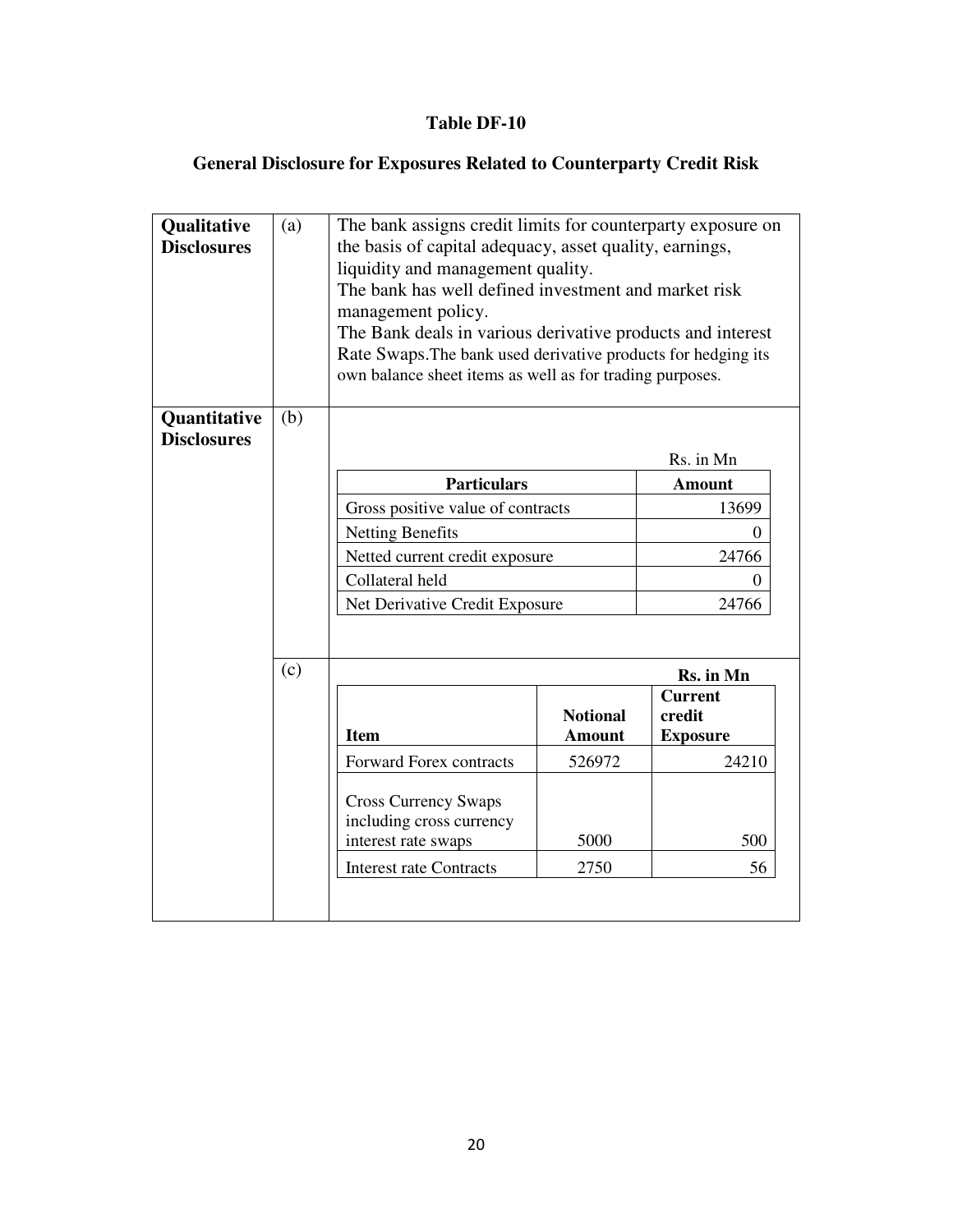# **Table DF-11: Composition of Capital**

| Part II: Template to be used before March 31, 2017 (i.e. during the transition period of |  |
|------------------------------------------------------------------------------------------|--|
| <b>Basel III regulatory adjustments</b>                                                  |  |

|                |                                                                                                                                                                                                                                                                      |                  | (Rs. in millions)                                                           |                  |
|----------------|----------------------------------------------------------------------------------------------------------------------------------------------------------------------------------------------------------------------------------------------------------------------|------------------|-----------------------------------------------------------------------------|------------------|
|                | Basel III common disclosure template to be used during the<br>transition of regulatory adjustments (i.e. from April 1, 2013 to<br>December 31, 2017)                                                                                                                 |                  | <b>Amounts</b><br>Subject to<br><b>Pre-Basel</b><br>III<br><b>Treatment</b> | Ref No.          |
|                | <b>Common Equity Tier 1 capital: instruments and reserves</b>                                                                                                                                                                                                        |                  |                                                                             |                  |
| 1              | Directly issued qualifying common share capital plus<br>related stock surplus (share premium)                                                                                                                                                                        | 10446            |                                                                             | A1               |
| 2              | Retained earnings                                                                                                                                                                                                                                                    | $\mathbf{0}$     |                                                                             |                  |
| 3              | Accumulated other comprehensive income (and other<br>reserves)                                                                                                                                                                                                       | 107624           |                                                                             |                  |
| 4              | Directly issued capital subject to phase out from<br>CET1 (only applicable to non-joint stock<br>companies1)                                                                                                                                                         | 0                |                                                                             |                  |
|                | Public sector capital injections grandfathered until<br><b>1 January 2018</b>                                                                                                                                                                                        | $\mathbf{0}$     |                                                                             |                  |
| 5              | Common share capital issued by subsidiaries and held<br>by third parties (amount allowed in group CET1)                                                                                                                                                              | $\overline{0}$   |                                                                             |                  |
| 6              | <b>Common Equity Tier 1 capital before regulatory</b><br>adjustments                                                                                                                                                                                                 | 118070           |                                                                             |                  |
|                | <b>Common Equity Tier 1 capital: regulatory adjustments</b>                                                                                                                                                                                                          |                  |                                                                             |                  |
| $\overline{7}$ | Prudential valuation adjustments                                                                                                                                                                                                                                     | $\overline{0}$   | $\overline{0}$                                                              | $\overline{0}$   |
| 8              | Goodwill (net of related tax liability)                                                                                                                                                                                                                              | 0                | $\Omega$                                                                    | $\mathbf{0}$     |
| 9              | Intangibles other than mortgage-servicing rights (net<br>of related tax liability)                                                                                                                                                                                   | 5                | 21                                                                          | $\boldsymbol{0}$ |
| 10             | Deferred tax assets 2                                                                                                                                                                                                                                                | $\boldsymbol{0}$ | $\mathbf{0}$                                                                | $\mathbf{0}$     |
| 11             | Cash-flow hedge reserve                                                                                                                                                                                                                                              | $\boldsymbol{0}$ | $\boldsymbol{0}$                                                            | $\overline{0}$   |
| 12             | Shortfall of provisions to expected losses                                                                                                                                                                                                                           | $\boldsymbol{0}$ | $\boldsymbol{0}$                                                            | $\overline{0}$   |
| 13             | Securitization gain on sale                                                                                                                                                                                                                                          | $\boldsymbol{0}$ | $\boldsymbol{0}$                                                            | $\overline{0}$   |
| 14             | Gains and losses due to changes in own credit risk on<br>fair valued liabilities                                                                                                                                                                                     | $\boldsymbol{0}$ | $\boldsymbol{0}$                                                            | $\overline{0}$   |
| 15             | Defined-benefit pension fund net assets                                                                                                                                                                                                                              | 886              | 3545                                                                        | $\mathbf{0}$     |
| 16             | Investments in own shares (if not already netted off<br>paid-in capital on reported balance sheet)                                                                                                                                                                   | $\boldsymbol{0}$ | $\Omega$                                                                    | $\overline{0}$   |
| 17             | Reciprocal cross-holdings in common equity                                                                                                                                                                                                                           | 13               | 52                                                                          | $\overline{0}$   |
| 18             | Investments in the capital of banking, financial and<br>insurance entities that are outside the scope of<br>regulatory consolidation, net of eligible short<br>positions, where the bank does not own more than<br>10% of the issued share capital (amount above 10% | $\boldsymbol{0}$ | $\mathbf{0}$                                                                | $\overline{0}$   |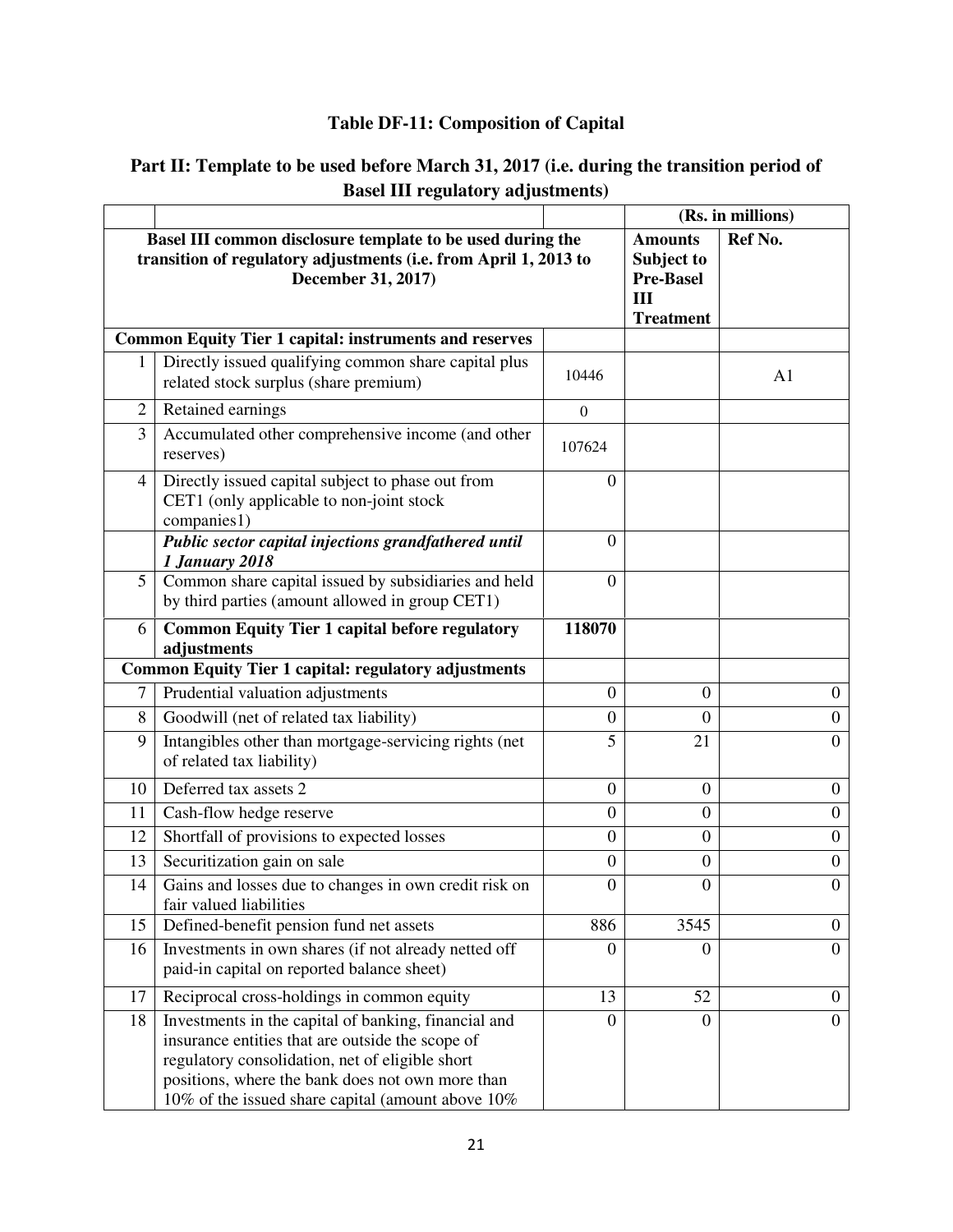|                 | threshold)                                                                                     |                  |                  |                  |
|-----------------|------------------------------------------------------------------------------------------------|------------------|------------------|------------------|
|                 |                                                                                                |                  |                  |                  |
|                 |                                                                                                |                  |                  |                  |
|                 |                                                                                                |                  |                  |                  |
| 19              | Significant investments in the common stock of                                                 | 34               | 135              | $^{(1)}$         |
|                 | banking, financial and insurance entities that are                                             |                  |                  |                  |
|                 | outside the scope of regulatory consolidation, net of                                          |                  |                  |                  |
|                 | eligible short positions (amount above 10%                                                     |                  |                  |                  |
|                 | threshold)3                                                                                    |                  |                  |                  |
| 20              | Mortgage servicing rights4 (amount above 10%)                                                  | $\theta$         | $\Omega$         | $\theta$         |
|                 | threshold)                                                                                     |                  |                  |                  |
| 21              | Deferred tax assets arising from temporary<br>differences5 (amount above 10% threshold, net of | $\overline{0}$   | $\mathbf{0}$     | $\theta$         |
|                 | related tax liability)                                                                         |                  |                  |                  |
| 22              | Amount exceeding the 15% threshold                                                             | $\overline{0}$   | $\overline{0}$   | $\boldsymbol{0}$ |
| 23              | of which: significant investments in the common                                                | $\overline{0}$   | $\overline{0}$   | $\overline{0}$   |
|                 | stock of financial entities                                                                    |                  |                  |                  |
| 24              | of which: mortgage servicing rights                                                            | $\boldsymbol{0}$ | $\mathbf{0}$     | $\boldsymbol{0}$ |
| 25              | of which: deferred tax assets arising from temporary                                           | $\overline{0}$   | $\overline{0}$   | $\overline{0}$   |
|                 | differences                                                                                    |                  |                  |                  |
| 26              | National specific regulatory adjustments7                                                      | 16474            | $\overline{0}$   | $\overline{0}$   |
|                 | $(26a+26b+26c+26d)$                                                                            |                  |                  |                  |
| 26a             | of which: Investments in the equity capital of the                                             | $\overline{0}$   | $\overline{0}$   | $\overline{0}$   |
|                 | unconsolidated insurance subsidiaries                                                          |                  |                  |                  |
| 26 <sub>b</sub> | of which: Investments in the equity capital of                                                 | $\overline{0}$   | $\overline{0}$   | $\Omega$         |
|                 | unconsolidated non-financial subsidiaries8                                                     |                  |                  |                  |
| 26c             | of which: Shortfall in the equity capital of majority                                          | $\overline{0}$   | $\overline{0}$   | $\overline{0}$   |
|                 | owned financial entities which have not been                                                   |                  |                  |                  |
|                 | consolidated with the bank9                                                                    |                  |                  |                  |
| 26d             | of which: Unamortised pension funds expenditures                                               | $\overline{0}$   | $\overline{0}$   | $\overline{0}$   |
|                 | Regulatory Adjustments Applied to Common Equity                                                | 16474            | $\mathbf{0}$     | $\overline{0}$   |
|                 | Tier 1 in respect of Amounts Subject to Pre-Basel III                                          |                  |                  |                  |
|                 | Treatment<br>of which: Loss incurred by the bank as per the                                    | 16474            | $\overline{0}$   | $\overline{0}$   |
|                 | formula given in Basel III guidelines to calculate                                             |                  |                  |                  |
|                 | current year profit.                                                                           |                  |                  |                  |
|                 | of which: [INSERT TYPE OF ADJUSTMENT]                                                          | $\theta$         | $\boldsymbol{0}$ | $\mathbf{0}$     |
|                 | of which: [INSERT TYPE OF ADJUSTMENT]                                                          | $\overline{0}$   | $\overline{0}$   | $\overline{0}$   |
| 27              | Regulatory adjustments applied to Common Equity                                                | 0                | $\overline{0}$   | $\overline{0}$   |
|                 | Tier 1 due to insufficient Additional Tier 1 and Tier 2                                        |                  |                  |                  |
|                 | to cover deductions                                                                            |                  |                  |                  |
| 28              | <b>Total regulatory adjustments to Common equity</b>                                           | 17413            | 3753             |                  |
|                 | Tier 1                                                                                         |                  |                  |                  |
| 29              | <b>Common Equity Tier 1 capital (CET1)</b>                                                     | 100657           |                  |                  |
|                 | <b>Additional Tier 1 capital: instruments</b>                                                  |                  |                  |                  |
|                 |                                                                                                |                  |                  |                  |
|                 |                                                                                                |                  |                  |                  |
|                 |                                                                                                |                  |                  |                  |
|                 | 22                                                                                             |                  |                  |                  |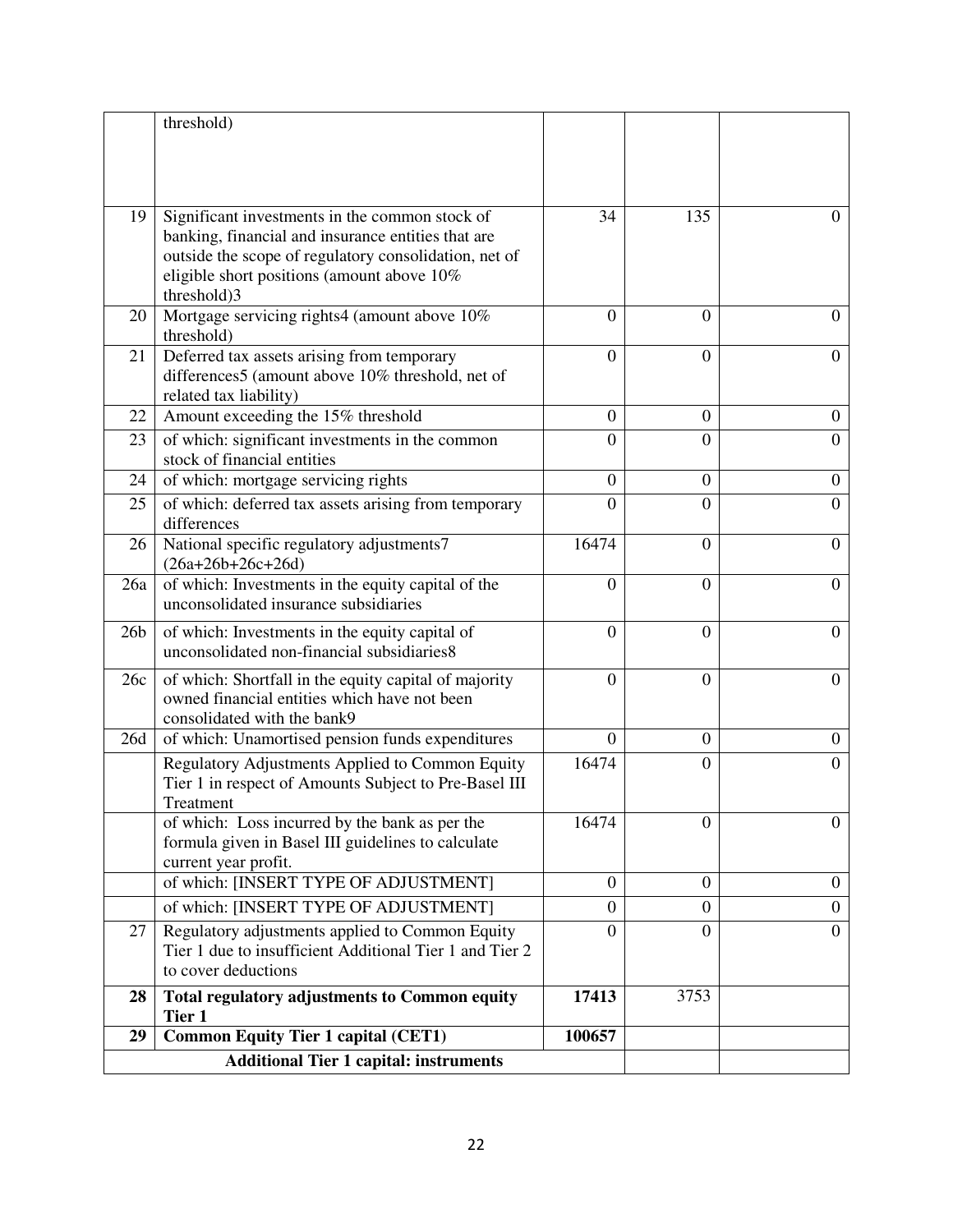| 30              | Directly issued qualifying Additional Tier 1<br>instruments plus related stock surplus $(31+32)$                                                                                                                                                                                                        | $\theta$         |                  |         |
|-----------------|---------------------------------------------------------------------------------------------------------------------------------------------------------------------------------------------------------------------------------------------------------------------------------------------------------|------------------|------------------|---------|
| 31              | of which: classified as equity under applicable<br>accounting standards (Perpetual Non-Cumulative<br>Preference Shares)                                                                                                                                                                                 |                  |                  |         |
| 32              | of which: classified as liabilities under applicable<br>accounting standards (Perpetual debt Instruments)                                                                                                                                                                                               |                  |                  |         |
| 33              | Directly issued capital instruments subject to phase<br>out from Additional Tier 1                                                                                                                                                                                                                      | 19800            |                  | $B1+B2$ |
| 34              | Additional Tier 1 instruments (and CET1 instruments<br>not included in row 5) issued by subsidiaries and held<br>by third parties (amount allowed in group AT1)                                                                                                                                         | $\overline{0}$   |                  |         |
| 35              | of which: instruments issued by subsidiaries subject<br>to phase out                                                                                                                                                                                                                                    |                  |                  |         |
| 36              | Additional Tier 1 capital before regulatory<br>adjustments                                                                                                                                                                                                                                              | 19800            |                  |         |
|                 | <b>Additional Tier 1 capital: regulatory adjustments</b>                                                                                                                                                                                                                                                |                  |                  |         |
| 37              | Investments in own Additional Tier 1 instruments                                                                                                                                                                                                                                                        | $\theta$         | $\boldsymbol{0}$ |         |
| 38              | Reciprocal cross-holdings in Additional Tier 1<br>instruments                                                                                                                                                                                                                                           | 50               | 200              |         |
| 39              | Investments in the capital of banking, financial and<br>insurance entities that are outside the scope of<br>regulatory consolidation, net of eligible short<br>positions, where the bank does not own more than<br>10% of the issued common share capital of the entity<br>(amount above 10% threshold) | $\overline{0}$   | $\theta$         |         |
| 40              | Significant investments in the capital of banking,<br>financial and insurance entities that are outside the<br>scope of regulatory consolidation (net of eligible<br>short positions)                                                                                                                   | 68               | 68               |         |
| 41              | National specific regulatory adjustments (41a+41b)                                                                                                                                                                                                                                                      | 4384             |                  |         |
| 41a             | Investments in the Additional Tier 1 capital of<br>unconsolidated insurance subsidiaries                                                                                                                                                                                                                | $\boldsymbol{0}$ |                  |         |
| 41 <sub>b</sub> | Shortfall in the Additional Tier 1 capital of majority<br>owned financial entities which have not been<br>consolidated with the bank                                                                                                                                                                    | $\overline{0}$   |                  |         |
|                 | Regulatory Adjustments Applied to Additional Tier 1<br>in respect of Amounts Subject to Pre-Basel III<br>Treatment                                                                                                                                                                                      | 4384             | $\theta$         |         |
|                 | of which: Intangibles and Defined benefit Pension<br>fund                                                                                                                                                                                                                                               | 3566             |                  |         |
|                 | of which: e.g. reciprocal cross holding subject to pre-<br>basel III treatment pertaining Common Equity,<br>Additional Tier1 and Tier 2                                                                                                                                                                 | 818              | $\theta$         |         |
|                 | of which:                                                                                                                                                                                                                                                                                               | $\overline{0}$   |                  |         |
| 42              | Regulatory adjustments applied to Additional Tier 1<br>due to insufficient Tier 2 to cover deductions                                                                                                                                                                                                   |                  |                  |         |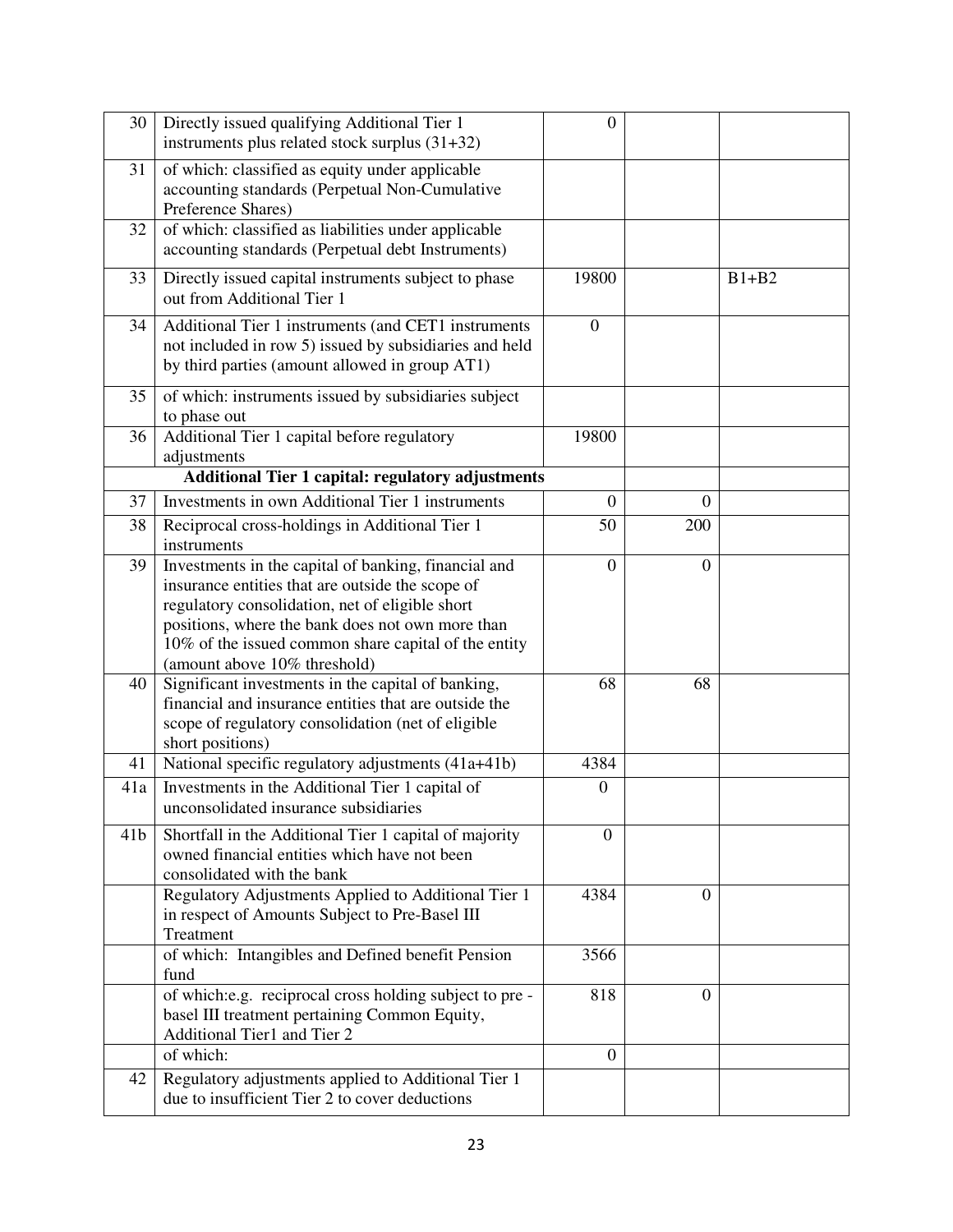| 43         | <b>Total regulatory adjustments to Additional Tier 1</b>                | 4501             |                  |         |
|------------|-------------------------------------------------------------------------|------------------|------------------|---------|
|            | capital                                                                 |                  |                  |         |
| 44         | <b>Additional Tier 1 capital (AT1)</b>                                  | 15299            |                  |         |
| 44a        | Additional Tier 1 capital reckoned for capital                          | 15299            |                  |         |
|            | adequacy                                                                |                  |                  |         |
| 45         | Tier 1 capital $(T1 = CET1 + AT1) (29 + 44a)$                           | 115956           |                  |         |
|            | Tier 2 capital: instruments and provisions                              |                  |                  |         |
| 46         | Directly issued qualifying Tier 2 instruments plus                      | 8556             |                  |         |
|            | related stock surplus                                                   |                  |                  |         |
| 47         | Directly issued capital instruments subject to phase<br>out from Tier 2 | 49701            |                  | $C1+C2$ |
| 48         | Tier 2 instruments (and CET1 and AT1 instruments                        | $\boldsymbol{0}$ |                  |         |
|            | not included in rows 5 or 34) issued by subsidiaries                    |                  |                  |         |
|            | and held by third parties (amount allowed in group                      |                  |                  |         |
|            | Tier 2)                                                                 |                  |                  |         |
| 49         | of which: instruments issued by subsidiaries subject                    | $\overline{0}$   |                  |         |
|            | to phase out                                                            |                  |                  |         |
| 50         | Provisions                                                              | 7456             |                  |         |
| 51         | Tier 2 capital before regulatory adjustments                            | 65713            |                  |         |
| 52         | Investments in own Tier 2 instruments                                   |                  |                  |         |
| 53         | Reciprocal cross-holdings in Tier 2 instruments                         | 1038             | 692              |         |
| 54         | Investments in the capital of banking, financial and                    | $\boldsymbol{0}$ | $\theta$         |         |
|            | insurance entities that are outside the scope of                        |                  |                  |         |
|            | regulatory consolidation, net of eligible short                         |                  |                  |         |
|            | positions, where the bank does not own more than                        |                  |                  |         |
|            | 10% of the issued common share capital of the entity                    |                  |                  |         |
|            | (amount above the 10% threshold)                                        |                  |                  |         |
| 55         | Significant investments 13 in the capital banking,                      | 68               | $\overline{0}$   |         |
|            | financial and insurance entities that are outside the                   |                  |                  |         |
|            | scope of regulatory consolidation (net of eligible<br>short positions)  |                  |                  |         |
| 56         | National specific regulatory adjustments (56a+56b)                      | 126              |                  |         |
| 56a        | of which: Investments in the Tier 2 capital of                          |                  |                  |         |
|            | unconsolidated subsidiaries                                             |                  |                  |         |
| 56b        | of which: Shortfall in the Tier 2 capital of majority                   |                  |                  |         |
|            | owned financial entities which have not been                            |                  |                  |         |
|            | consolidated with the bank                                              |                  |                  |         |
|            | Regulatory Adjustments Applied To Tier 2 in respect                     | 126              |                  |         |
|            | of Amounts Subject to Pre-Basel III Treatment                           |                  |                  |         |
|            | of which: Reciprocal cross holding Common Equity                        | 126              | $\boldsymbol{0}$ |         |
|            | and Additional tier 1                                                   |                  |                  |         |
|            | of which: [INSERT TYPE OF ADJUSTMENT]                                   | $\Omega$         |                  |         |
| 57         | Total regulatory adjustments to Tier 2 capital                          | 1232             |                  |         |
| 58         | Tier 2 capital (T2)                                                     | 64481            |                  |         |
| <b>58a</b> | Tier 2 capital reckoned for capital adequacy14                          | 64481            |                  |         |
| 58b        | <b>Excess Additional Tier 1 capital reckoned as Tier</b>                | 0                |                  |         |
|            | 2 capital                                                               |                  |                  |         |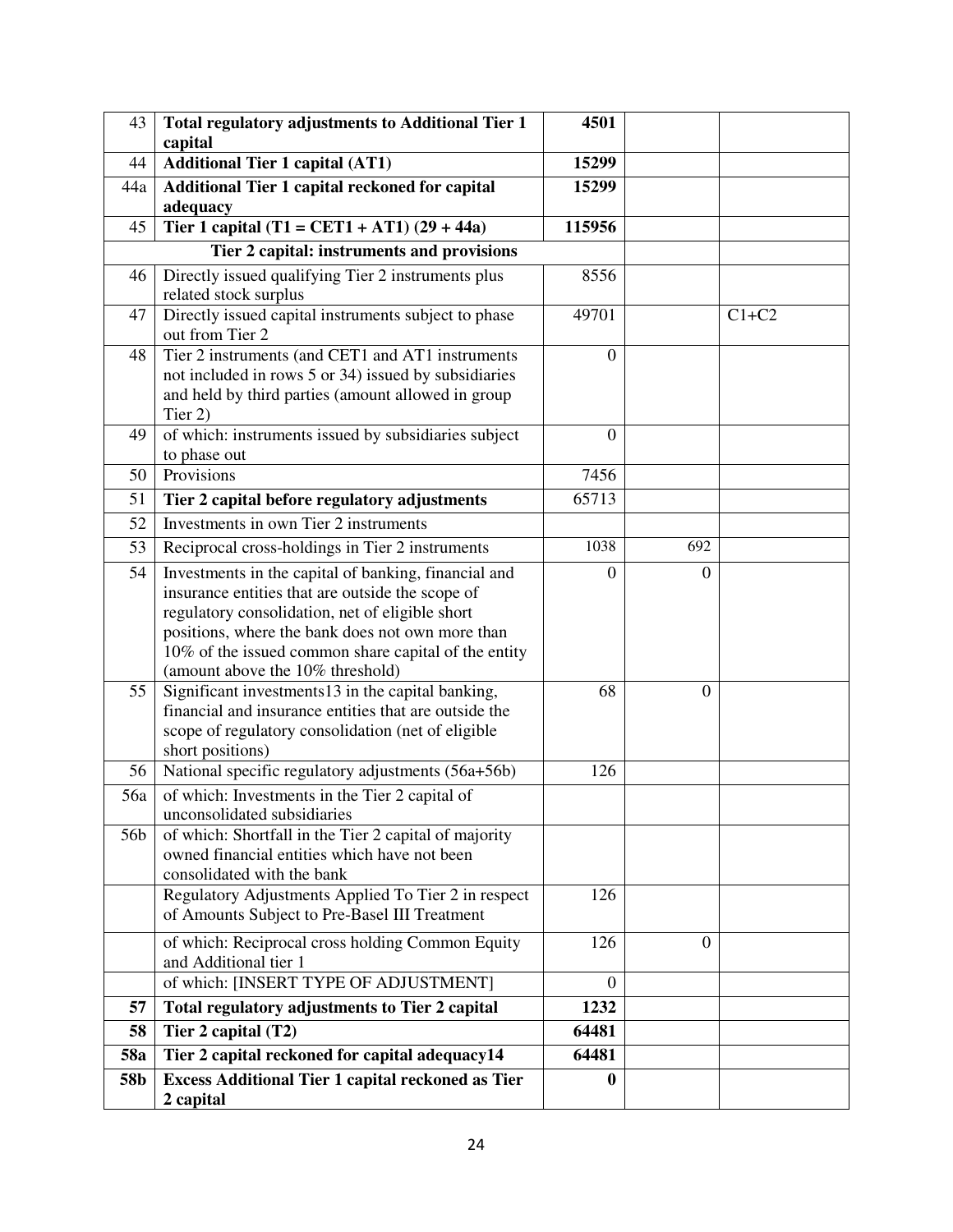| 58c        | Total Tier 2 capital admissible for capital                                                                                                                                                             | 64481                    |  |
|------------|---------------------------------------------------------------------------------------------------------------------------------------------------------------------------------------------------------|--------------------------|--|
|            | adequacy $(58a + 58b)$                                                                                                                                                                                  |                          |  |
| 59         | Total capital $(TC = T1 + T2) (45 + 58c)$                                                                                                                                                               | 180437                   |  |
|            | Risk Weighted Assets in respect of Amounts Subject<br>to Pre-Basel III Treatment                                                                                                                        |                          |  |
|            |                                                                                                                                                                                                         |                          |  |
|            | of which: [INSERT TYPE OF ADJUSTMENT]                                                                                                                                                                   | $\overline{\phantom{a}}$ |  |
|            | of which:                                                                                                                                                                                               |                          |  |
| 60         | Total risk weighted assets $(60a + 60b + 60c)$                                                                                                                                                          | 1777387                  |  |
| <b>60a</b> | of which: total credit risk weighted assets                                                                                                                                                             | 1585673                  |  |
| 60b        | of which: total market risk weighted assets                                                                                                                                                             | 80084                    |  |
| <b>60c</b> | of which: total operational risk weighted assets                                                                                                                                                        | 111630                   |  |
|            | <b>Capital ratios</b>                                                                                                                                                                                   |                          |  |
| 61         | Common Equity Tier 1 (as a percentage of risk<br>weighted assets)                                                                                                                                       | 5.66%                    |  |
| 62         | Tier 1 (as a percentage of risk weighted assets)                                                                                                                                                        | $6.52\%$                 |  |
| 63         | Total capital (as a percentage of risk weighted<br>assets)                                                                                                                                              | 10.15%                   |  |
| 64         | <b>Institution specific buffer requirement (minimum</b><br>CET1 requirement plus capital conservation and<br>countercyclical buffer requirements, expressed as<br>a percentage of risk weighted assets) | 4.50%                    |  |
| 65         | of which: capital conservation buffer requirement                                                                                                                                                       | $0.00\%$                 |  |
| 66         | of which: bank specific countercyclical buffer                                                                                                                                                          | $0.00\%$                 |  |
|            | requirement                                                                                                                                                                                             |                          |  |
| 67         | of which: G-SIB buffer requirement                                                                                                                                                                      |                          |  |
| 68         | <b>Common Equity Tier 1 available to meet buffers</b><br>(as a percentage of risk weighted assets)                                                                                                      |                          |  |
|            | National minima (if different from Basel III)                                                                                                                                                           |                          |  |
| 69         | National Common Equity Tier 1 minimum ratio (if<br>different from Basel III minimum)                                                                                                                    | $\overline{5.50\%}$      |  |
| 70         | National Tier 1 minimum ratio (if different from<br>Basel III minimum)                                                                                                                                  | 7.00%                    |  |
| 71         | National total capital minimum ratio (if different from<br>Basel III minimum)                                                                                                                           | 9.00%                    |  |
|            | Amounts below the thresholds for deduction (before risk weighting)                                                                                                                                      |                          |  |
| 72         | Non-significant investments in the capital of other<br>financial entities                                                                                                                               |                          |  |
| 73         | Significant investments in the common stock of<br>financial entities                                                                                                                                    | $\overline{\phantom{a}}$ |  |
| 74         | Mortgage servicing rights (net of related tax liability)                                                                                                                                                |                          |  |
| 75         | Deferred tax assets arising from temporary<br>differences (net of related tax liability)                                                                                                                | $\overline{a}$           |  |
|            | Applicable caps on the inclusion of provisions in Tier 2                                                                                                                                                |                          |  |
| 76         | Provisions eligible for inclusion in Tier 2 in respect of<br>exposures subject to standardized approach (prior to                                                                                       |                          |  |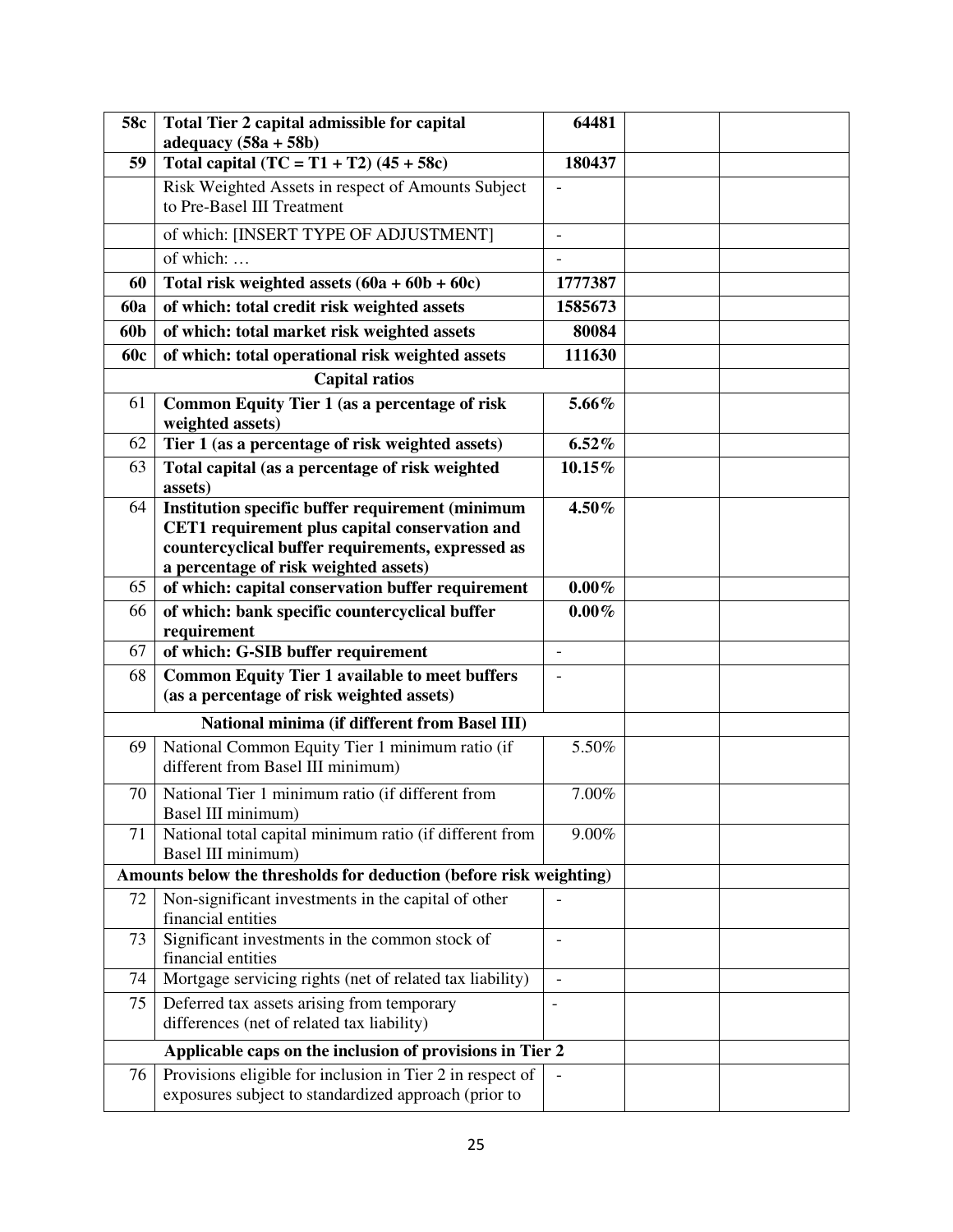|    | application of cap)                                                                                                                                |           |
|----|----------------------------------------------------------------------------------------------------------------------------------------------------|-----------|
| 77 | Cap on inclusion of provisions in Tier 2 under<br>standardised approach                                                                            |           |
| 78 | Provisions eligible for inclusion in Tier 2 in respect of<br>exposures subject to internal ratings-based approach<br>(prior to application of cap) |           |
| 79 | Cap for inclusion of provisions in Tier 2 under<br>internal ratings-based approach                                                                 |           |
|    | Capital instruments subject to phase-out arrangements (only applicable<br>between March 31, 2017 and March 31, 2022)                               |           |
| 80 | Current cap on CET1 instruments subject to phase out<br>arrangements                                                                               | <b>NA</b> |
| 81 | Amount excluded from CET1 due to cap (excess over<br>cap after redemptions and maturities)                                                         | <b>NA</b> |
| 82 | Current cap on AT1 instruments subject to phase out<br>arrangements                                                                                | <b>NA</b> |
| 83 | Amount excluded from AT1 due to cap (excess over<br>cap after redemptions and maturities)                                                          | <b>NA</b> |
| 84 | Current cap on T2 instruments subject to phase out<br>arrangements                                                                                 | NA        |
| 85 | Amount excluded from T2 due to cap (excess over<br>cap after redemptions and maturities)                                                           | NA        |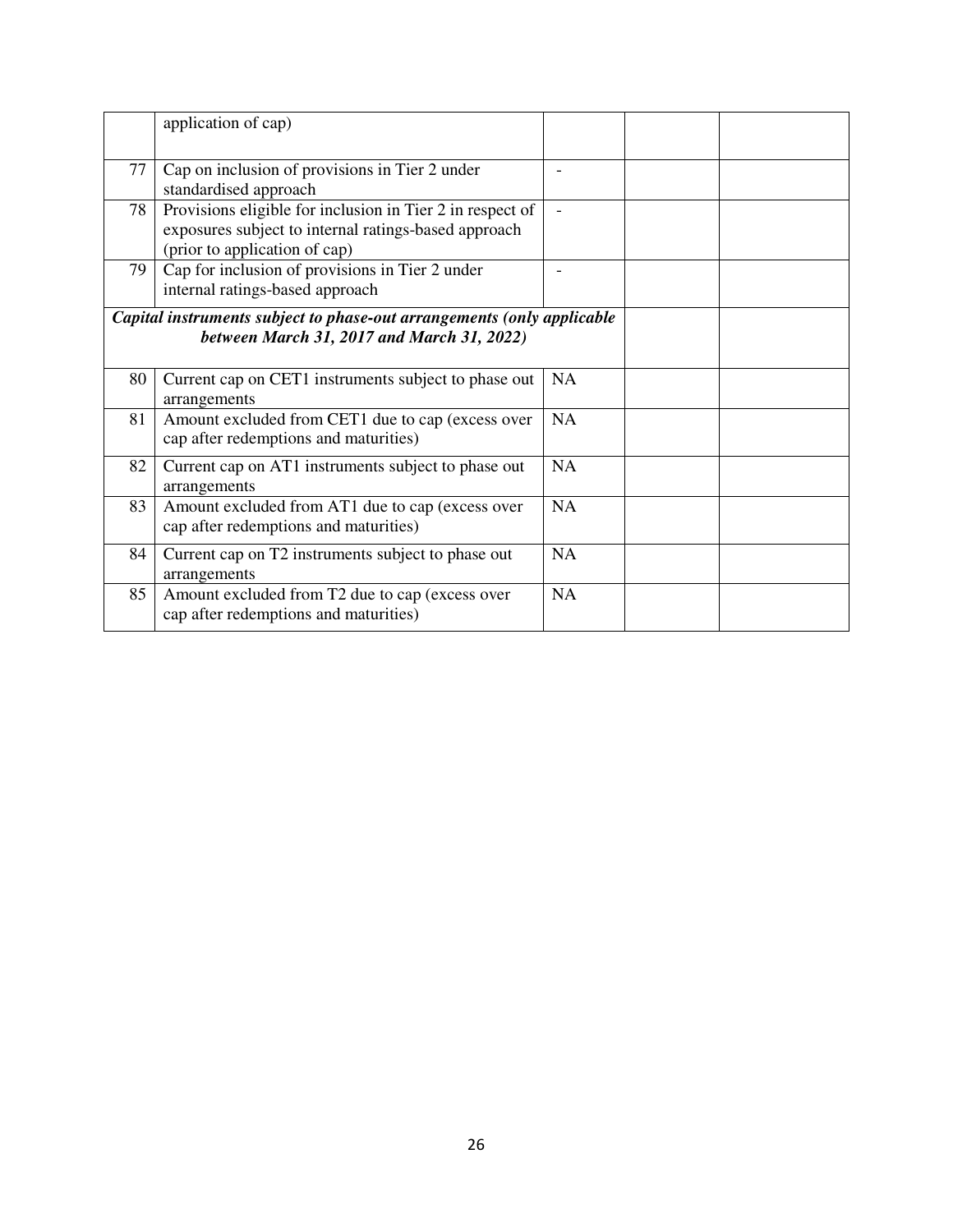|                          |                                                       |                                                       | (Rs. in Millions)                                                     |
|--------------------------|-------------------------------------------------------|-------------------------------------------------------|-----------------------------------------------------------------------|
|                          |                                                       | <b>Balance sheet as</b><br>in financial<br>statements | <b>Balance</b> sheet<br>under regulatory<br>scope of<br>consolidation |
|                          |                                                       | As on 30.09.2013                                      | As on 30.09.2013                                                      |
| A                        | <b>Capital &amp; Liabilities</b>                      |                                                       |                                                                       |
| $\mathbf{i}$             | Paid-up Capital                                       | 26616                                                 |                                                                       |
|                          | of which: Amount eligible for CET 1                   | 10446                                                 | A <sub>1</sub>                                                        |
|                          | of which: Amount eligible for AT 1                    | 16170                                                 | B1                                                                    |
|                          | Reserves & Surplus                                    | 111509                                                |                                                                       |
|                          | Minority Interest                                     | $\Omega$                                              |                                                                       |
|                          | <b>Total Capital</b>                                  | 138125                                                |                                                                       |
| $\overline{ii}$          | <b>Deposits</b>                                       | 2304132                                               |                                                                       |
|                          | of which: Deposits from banks                         | 48467                                                 |                                                                       |
|                          | of which: Customer deposits                           | 2138369                                               |                                                                       |
|                          | of which: Other deposits (pl. specify)                | 117296                                                |                                                                       |
| $\overline{iii}$         | <b>Borrowings</b>                                     | 179168                                                |                                                                       |
|                          | of which: From RBI                                    | 11988                                                 |                                                                       |
|                          | of which: From banks                                  | 92                                                    |                                                                       |
|                          | of which: From other institutions $\&$ agencies       | 51163                                                 |                                                                       |
|                          | of which: Others (Outside india)                      | 49872                                                 |                                                                       |
|                          | of which: Subordinated Debt                           | 26373                                                 | C <sub>1</sub>                                                        |
|                          | of which: Upper Tier 2                                | 28850                                                 | C2                                                                    |
|                          | of which: Innovative Perpetual Debt Instrument        | 10830                                                 | B <sub>2</sub>                                                        |
| iv                       | Other liabilities & provisions                        | 72001                                                 |                                                                       |
|                          | <b>Total</b>                                          | 2693425                                               |                                                                       |
|                          |                                                       |                                                       |                                                                       |
| B                        | <b>Assets</b>                                         |                                                       |                                                                       |
| $\mathbf{i}$             | Cash and balances with Reserve Bank of India          | 109235                                                |                                                                       |
|                          | Balance with banks and money at call and short notice | 13756                                                 |                                                                       |
| $\overline{\textbf{ii}}$ | Investments:                                          | 748750                                                |                                                                       |
| $\overline{iii}$         | Loans and advances                                    | 1726548                                               |                                                                       |
|                          | of which: Loans and advances to banks                 | 8                                                     |                                                                       |
|                          | of which: Loans and advances to customers             | 1726540                                               |                                                                       |
| iv                       | Fixed assets                                          | 27579                                                 |                                                                       |
| V                        | Other assets                                          | 67558                                                 |                                                                       |

# **Table DF-12: Composition of Capital- Reconciliation Requirements**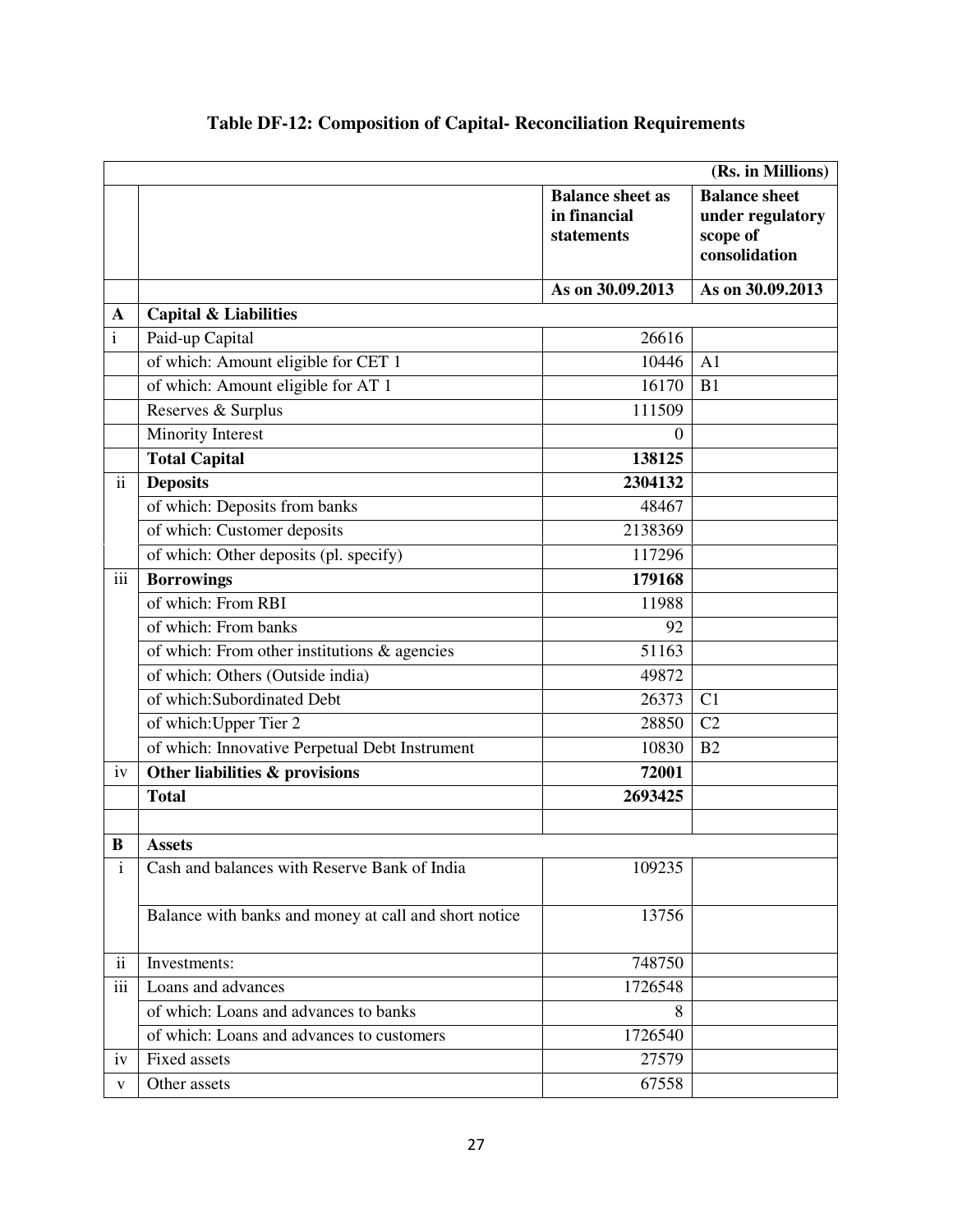|     | of which: Goodwill and intangible assets | 27      |  |
|-----|------------------------------------------|---------|--|
|     | of which: Deferred tax assets            |         |  |
| vi  | Goodwill on consolidation                |         |  |
| vii | Debit balance in Profit & Loss account   | 14868   |  |
|     | <b>Total Assets</b>                      | 2693425 |  |

## **Table DF-13: Main Features of Regulatory Capital Instruments**

# **The main features of Tier - 1 capital instruments are given below:**

| <b>Details</b>                                                                                | Equity                       |
|-----------------------------------------------------------------------------------------------|------------------------------|
| Issuer                                                                                        | <b>CENTRAL BANK OF INDIA</b> |
| Unique identifier (e.g. CUSIP, ISIN or Bloomberg identifier for<br>private placement)         |                              |
| Governing $law(s)$ of the instrument                                                          | <b>Indian Laws</b>           |
| Regulatory treatment                                                                          |                              |
| <b>Transitional Basel III rules</b>                                                           | Common Equity Tier 1         |
| Post-transitional Basel III rules                                                             | Common Equity Tier 1         |
| Eligible at solo/group/ group $&$ solo                                                        | Solo and Group               |
| Instrument type                                                                               | <b>Common Shares</b>         |
|                                                                                               |                              |
| Amount recognised in regulatory capital (Rs. in million, as of most<br>recent reporting date) | 10446                        |
| Par value of instrument                                                                       | Rs. 10 per share             |
| Accounting classification                                                                     | Shareholder's Equity         |
| Original date of issuance                                                                     | Various                      |
| Perpetual or dated                                                                            | Perpetual                    |
| Original maturity date                                                                        | N.A.                         |
| Issuer call subject to prior supervisory approval                                             | N <sub>o</sub>               |
| Optional call date, contingent call dates and redemption amount                               | N.A.                         |
| Subsequent call dates, if applicable                                                          | N.A.                         |
| Coupons / dividends                                                                           |                              |
| Fixed or floating dividend/coupon                                                             | Floating                     |
| Coupon rate and any related index                                                             | N.A.                         |
| Existence of a dividend stopper                                                               | N <sub>o</sub>               |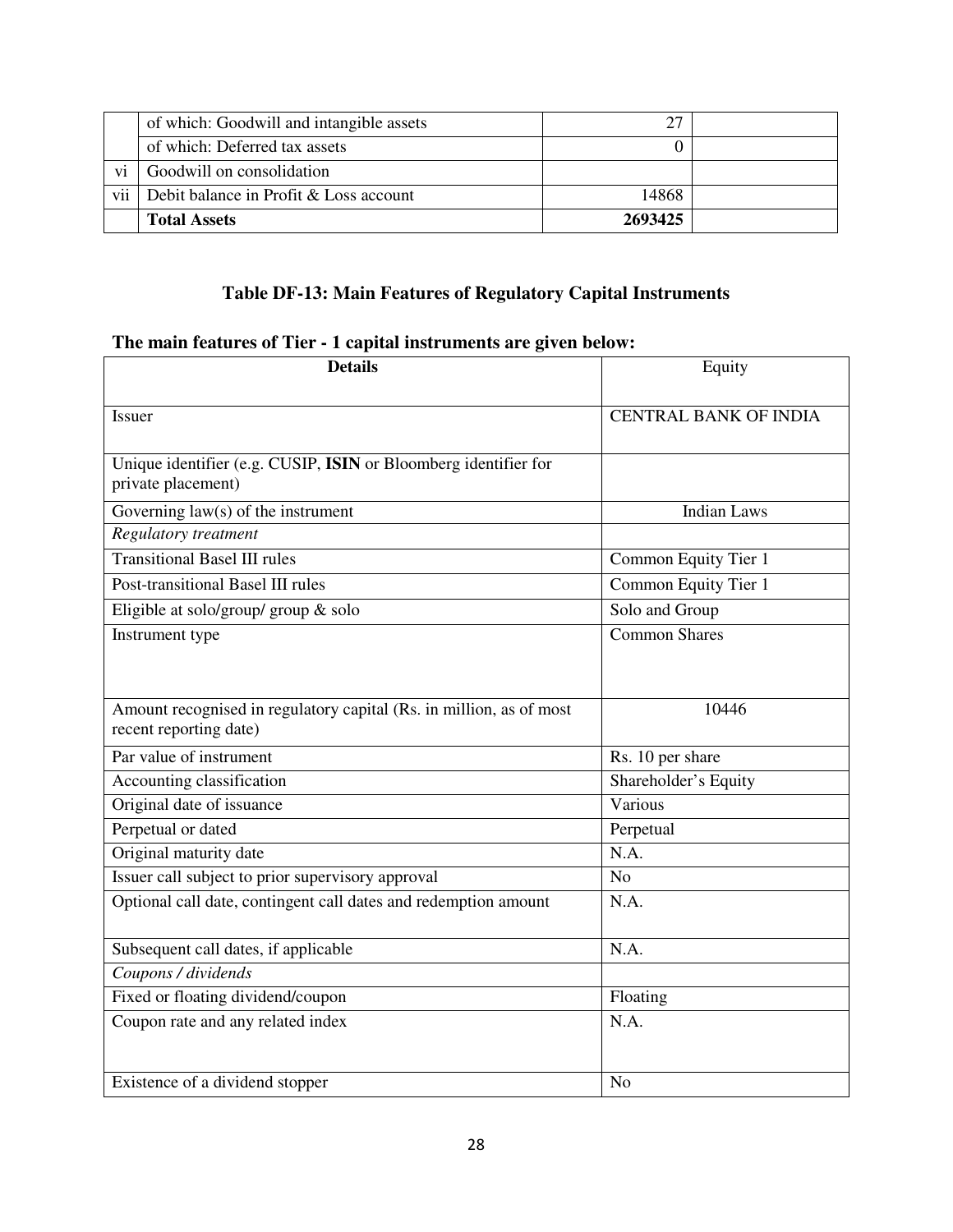| Fully discretionary, partially discretionary or mandatory                                                        | Fully discretionary                                      |
|------------------------------------------------------------------------------------------------------------------|----------------------------------------------------------|
| Existence of step up or other incentive to redeem                                                                | N <sub>o</sub>                                           |
| Noncumulative or cumulative                                                                                      | N.A.                                                     |
| Convertible or non-convertible                                                                                   | N.A.                                                     |
| If convertible, conversion trigger(s)                                                                            | N.A.                                                     |
| If convertible, fully or partially                                                                               | N.A.                                                     |
| If convertible, conversion rate                                                                                  | N.A.                                                     |
| If convertible, mandatory or optional conversion                                                                 | N.A.                                                     |
| If convertible, specify instrument type convertible into                                                         | N.A.                                                     |
| If convertible, specify issuer of instrument it converts into                                                    | N.A.                                                     |
| Write-down feature                                                                                               | N.A.                                                     |
| If write-down, write-down trigger(s)                                                                             | N.A.                                                     |
| If write-down, full or partial                                                                                   | N.A.                                                     |
| If write-down, permanent or temporary                                                                            | N.A.                                                     |
| If temporary write-down, description of write-up mechanism                                                       | N.A.                                                     |
| Position in subordination hierarchy in liquidation (specify instrument<br>type immediately senior to instrument) | All depositors and others<br>Creditors, bonds, and PNCPS |
| Non-compliant transitioned features                                                                              | N <sub>o</sub>                                           |
| If yes, specify non-compliant features                                                                           |                                                          |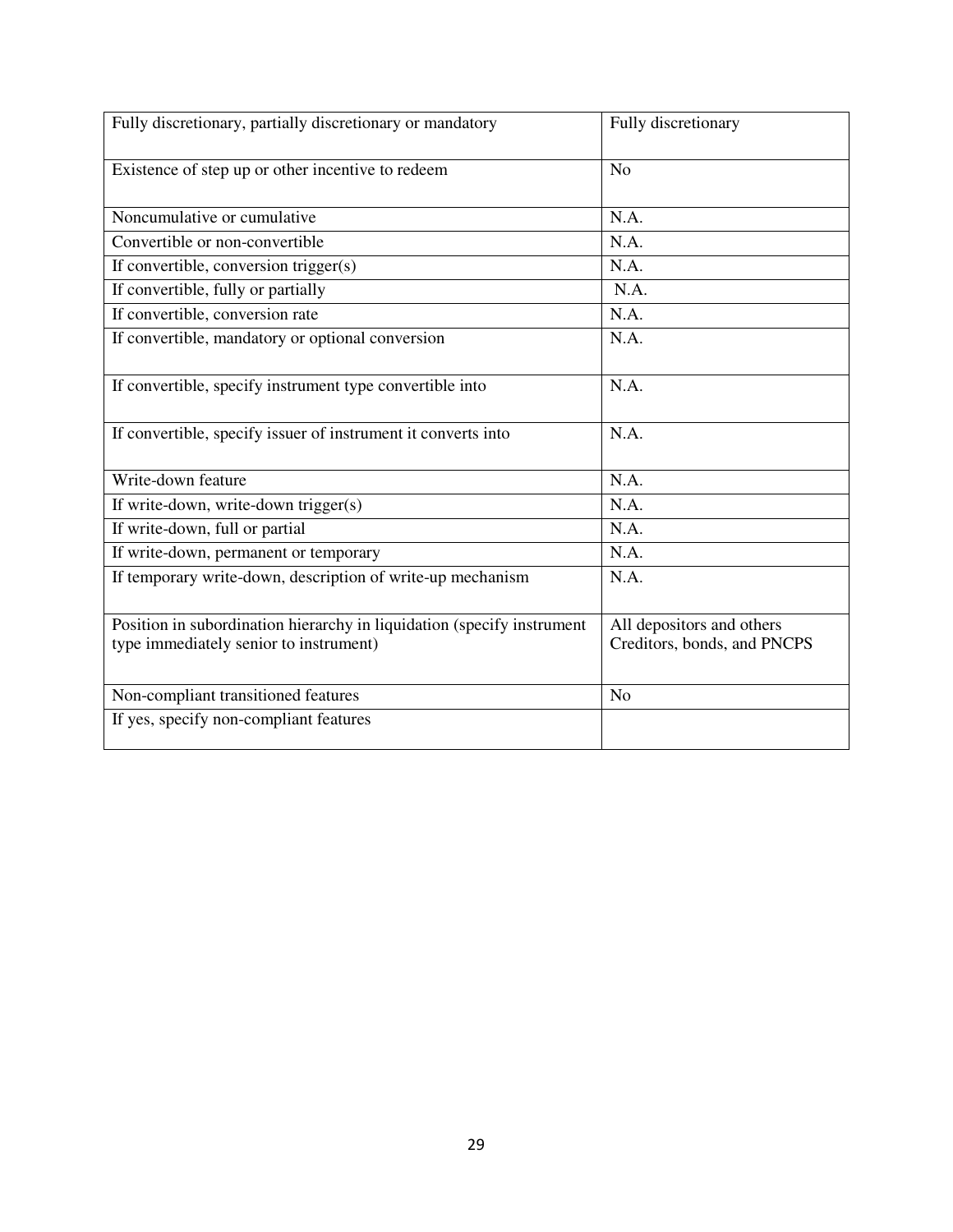| <b>SERIES</b>            | <b>PNCPS</b>             | <b>PNCPS</b>             | <b>PNCPS</b>             | <b>PNCPS</b>             |
|--------------------------|--------------------------|--------------------------|--------------------------|--------------------------|
| <b>DETAILS</b>           |                          |                          |                          |                          |
| Issuer                   | <b>CENTRAL</b>           | <b>CENTRAL BANK</b>      | <b>CENTRAL BANK</b>      | <b>CENTRAL BANK</b>      |
|                          | <b>BANK OF INDIA</b>     | OF INDIA                 | OF INDIA                 | OF INDIA                 |
| Unique                   | INE483A04014             | INE483A04022             | INE483A04030             | INE483A04048             |
| identifier (e.g.         |                          |                          |                          |                          |
| <b>CUSIP, ISIN</b>       |                          |                          |                          |                          |
| or Bloomberg             |                          |                          |                          |                          |
| identifier for           |                          |                          |                          |                          |
| private<br>placement)    |                          |                          |                          |                          |
| Governing                | <b>Indian Laws</b>       | <b>Indian Laws</b>       | <b>Indian Laws</b>       | <b>Indian Laws</b>       |
| $law(s)$ of the          |                          |                          |                          |                          |
| instrument               |                          |                          |                          |                          |
| Regulatory               |                          |                          |                          |                          |
| treatment                |                          |                          |                          |                          |
| Transitional             | <b>Additional Tier 1</b> | <b>Additional Tier 1</b> | <b>Additional Tier 1</b> | <b>Additional Tier 1</b> |
| <b>Basel III rules</b>   |                          |                          |                          |                          |
| Post-                    | Ineligible               | Ineligible               | Ineligible               | Ineligible               |
| transitional             |                          |                          |                          |                          |
| <b>Basel III rules</b>   |                          |                          |                          |                          |
| Eligible at              | Solo and Group           | Solo and Group           | Solo and Group           | Solo and Group           |
| solo/group/              |                          |                          |                          |                          |
| group & solo             |                          |                          |                          |                          |
| Instrument               | Perpetual Non-           | Perpetual Non-           | Perpetual Non-           | Perpetual Non-           |
| type                     | cumulative               | cumulative               | cumulative               | cumulative               |
|                          | <b>Preference Shares</b> | <b>Preference Shares</b> | Preference Shares        | Preference Shares        |
| Amount                   | 7200                     | 1053                     | 4050                     | 2250                     |
| recognized in            |                          |                          |                          |                          |
| regulatory               |                          |                          |                          |                          |
| capital (Rs. in          |                          |                          |                          |                          |
| million, as of           |                          |                          |                          |                          |
| most recent              |                          |                          |                          |                          |
| reporting date)          |                          |                          |                          |                          |
| Par value of             | Rs. 10 per share         | Rs. 10 per share         | Rs. 10 per share         | Rs. 10 per share         |
| instrument<br>Accounting | Shareholder's            | Shareholder's            | Shareholder's Equity     | Shareholder's            |
| classification           | Equity                   | Equity                   |                          | Equity                   |
| Original date            | 26.11.2006               | 30.03.2009               | 31.03.2010               | 04.06.2010               |
| of issuance              |                          |                          |                          |                          |
| Perpetual or             | Perpetual                | Perpetual                | Perpetual                | Perpetual                |
| dated                    |                          |                          |                          |                          |
| Original                 | N.A.                     | N.A.                     | N.A.                     | N.A.                     |
| maturity date            |                          |                          |                          |                          |
| Issuer call              | N <sub>o</sub>           | N <sub>o</sub>           | N <sub>o</sub>           | N <sub>o</sub>           |
| subject to               |                          |                          |                          |                          |
| prior                    |                          |                          |                          |                          |
| supervisory              |                          |                          |                          |                          |
| approval                 |                          |                          |                          |                          |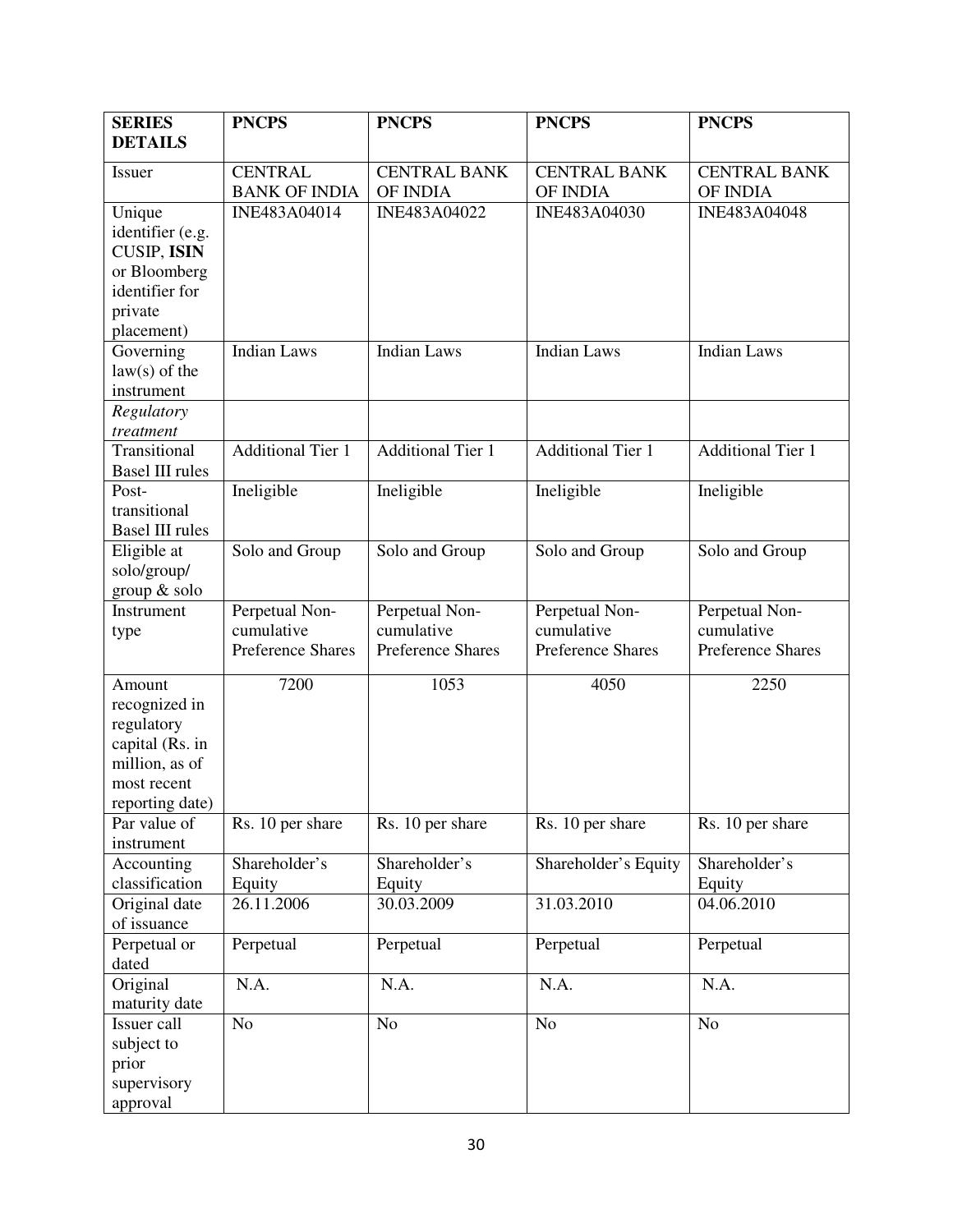| Optional call   | N.A.                               | N.A.                               | N.A.                               | N.A.                               |
|-----------------|------------------------------------|------------------------------------|------------------------------------|------------------------------------|
| date,           |                                    |                                    |                                    |                                    |
| contingent call |                                    |                                    |                                    |                                    |
| dates and       |                                    |                                    |                                    |                                    |
| redemption      |                                    |                                    |                                    |                                    |
| amount          |                                    |                                    |                                    |                                    |
| Subsequent      | N.A.                               | N.A.                               | N.A.                               | N.A.                               |
| call dates, if  |                                    |                                    |                                    |                                    |
| applicable      |                                    |                                    |                                    |                                    |
| Coupons /       |                                    |                                    |                                    |                                    |
| dividends       |                                    |                                    |                                    |                                    |
| Fixed or        | Floating                           | Floating                           | Floating                           | Floating                           |
| floating        |                                    |                                    |                                    |                                    |
| dividend/coup   |                                    |                                    |                                    |                                    |
| on              |                                    |                                    |                                    |                                    |
| Coupon rate     | $\text{Repo} + 100 \text{ bps}$ to | $\text{Repo} + 100 \text{ bps}$ to | $\text{Repo} + 100 \text{ bps}$ to | $\text{Repo} + 100 \text{ bps}$ to |
| and any         | be repriced                        | be repriced                        | be repriced                        | be repriced                        |
| related index   | every year on                      | every year on                      | every year on                      | every year on                      |
|                 | relevant dates                     | relevant dates                     | relevant dates                     | relevant dates                     |
| Existence of a  | N <sub>o</sub>                     | N <sub>o</sub>                     | N <sub>o</sub>                     | N <sub>o</sub>                     |
| dividend        |                                    |                                    |                                    |                                    |
| stopper         |                                    |                                    |                                    |                                    |
| Fully           | Mandatory before                   | Mandatory before                   | Mandatory before                   | Mandatory before                   |
|                 |                                    |                                    | payment of                         |                                    |
| discretionary,  | payment of<br>dividend on          | payment of                         |                                    | payment of                         |
| partially       |                                    | dividend on Equity                 | dividend on Equity                 | dividend on Equity                 |
| discretionary   | Equity shares.                     | shares.                            | shares.                            | shares.                            |
| or mandatory    |                                    |                                    |                                    |                                    |
| Existence of    | N <sub>o</sub>                     | No                                 | N <sub>o</sub>                     | N <sub>o</sub>                     |
| step up or      |                                    |                                    |                                    |                                    |
| other incentive |                                    |                                    |                                    |                                    |
| to redeem       |                                    |                                    |                                    |                                    |
| Noncumulativ    | Noncumulative                      | Noncumulative                      | Noncumulative                      | Noncumulative                      |
| e or            |                                    |                                    |                                    |                                    |
| cumulative      |                                    |                                    |                                    |                                    |
| Convertible or  | Nonconvertible                     | Nonconvertible                     | Nonconvertible                     | Nonconvertible                     |
| non-            |                                    |                                    |                                    |                                    |
| convertible     |                                    |                                    |                                    |                                    |
| If convertible, | N.A.                               | N.A.                               | N.A.                               | N.A.                               |
| conversion      |                                    |                                    |                                    |                                    |
| trigger(s)      |                                    |                                    |                                    |                                    |
| If convertible, | N.A.                               | N.A.                               | N.A.                               | N.A.                               |
| fully or        |                                    |                                    |                                    |                                    |
| partially       |                                    |                                    |                                    |                                    |
| If convertible, | N.A.                               | N.A.                               | N.A.                               | N.A.                               |
| conversion      |                                    |                                    |                                    |                                    |
| rate            |                                    |                                    |                                    |                                    |
| If convertible, | N.A.                               | N.A.                               | N.A.                               | N.A.                               |
| mandatory or    |                                    |                                    |                                    |                                    |
| optional        |                                    |                                    |                                    |                                    |
| conversion      |                                    |                                    |                                    |                                    |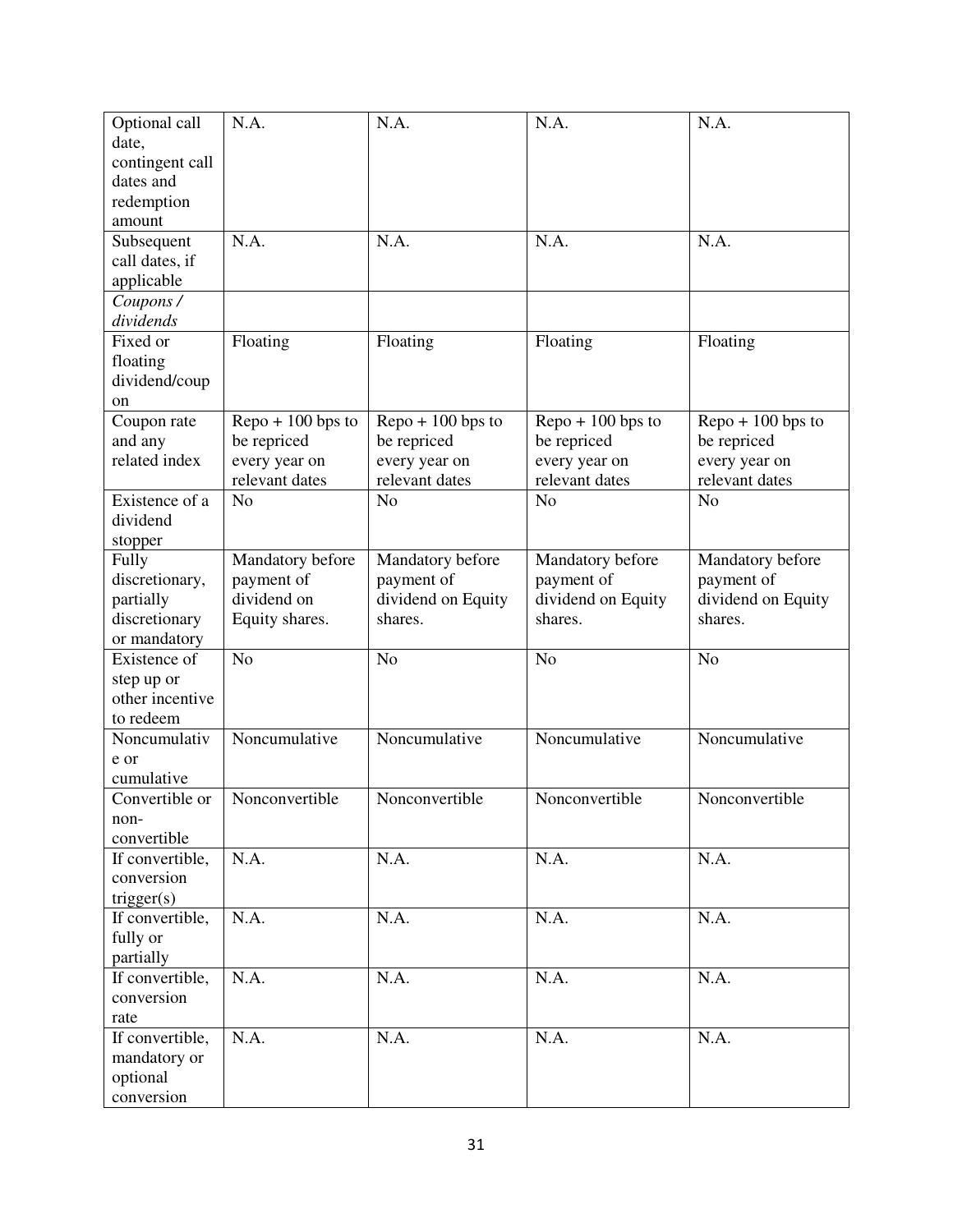| If convertible,<br>specify | N.A.               | N.A.                | N.A.                | N.A.                |
|----------------------------|--------------------|---------------------|---------------------|---------------------|
| instrument                 |                    |                     |                     |                     |
| type                       |                    |                     |                     |                     |
| convertible                |                    |                     |                     |                     |
| into                       |                    |                     |                     |                     |
| If convertible,            | N.A.               | N.A.                | N.A.                | N.A.                |
| specify issuer             |                    |                     |                     |                     |
| of instrument              |                    |                     |                     |                     |
| it converts into           |                    |                     |                     |                     |
| Write-down                 | N.A.               | N.A.                | N.A.                | N.A.                |
| feature                    |                    |                     |                     |                     |
| If write-down,             | N.A.               | N.A.                | N.A.                | N.A.                |
| write-down                 |                    |                     |                     |                     |
| trigger(s)                 |                    |                     |                     |                     |
| If write-down,             | N.A.               | N.A.                | N.A.                | N.A.                |
| full or partial            |                    |                     |                     |                     |
| If write-down,             | N.A.               | N.A.                | N.A.                | N.A.                |
| permanent or               |                    |                     |                     |                     |
| temporary                  |                    |                     |                     |                     |
| If temporary               | N.A.               | N.A.                | N.A.                | N.A.                |
| write-down,                |                    |                     |                     |                     |
| description of             |                    |                     |                     |                     |
| write-up                   |                    |                     |                     |                     |
| mechanism                  |                    |                     |                     |                     |
| Position in                | All depositors     | All depositors      | All depositors      | All depositors      |
| subordination              | and others         | and others          | and others          | and others          |
| hierarchy in               | Creditors, bonds.  | Creditors, bonds.   | Creditors, bonds.   | Creditors, bonds.   |
| liquidation                |                    |                     |                     |                     |
| (specify                   |                    |                     |                     |                     |
| instrument                 |                    |                     |                     |                     |
| type                       |                    |                     |                     |                     |
| immediately<br>senior to   |                    |                     |                     |                     |
|                            |                    |                     |                     |                     |
| instrument)<br>Non-        | Yes                | Yes                 | Yes                 | Yes                 |
| compliant                  |                    |                     |                     |                     |
| transitioned               |                    |                     |                     |                     |
| features                   |                    |                     |                     |                     |
| If yes, specify            | Not Basel III Loss | Not Basel III Loss  | Not Basel III Loss  | Not Basel III Loss  |
| non-compliant              | absorbency         | absorbency features | absorbency features | absorbency features |
| features                   | features           |                     |                     |                     |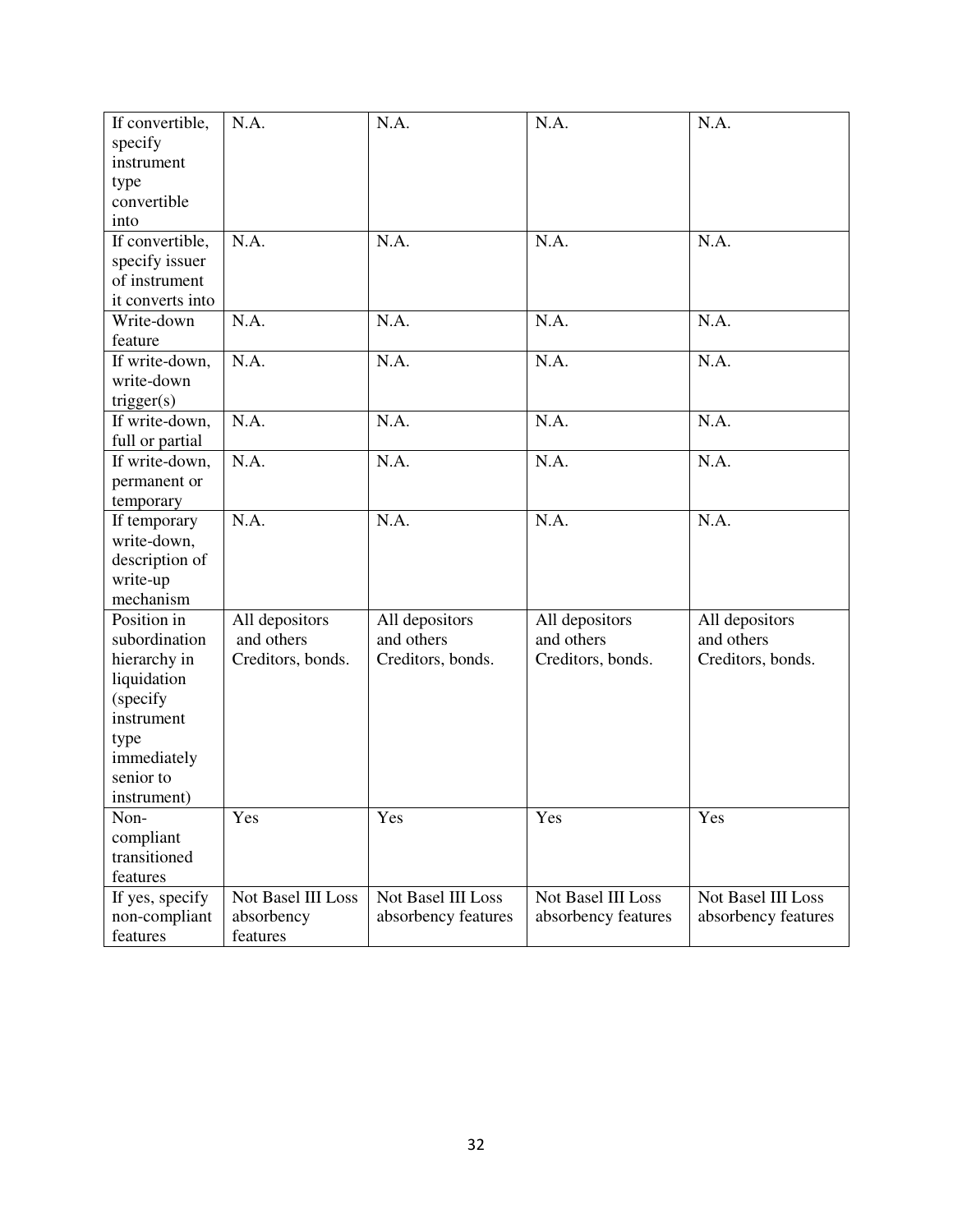| <b>SERIES</b><br><b>DETAILS</b>                                                                        | <b>IPDI</b>                       | Sr. II PDI                   |
|--------------------------------------------------------------------------------------------------------|-----------------------------------|------------------------------|
| Issuer                                                                                                 | <b>CENTRAL BANK OF INDIA</b>      | <b>CENTRAL BANK OF INDIA</b> |
| Unique identifier<br>(e.g. CUSIP, ISIN<br>or Bloomberg<br>identifier for<br>private placement)         | INE483A09237                      | INE483109252                 |
| Governing law(s)<br>of the instrument                                                                  | <b>Indian Laws</b>                | <b>Indian Laws</b>           |
| Regulatory<br>treatment                                                                                |                                   |                              |
| <b>Transitional Basel</b><br>III rules                                                                 | <b>Additional Tier 1</b>          | Inelgible                    |
| Post-transitional<br><b>Basel III rules</b>                                                            | Ineligible                        | Ineligible                   |
| Eligible at<br>solo/group/ group<br>& solo                                                             | Solo and Group                    | Solo and Group               |
| Instrument type                                                                                        | <b>Perpetual Debt Instruments</b> | Perpetual Debt Instruments   |
| Amount recognised<br>in regulatory capital<br>(Rs. in million, as<br>of most recent<br>reporting date) | 5247                              | $\boldsymbol{0}$             |
| Par value of<br>instrument                                                                             | Rs.1.00 Mn                        | Rs.1.00 Mn                   |
| Accounting<br>classification                                                                           | <b>LIABILITY</b>                  | <b>LIABILITY</b>             |
| Original date of<br>issuance                                                                           | 30.03.2009                        | 28.09.2012                   |
| Perpetual or dated                                                                                     | Perpetual                         | Perpetual                    |
| Original maturity<br>date                                                                              |                                   |                              |
| Issuer call subject<br>to prior supervisory<br>approval                                                | No                                | Yes                          |
| Optional call date,<br>contingent call<br>dates and<br>redemption amount                               | N.A.                              | 28.09.2022                   |
| Subsequent call<br>dates, if applicable                                                                | N.A.                              | N.A.                         |
| Coupons /<br>dividends                                                                                 |                                   |                              |
| Fixed or floating                                                                                      | Floating                          | Fixed                        |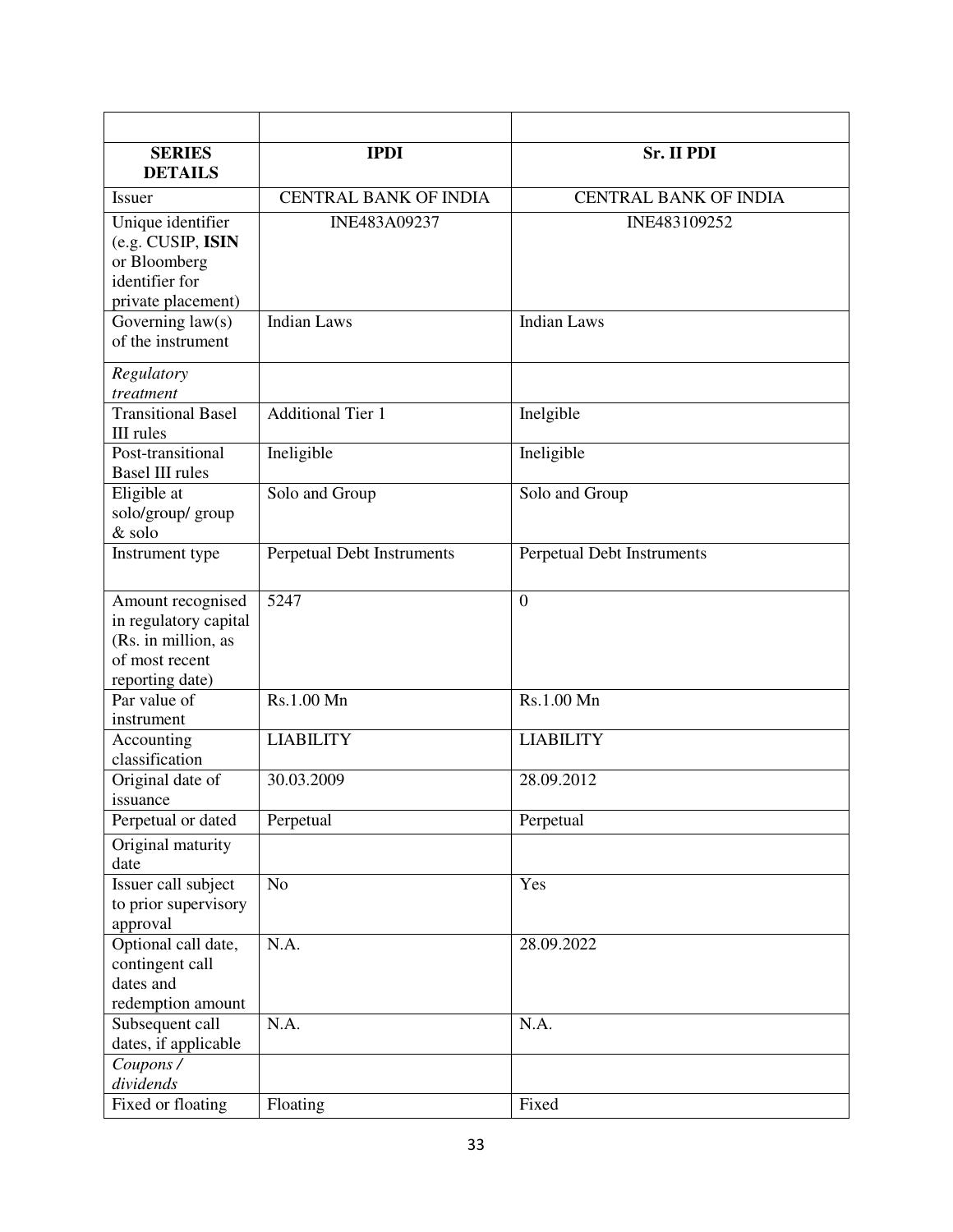| dividend/coupon                    |                                   |                |
|------------------------------------|-----------------------------------|----------------|
| Coupon rate and                    | $G.\sec + 250$ bps to be repriced | 9.40% p.a.     |
| any related index                  | every year in March               |                |
| Existence of a                     | N <sub>o</sub>                    | N <sub>o</sub> |
| dividend stopper                   |                                   |                |
| Fully discretionary,               | Mandatory                         | Mandatory      |
| partially<br>discretionary or      |                                   |                |
| mandatory                          |                                   |                |
| Existence of step up               | N <sub>o</sub>                    | N <sub>o</sub> |
| or other incentive to              |                                   |                |
| redeem                             |                                   |                |
| Noncumulative or                   | Noncumulative                     | Noncumulative  |
| cumulative                         |                                   |                |
| Convertible or non-                | Nonconvertible                    | Nonconvertible |
| convertible                        |                                   |                |
| If convertible,                    | N.A.                              | N.A.           |
| conversion                         |                                   |                |
| trigger(s)                         |                                   |                |
| If convertible, fully              | N.A.                              | N.A.           |
| or partially                       |                                   |                |
| If convertible,<br>conversion rate | N.A.                              | N.A.           |
| If convertible,                    | N.A.                              | N.A.           |
| mandatory or                       |                                   |                |
| optional conversion                |                                   |                |
| If convertible,                    | N.A.                              | N.A.           |
| specify instrument                 |                                   |                |
| type convertible                   |                                   |                |
| into                               |                                   |                |
| If convertible,                    | N.A.                              | N.A.           |
| specify issuer of                  |                                   |                |
| instrument it                      |                                   |                |
| converts into                      |                                   |                |
| Write-down feature                 | Not Applicable                    | Not Applicable |
| If write-down,                     | N.A.                              | N.A.           |
| write-down                         |                                   |                |
| trigger(s)<br>If write-down, full  | N.A.                              | N.A.           |
| or partial                         |                                   |                |
| If write-down,                     | N.A.                              | N.A.           |
| permanent or                       |                                   |                |
| temporary                          |                                   |                |
| If temporary write-                | N.A.                              | N.A.           |
| down, description                  |                                   |                |
| of write-up                        |                                   |                |
| mechanism                          |                                   |                |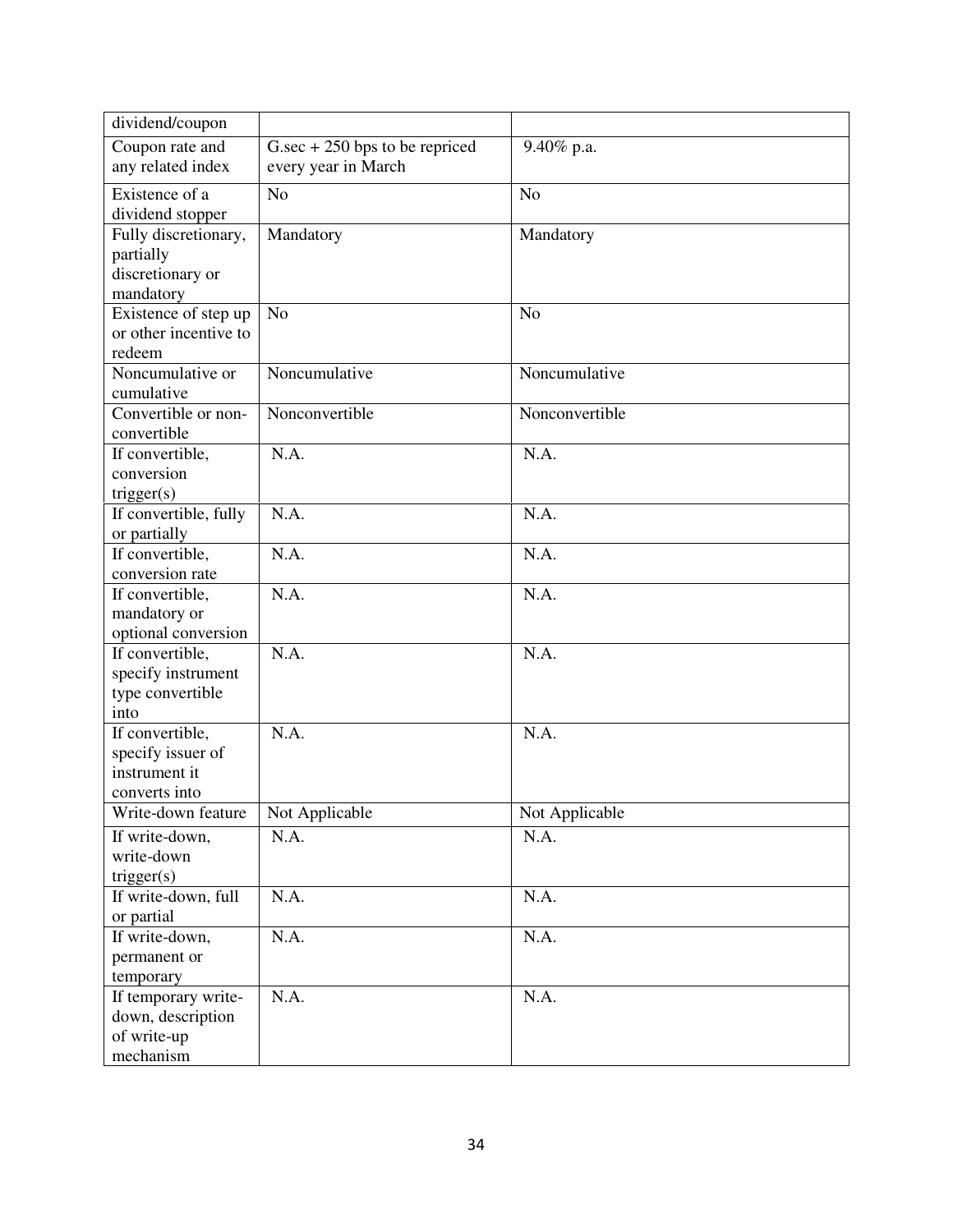| Position in           | All depositors and other Creditors | All depositors                         |
|-----------------------|------------------------------------|----------------------------------------|
| subordination         |                                    | and other Creditors                    |
| hierarchy in          |                                    |                                        |
| liquidation (specify) |                                    |                                        |
| instrument type       |                                    |                                        |
| immediately senior    |                                    |                                        |
| to instrument)        |                                    |                                        |
| Non-compliant         | Yes                                | Yes                                    |
| transitioned          |                                    |                                        |
| features              |                                    |                                        |
| If yes, specify non-  | Not Basel III Loss absorbency      | Fully derecognized, Not Basel III Loss |
| compliant features    | features                           | absorbency features                    |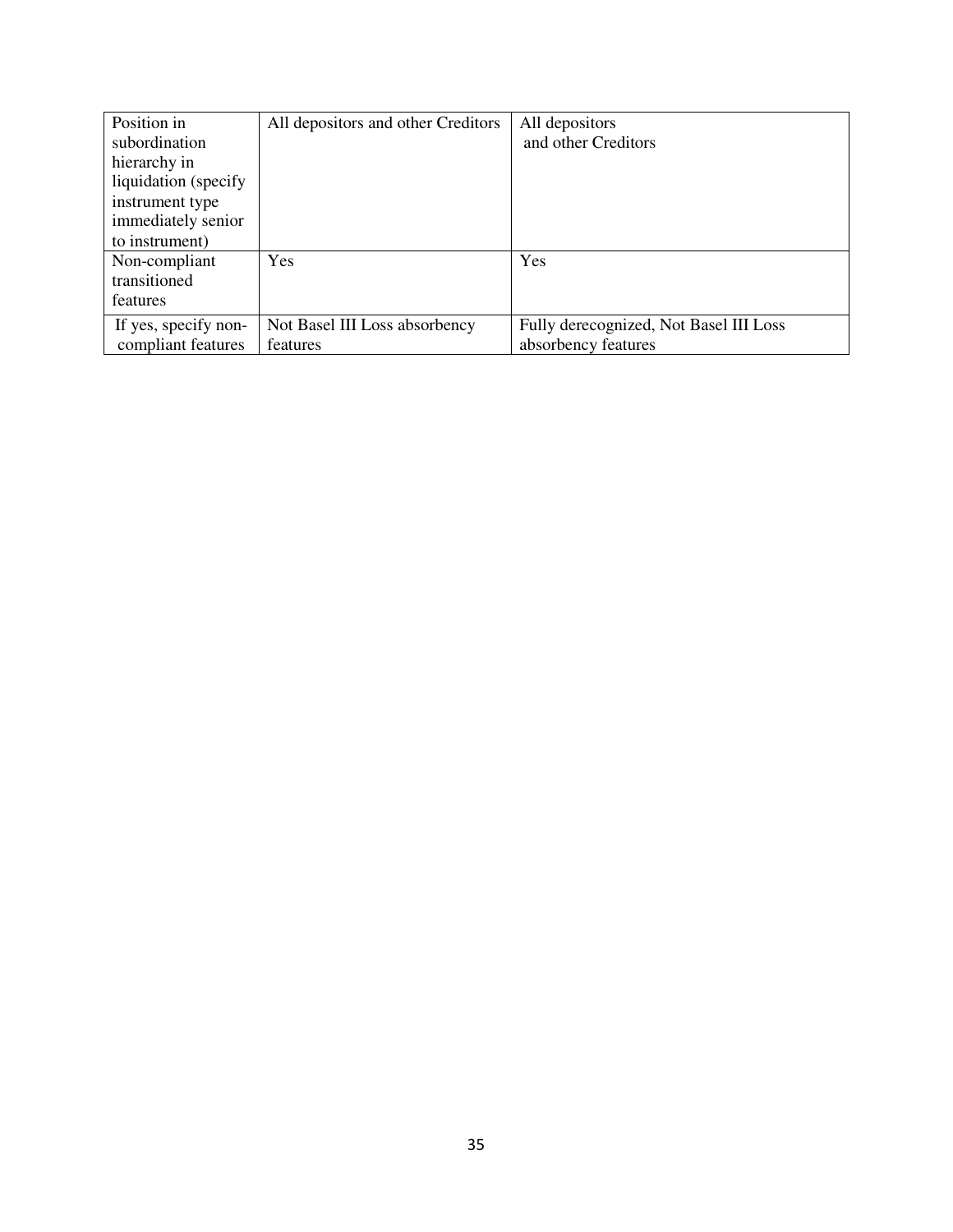#### **The main features of Upper Tier - 2 capital instruments are given below**

| <b>SERIES DETAILS</b>                                                                               | <b>Upper Tier</b><br>$II$ (Sr. I)                    | <b>Upper Tier</b><br>$II$ (Sr. II)            | <b>Upper Tier II (Sr.III)</b>              | <b>Upper Tier II (Sr.</b><br>IV)                  | <b>Upper Tier II</b><br>(Sr, V)               | <b>Upper Tier II (Sr.</b><br>VI)                  |
|-----------------------------------------------------------------------------------------------------|------------------------------------------------------|-----------------------------------------------|--------------------------------------------|---------------------------------------------------|-----------------------------------------------|---------------------------------------------------|
| <b>Issuer</b>                                                                                       |                                                      |                                               |                                            | <b>CENTRAL BANK OF INDIA</b>                      |                                               |                                                   |
| Unique identifier (e.g.<br>CUSIP, ISIN or Bloomberg<br>identifier for private<br>placement)         | INE483109179                                         | INE483A09195                                  | INE483A09203                               | INE483A09211                                      | INE483A09229                                  | INE483A08015                                      |
| Governing $law(s)$ of the<br>instrument                                                             | <b>Indian Laws</b>                                   | Indian Laws                                   | <b>Indian Laws</b>                         | <b>Indian Laws</b>                                | <b>Indian Laws</b>                            | <b>Indian Laws</b>                                |
| Regulatory treatment                                                                                |                                                      |                                               |                                            |                                                   |                                               |                                                   |
| <b>Transitional Basel III rules</b>                                                                 | Tier <sub>2</sub>                                    | Tier <sub>2</sub>                             | Tier <sub>2</sub>                          | Tier 2                                            | Tier 2                                        | Tier 2                                            |
| Post-transitional Basel III<br>rules                                                                | Ineligible                                           | Ineligible                                    | Ineligible                                 | Ineligible                                        | Ineligible                                    | Ineligible                                        |
| Eligible at solo/group/ group<br>& solo                                                             | Solo and Group                                       | Solo and Group                                | Solo and Group                             | Solo and Group                                    | Solo and Group                                | Solo and Group                                    |
| Instrument type                                                                                     | <b>Upper Tier 2</b><br>Capital<br><b>Instruments</b> | <b>Upper Tier 2</b><br>Capital<br>Instruments | <b>Upper Tier 2</b><br>Capital Instruments | <b>Upper Tier 2 Capital</b><br><b>Instruments</b> | <b>Upper Tier 2</b><br>Capital<br>Instruments | <b>Upper Tier 2 Capital</b><br><b>Instruments</b> |
| Amount recognised in<br>regulatory capital (Rs. in<br>million, as of most recent<br>reporting date) | 2700                                                 | 2565                                          | 4500                                       | 4500                                              | 9000                                          | 2700                                              |
| Par value of instrument                                                                             | Rs. 1.00 Mn                                          | Rs. 1.00 Mn                                   | Rs. 1.00 Mn                                | Rs. 1.00 Mn                                       | Rs. 1.00 Mn                                   | Rs. 1.00 Mn                                       |
| Accounting classification                                                                           | <b>LIABILITY</b>                                     | <b>LIABILITY</b>                              | <b>LIABILITY</b>                           | <b>LIABILITY</b>                                  | <b>LIABILITY</b>                              | <b>LIABILITY</b>                                  |
| Original date of issuance                                                                           | 14.11.2008                                           | 17.02.2009                                    | 23.06.2009                                 | 20.01.2010                                        | 11.06.2010                                    | 21.01.2011                                        |
| Perpetual or dated                                                                                  | <b>DATED</b>                                         | <b>DATED</b>                                  | <b>DATED</b>                               | <b>DATED</b>                                      | <b>DATED</b>                                  | <b>DATED</b>                                      |
| Original maturity date                                                                              | 14.11.2023                                           | 17.02.2024                                    | 23.06.2024                                 | 20.01.2025                                        | 11.06.2025                                    | 21.01.2026                                        |
| Issuer call subject to prior<br>supervisory approval                                                | Yes                                                  | Yes                                           | Yes                                        | Yes                                               | Yes                                           | Yes                                               |
| Optional call date, contingent<br>call dates and redemption<br>amount                               | 14.11.2018                                           | 17.02.2019                                    | 23.06.2019                                 | 20.01.2020                                        | 11.06.2020                                    | 21.01.2021                                        |
| Subsequent call dates, if                                                                           | N.A.                                                 | N.A.                                          | N.A.                                       | N.A.                                              | N.A.                                          | N.A.                                              |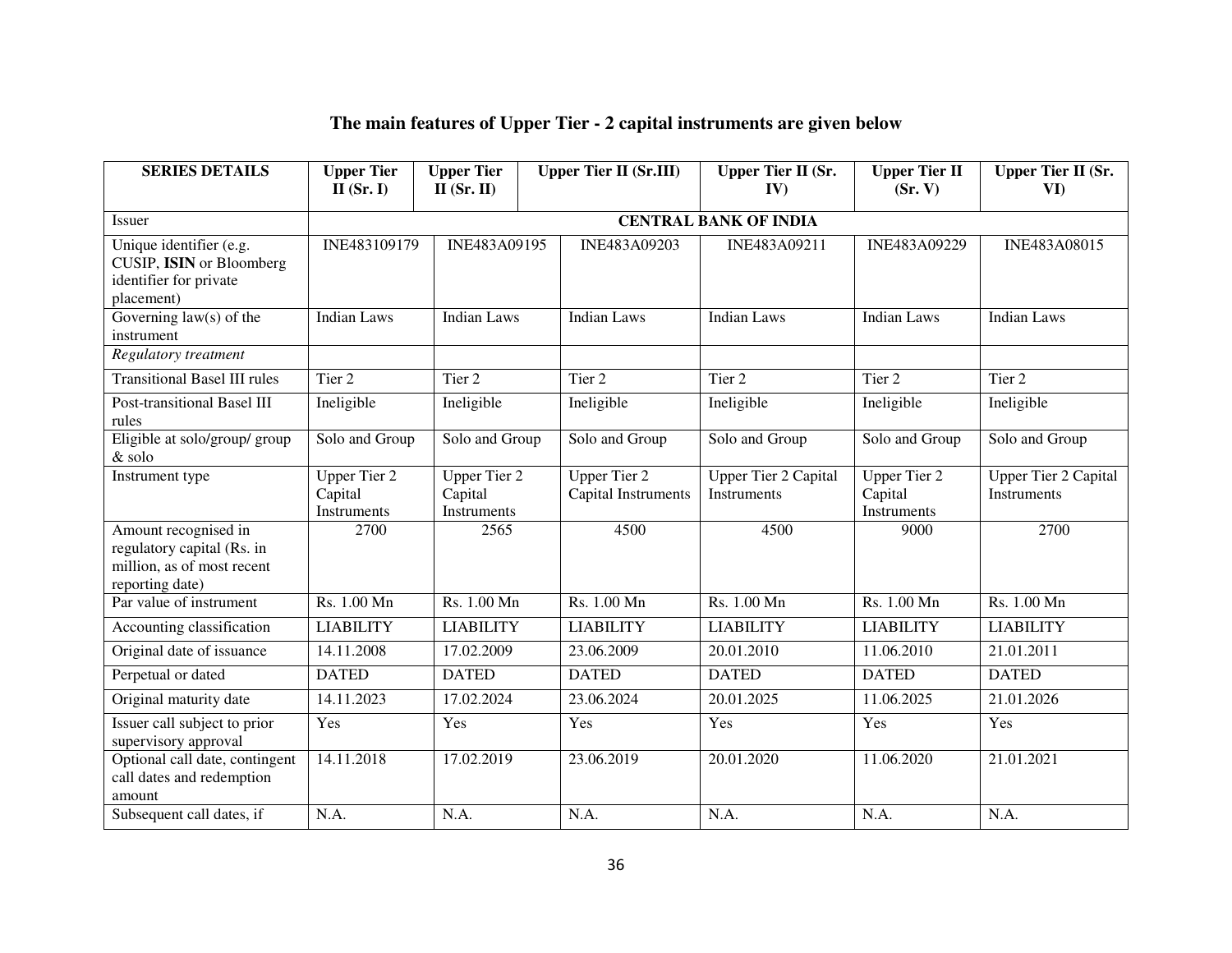| applicable                                                       |                |                |                |                |                |                |
|------------------------------------------------------------------|----------------|----------------|----------------|----------------|----------------|----------------|
| Coupons / dividends                                              |                |                |                |                |                |                |
| Fixed or floating<br>dividend/coupon                             | Fixed          | Fixed          | Fixed          | Fixed          | Fixed          | Fixed          |
| Coupon rate and any related<br>index                             | 11.45%         | 9.40%          | 8.80%          | 8.63%          | 8.57%          | 9.20%          |
| Existence of a dividend<br>stopper                               | N <sub>o</sub> | N <sub>o</sub> | N <sub>o</sub> | N <sub>o</sub> | N <sub>o</sub> | N <sub>o</sub> |
| Fully discretionary, partially<br>discretionary or mandatory     | Mandatory      | Mandatory      | Mandatory      | Mandatory      | Mandatory      | Mandatory      |
| Existence of step up or other<br>incentive to redeem             | Yes            | Yes            | Yes            | Yes            | Yes            | N <sub>o</sub> |
| Noncumulative or cumulative                                      | Noncumulative  | Noncumulative  | Noncumulative  | Noncumulative  | Noncumulative  | Noncumulative  |
| Convertible or non-<br>convertible                               | Nonconvertible | Nonconvertible | Nonconvertible | Nonconvertible | Nonconvertible | Nonconvertible |
| If convertible, conversion<br>trigger(s)                         | N.A.           | N.A.           | N.A.           | N.A.           | N.A.           | N.A.           |
| If convertible, fully or<br>partially                            | N.A.           | N.A.           | N.A.           | N.A.           | N.A.           | N.A.           |
| If convertible, conversion rate                                  | N.A.           | N.A.           | N.A.           | N.A.           | N.A.           | N.A.           |
| If convertible, mandatory or<br>optional conversion              | N.A.           | N.A.           | N.A.           | N.A.           | N.A.           | N.A.           |
| If convertible, specify<br>instrument type convertible<br>into   | N.A.           | N.A.           | N.A.           | N.A.           | N.A.           | N.A.           |
| If convertible, specify issuer<br>of instrument it converts into | N.A.           | N.A.           | N.A.           | N.A.           | N.A.           | N.A.           |
| Write-down feature                                               | N.A.           | N.A.           | N.A.           | N.A.           | N.A.           | N.A.           |
| If write-down, write-down<br>trigger(s)                          | N.A.           | N.A.           | N.A.           | N.A.           | N.A.           | N.A.           |
| If write-down, full or partial                                   | N.A.           | N.A.           | N.A.           | N.A.           | N.A.           | N.A.           |
| If write-down, permanent or<br>temporary                         | N.A.           | N.A.           | N.A.           | N.A.           | N.A.           | N.A.           |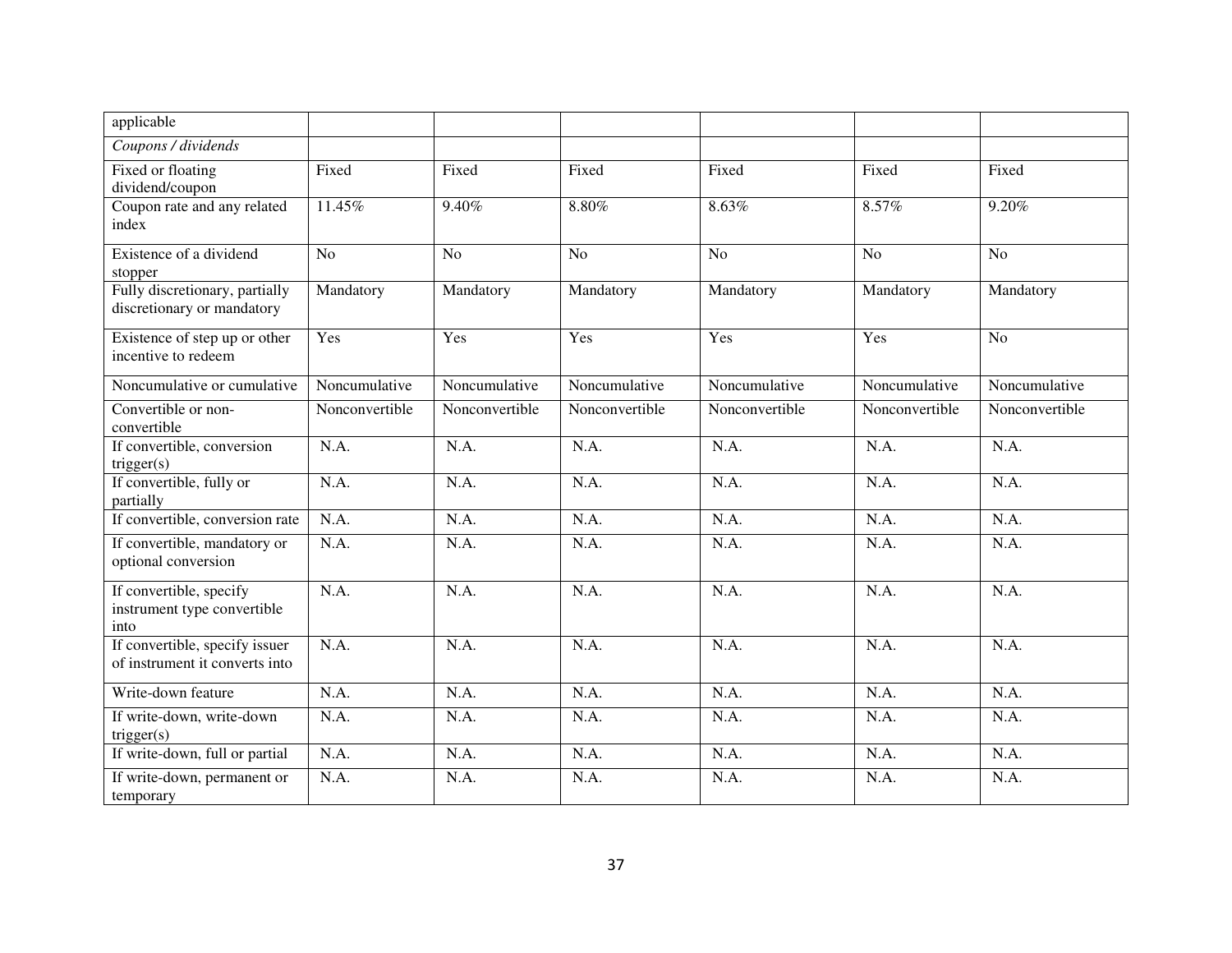| If temporary write-down,      | N.A.            | N.A.            | N.A.               | N.A.                | N.A.            | N.A.                |
|-------------------------------|-----------------|-----------------|--------------------|---------------------|-----------------|---------------------|
| description of write-up       |                 |                 |                    |                     |                 |                     |
| mechanism                     |                 |                 |                    |                     |                 |                     |
| Position in subordination     | All depositors  | All depositors  | All depositors and | All depositors and  | All depositors  | All depositors and  |
| hierarchy in liquidation      | and other       | and other       | other creditors    | other creditors     | and other       | other creditors     |
| (specify instrument type      | creditors       | creditors       |                    |                     | creditors       |                     |
| immediately senior to         |                 |                 |                    |                     |                 |                     |
| instrument)                   |                 |                 |                    |                     |                 |                     |
| Non-compliant transitioned    | <b>YES</b>      | <b>YES</b>      | <b>YES</b>         | <b>YES</b>          | <b>YES</b>      | <b>YES</b>          |
| features                      |                 |                 |                    |                     |                 |                     |
| If yes, specify non-compliant | Step up,        | Step up,        | Step up,           | Step up,            | Step up,        | Not Basel III Loss  |
| features                      | Not Basel III   | Not Basel III   | Not Basel III Loss | Not Basel III Loss  | Not Basel III   | absorbency features |
|                               | Loss absorbency | Loss absorbency | absorbency         | absorbency features | Loss absorbency |                     |
|                               | features        | features        | features           |                     | features        |                     |

#### **The main features of Subordinated Debt capital instruments are given below:**

| <b>SERIES DETAILS</b>          | <b>Lower Tier II</b> | <b>Lower Tier II</b> | <b>Lower Tier II</b>         | <b>Lower Tier II</b> | <b>Lower Tier II</b> | <b>Lower Tier II</b> |
|--------------------------------|----------------------|----------------------|------------------------------|----------------------|----------------------|----------------------|
|                                | Sr <sub>IX</sub>     | Sr X                 | <b>Sr XI</b>                 | <b>Sr XII</b>        | <b>Sr XIII</b>       | <b>Sr XIV</b>        |
| Issuer                         |                      |                      | <b>CENTRAL BANK OF INDIA</b> |                      |                      |                      |
| Unique identifier (e.g.        | INE483A09138         | INE483A09146         | INE483A09153                 | INE483A09161         | INE483109187         | INE483A09245         |
| CUSIP, ISIN or                 |                      |                      |                              |                      |                      |                      |
| Bloomberg identifier           |                      |                      |                              |                      |                      |                      |
| for private placement)         |                      |                      |                              |                      |                      |                      |
| Governing $law(s)$ of the      | Indian Laws          | Indian Laws          | <b>Indian Laws</b>           | Indian Laws          | Indian Laws          | Indian Laws          |
| instrument                     |                      |                      |                              |                      |                      |                      |
| Regulatory treatment           |                      |                      |                              |                      |                      |                      |
| <b>Transitional Basel III</b>  | Tier 2               | Tier <sub>2</sub>    | Tier 2                       | Tier 2               | Tier 2               | Tier 2               |
| rules                          |                      |                      |                              |                      |                      |                      |
| <b>Post-transitional Basel</b> | Ineligible           | Ineligible           | Ineligible                   | Ineligible           | Ineligible           | Ineligible           |
| III rules                      |                      |                      |                              |                      |                      |                      |
| Eligible at solo/group/        | Solo and Group       | Solo and Group       | Solo and Group               | Solo and Group       | Solo and Group       | Solo and Group       |
| group $&$ solo                 |                      |                      |                              |                      |                      |                      |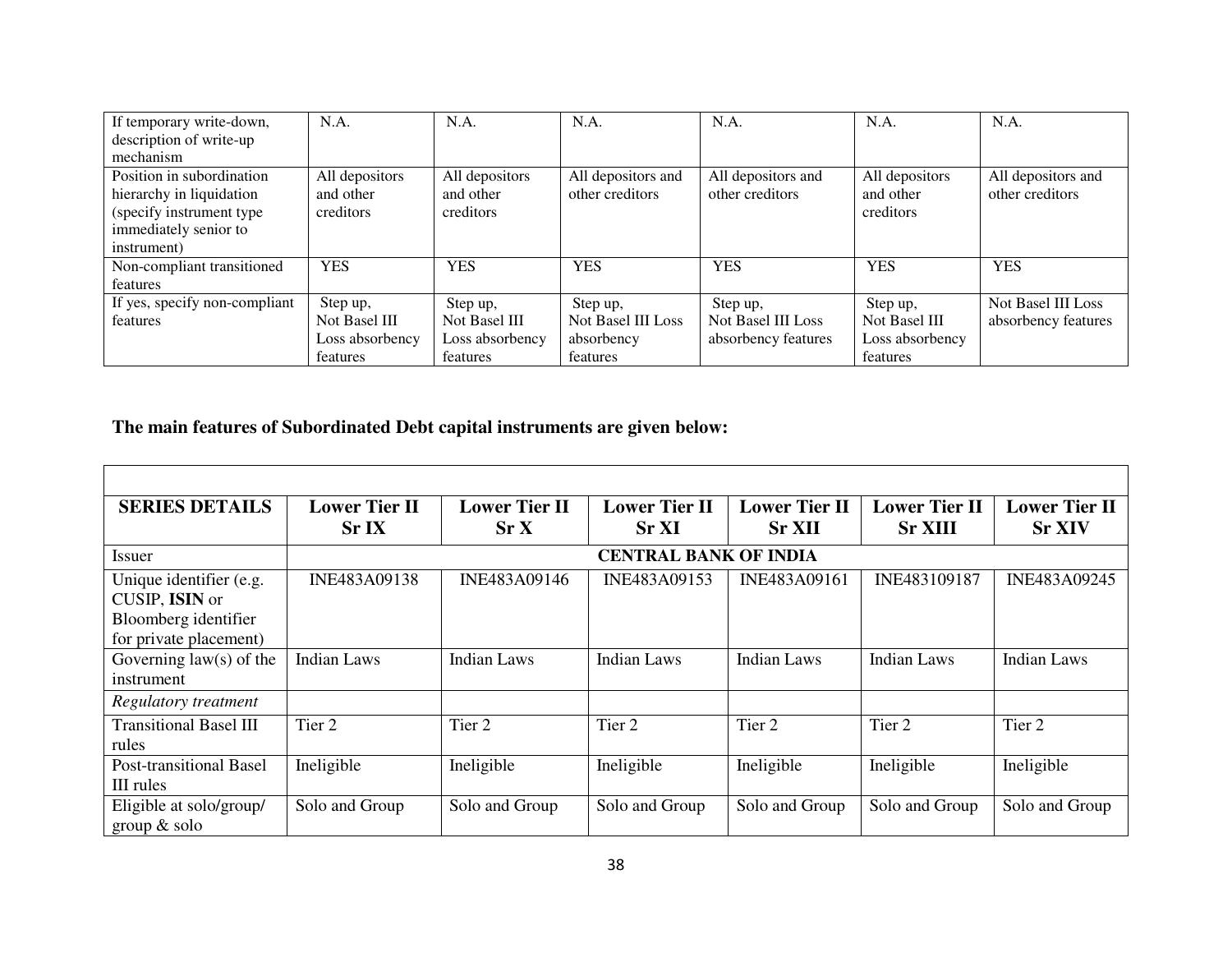| Instrument type                                                                                     | Tier 2 Debt      | Tier 2 Debt      | Tier 2 Debt        | Tier 2 Debt      | Tier 2 Debt      | Tier 2 Debt        |
|-----------------------------------------------------------------------------------------------------|------------------|------------------|--------------------|------------------|------------------|--------------------|
|                                                                                                     | Instruments      | Instruments      | <b>Instruments</b> | Instruments      | Instruments      | <b>Instruments</b> |
| Amount recognised in<br>regulatory capital (Rs.<br>in million, as of most<br>recent reporting date) | 1800             | 5204             | 6300               | 3502             | 2430             | 4500               |
| Par value of instrument                                                                             | Rs.1.00 Mn       | Rs.1.00 Mn       | Rs.1.00 Mn         | Rs.1.00 Mn       | Rs.1.00 Mn       | Rs.1.00 Mn         |
| Accounting<br>classification                                                                        | <b>LIABILITY</b> | <b>LIABILITY</b> | <b>LIABILITY</b>   | <b>LIABILITY</b> | <b>LIABILITY</b> | <b>LIABILITY</b>   |
| Original date of<br>issuance                                                                        | 08.10.2004       | 28.03.2006       | 04.10.2006         | 03.03.2008       | 10.02.2009       | 21.12.2011         |
| Perpetual or dated                                                                                  | <b>DATED</b>     | <b>DATED</b>     | <b>DATED</b>       | <b>DATED</b>     | <b>DATED</b>     | <b>DATED</b>       |
| Original maturity date                                                                              | 08.06.2014       | 28.06.2015       | 04.10.2016         | 03.05.2017       | 10.04.2018       | 21.12.2026         |
| Issuer call subject to<br>prior supervisory<br>approval                                             | N <sub>o</sub>   | N <sub>o</sub>   | N <sub>o</sub>     | N <sub>o</sub>   | N <sub>o</sub>   | Yes                |
| Optional call date,<br>contingent call dates<br>and redemption amount                               | N.A.             | N.A.             | N.A.               | N.A.             | N.A.             | 21.12.2021         |
| Subsequent call dates, if<br>applicable                                                             | N.A.             | N.A.             | N.A.               | N.A.             | N.A.             | N.A.               |
| Coupons / dividends                                                                                 |                  |                  |                    |                  |                  |                    |
| Fixed or floating<br>dividend/coupon                                                                | Fixed            | Fixed            | Fixed              | Fixed            | Fixed            | Fixed              |
| Coupon rate and any<br>related index                                                                | 7.05%            | 8.15%            | 8.95%              | 9.20%            | 9.35%            | 9.33%              |
| Existence of a dividend<br>stopper                                                                  | N <sub>o</sub>   | N <sub>o</sub>   | N <sub>o</sub>     | N <sub>o</sub>   | N <sub>o</sub>   | No                 |
| Fully discretionary,<br>partially discretionary<br>or mandatory                                     | Mandatory        | Mandatory        | Mandatory          | Mandatory        | Mandatory        | Mandatory          |
| Existence of step up or<br>other incentive to<br>redeem                                             | N <sub>o</sub>   | N <sub>o</sub>   | N <sub>o</sub>     | N <sub>o</sub>   | N <sub>o</sub>   | N <sub>o</sub>     |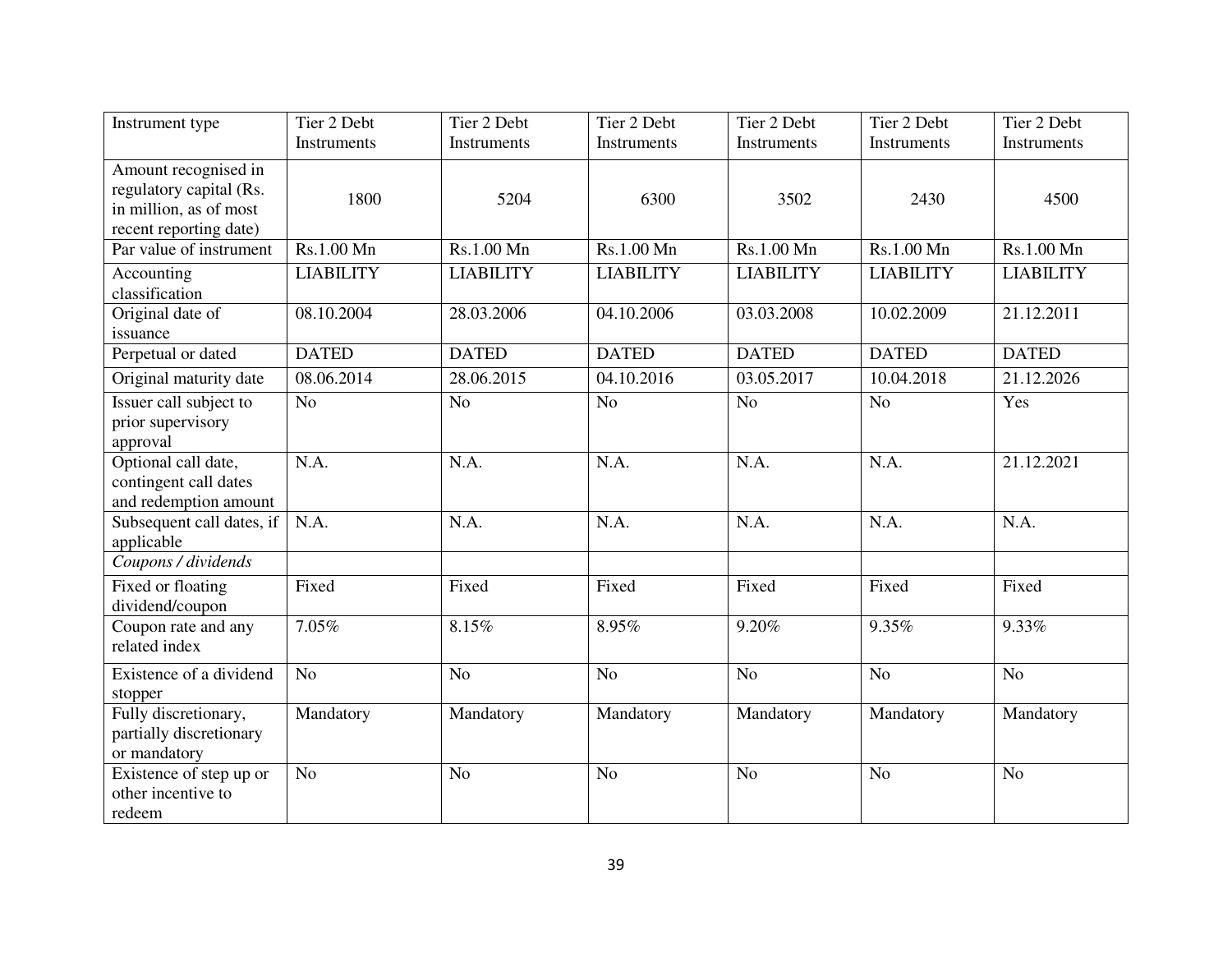| Noncumulative or         | Noncumulative      | Noncumulative      | Noncumulative  | Noncumulative  | Noncumulative  | Noncumulative  |
|--------------------------|--------------------|--------------------|----------------|----------------|----------------|----------------|
| cumulative               |                    |                    |                |                |                |                |
| Convertible or non-      | Nonconvertible     | Nonconvertible     | Nonconvertible | Nonconvertible | Nonconvertible | Nonconvertible |
| convertible              |                    |                    |                |                |                |                |
| If convertible,          | N.A.               | N.A.               | N.A.           | N.A.           | N.A.           | N.A.           |
| conversion trigger(s)    |                    |                    |                |                |                |                |
| If convertible, fully or | N.A.               | N.A.               | N.A.           | N.A.           | N.A.           | N.A.           |
| partially                |                    |                    |                |                |                |                |
| If convertible,          | N.A.               | N.A.               | N.A.           | N.A.           | N.A.           | N.A.           |
| conversion rate          |                    |                    |                |                |                |                |
| If convertible,          | N.A.               | N.A.               | N.A.           | N.A.           | N.A.           | N.A.           |
| mandatory or optional    |                    |                    |                |                |                |                |
| conversion               |                    |                    |                |                |                |                |
| If convertible, specify  | N.A.               | N.A.               | N.A.           | N.A.           | N.A.           | N.A.           |
| instrument type          |                    |                    |                |                |                |                |
| convertible into         |                    |                    |                |                |                |                |
| If convertible, specify  | N.A.               | N.A.               | N.A.           | N.A.           | N.A.           | N.A.           |
| issuer of instrument it  |                    |                    |                |                |                |                |
| converts into            |                    |                    |                |                |                |                |
| Write-down feature       | Not Applicable     | Not Applicable     | Not Applicable | Not Applicable | Not Applicable | Not Applicable |
| If write-down, write-    | N.A.               | N.A.               | N.A.           | N.A.           | N.A.           | N.A.           |
| down trigger(s)          |                    |                    |                |                |                |                |
| If write-down, full or   | N.A.               | N.A.               | N.A.           | N.A.           | N.A.           | N.A.           |
| partial                  |                    |                    |                |                |                |                |
| If write-down,           | N.A.               | N.A.               | N.A.           | N.A.           | N.A.           | N.A.           |
| permanent or temporary   |                    |                    |                |                |                |                |
| If temporary write-      | N.A.               | N.A.               | N.A.           | N.A.           | N.A.           | N.A.           |
| down, description of     |                    |                    |                |                |                |                |
| write-up mechanism       |                    |                    |                |                |                |                |
| Position in              | All depositors and | All depositors and | All depositors | All depositors | All depositors | All depositors |
| subordination hierarchy  | other creditors    | other creditors    | and other      | and other      | and other      | and other      |
| in liquidation (specify  |                    |                    | creditors      | creditors      | creditors      | creditors      |
| instrument type          |                    |                    |                |                |                |                |
| immediately senior to    |                    |                    |                |                |                |                |
| instrument)              |                    |                    |                |                |                |                |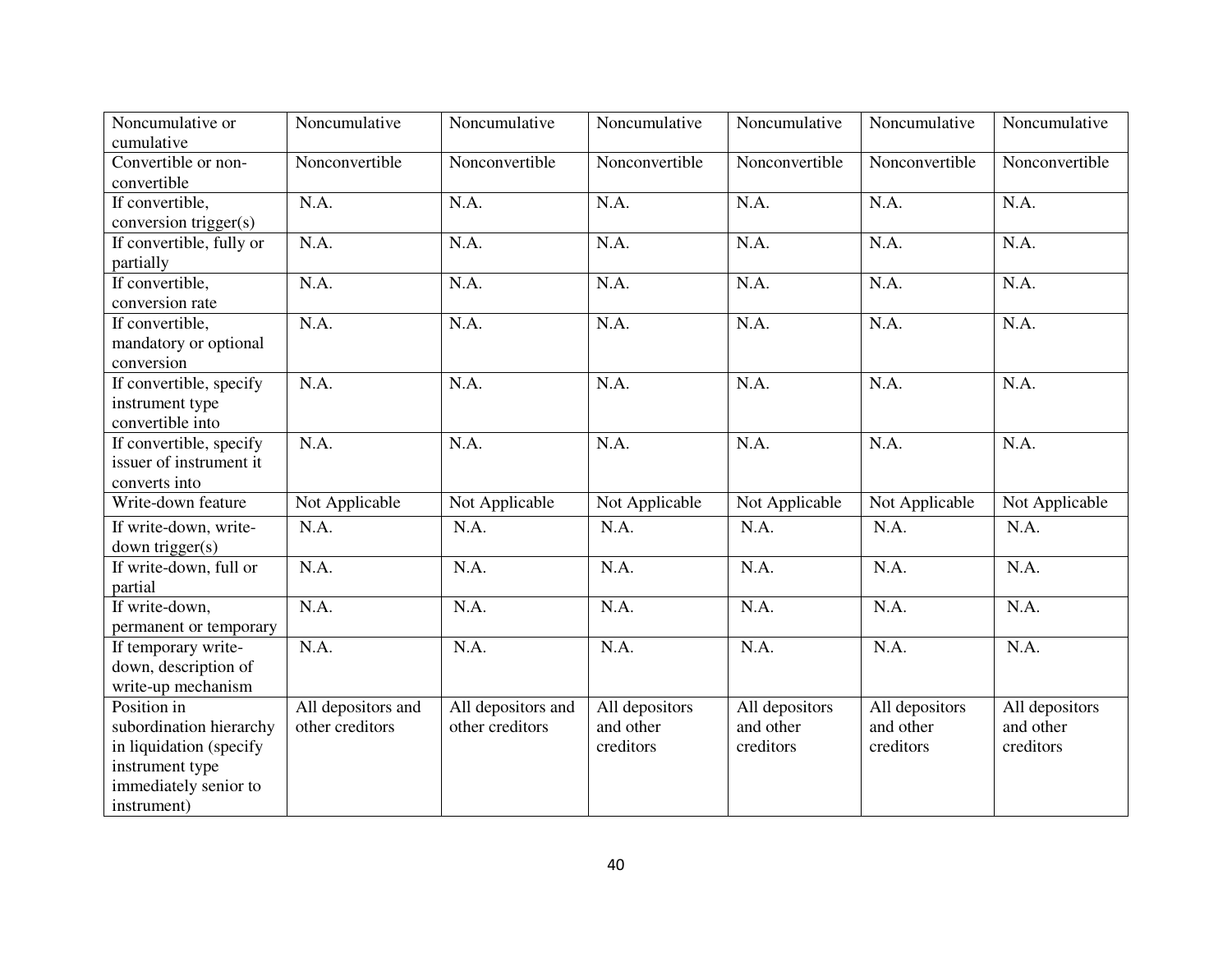| Non-compliant         | YES                 | <b>YES</b>          | YES                | YES                | <b>YES</b>         | <b>YES</b>         |
|-----------------------|---------------------|---------------------|--------------------|--------------------|--------------------|--------------------|
| transitioned features |                     |                     |                    |                    |                    |                    |
| If yes, specify non-  | Not Basel III Loss  | Not Basel III Loss  | Not Basel III Loss | Not Basel III Loss | Not Basel III Loss | Not Basel III Loss |
| compliant features    | absorbency features | absorbency reatures | absorbency         | absorbency         | absorbency         | absorbency         |
|                       |                     |                     | teatures           | teatures           | features           | features           |